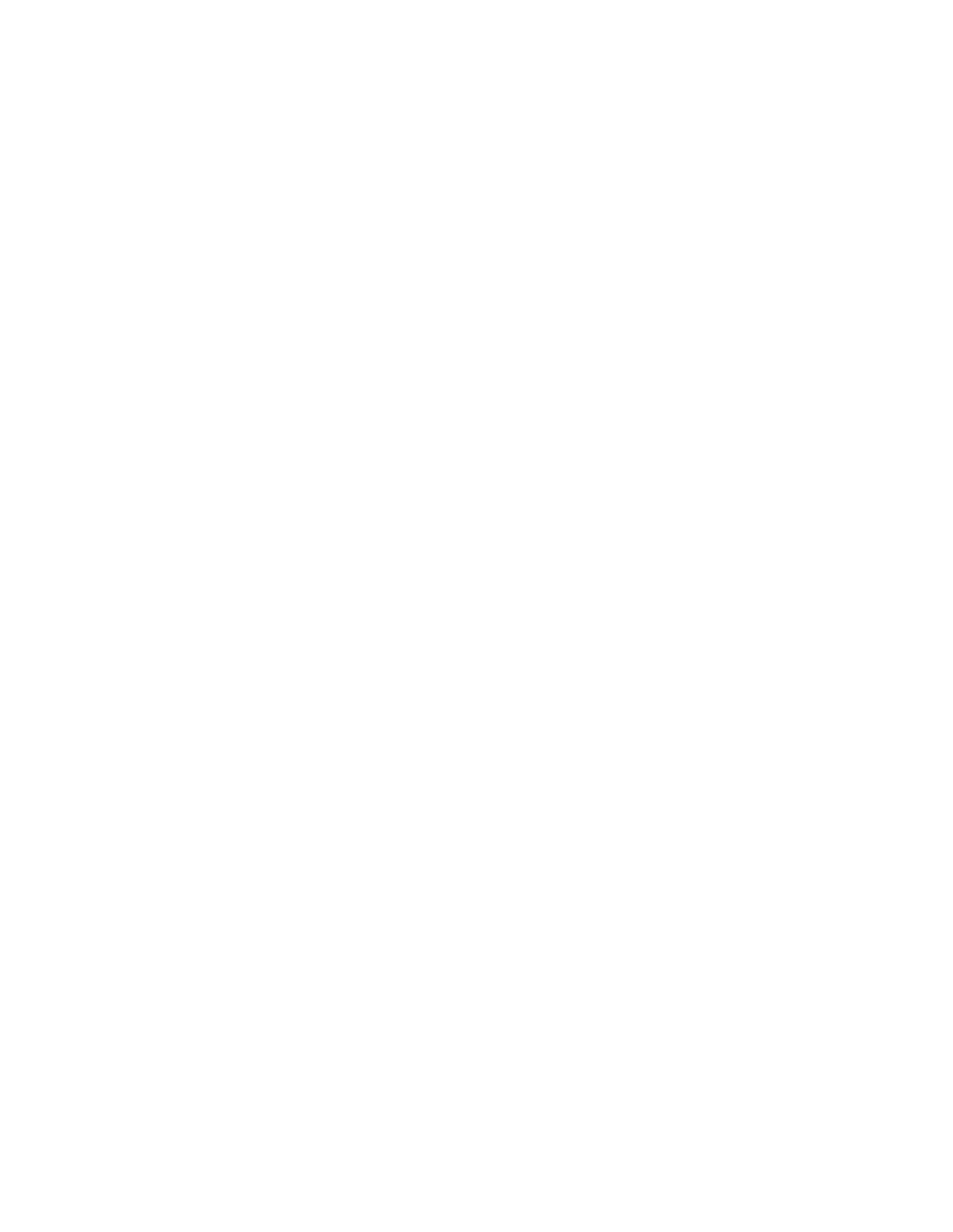# **Table of Contents**

| RANK, PROMOTION AND TENURE CRITERIA APPLY TO ACADEMIC ADMINISTRATIVE OFFICERS OF THE COLLEGE  6 |  |
|-------------------------------------------------------------------------------------------------|--|
|                                                                                                 |  |
|                                                                                                 |  |
|                                                                                                 |  |
|                                                                                                 |  |
|                                                                                                 |  |
|                                                                                                 |  |
|                                                                                                 |  |
|                                                                                                 |  |
|                                                                                                 |  |
|                                                                                                 |  |
|                                                                                                 |  |
|                                                                                                 |  |
|                                                                                                 |  |
|                                                                                                 |  |
|                                                                                                 |  |
|                                                                                                 |  |
|                                                                                                 |  |
|                                                                                                 |  |
|                                                                                                 |  |
|                                                                                                 |  |
|                                                                                                 |  |
|                                                                                                 |  |
|                                                                                                 |  |
|                                                                                                 |  |
|                                                                                                 |  |
|                                                                                                 |  |
|                                                                                                 |  |
|                                                                                                 |  |
|                                                                                                 |  |
|                                                                                                 |  |
|                                                                                                 |  |
|                                                                                                 |  |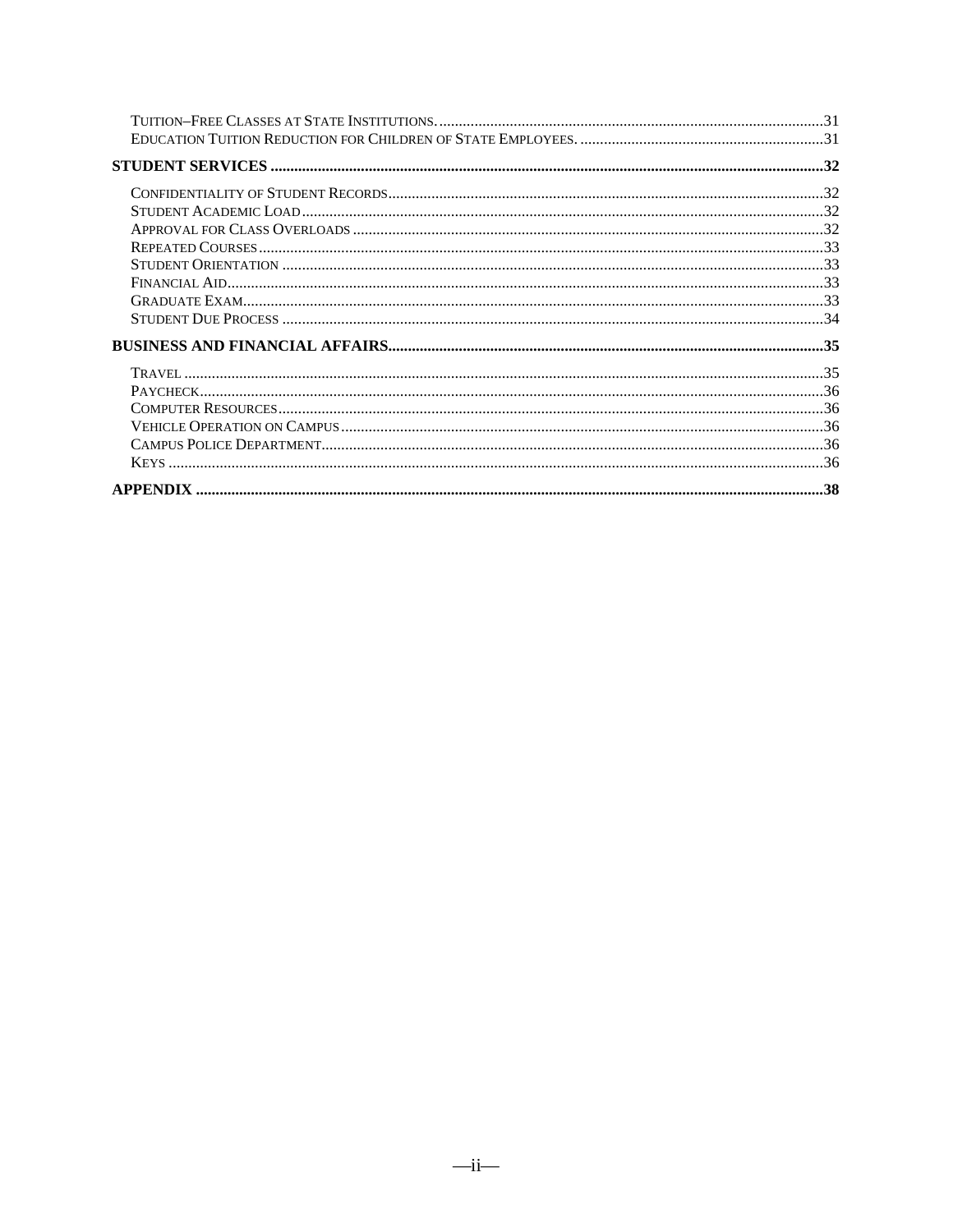# **Purpose**

<span id="page-4-0"></span>The purpose of the Faculty Handbook is to provide the faculty with information pertaining to the policies, procedures, and practices of Southwest Tennessee Community College. Sources of information include STCC policies and the STCC catalog, TBR policies, and previous editions of the Faculty Handbook. The Handbook includes as much information as practical, but it is not exhaustive. Also, faculty should bear in mind that there may be revisions to policies or new policies that take effect after the publication of this edition of the Faculty Handbook.

Faculty members are encouraged to gain further knowledge and the most recent information about areas of interest by reading the original policies and the catalog, and consulting with their immediate supervisors.

Southwest Tennessee Community College polices and the policies of the Tennessee Board of Regents are available on the Web.

TBR Policies : http://www.tbr.state.tn.us

STCC Policies and Forms: http://internal

STCC Catalog: [http://www.stcc.tn.edu](http://www.stcc.tn.edu/)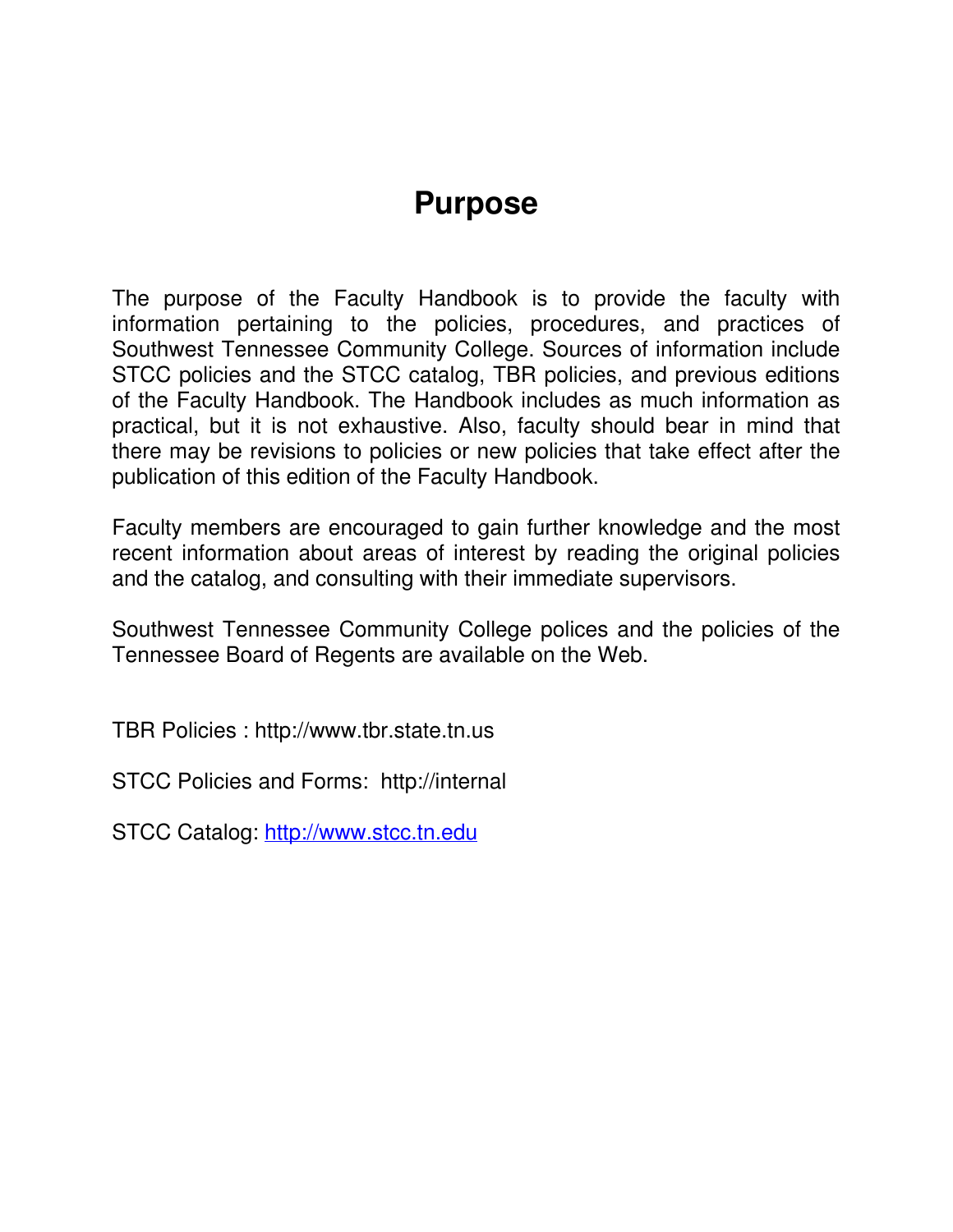# **General Information**

#### **Mission**

<span id="page-5-0"></span>.

Southwest Tennessee Community College is the comprehensive, multicultural, public, open-access college whose mission is to anticipate and respond to the educational needs of students, employers, and communities in Shelby and Fayette counties and the surrounding Mid-South region. The college provides citizens with an effective teaching and learning environment designed to raise educational levels, enhance economic development, and enrich personal lives.

To fulfill its multipurpose mission, the college:

 –Offers a broad range of learning opportunities in technical, career, general, transfer, developmental, and continuing education

 –Offers associate degrees, certificates, and courses to prepare students for employment, career advancement" personal enrichment, and college and university transfer

 –Increases educational access through technologyassisted

 –Initiates partnerships and public service activities for workforce development and lifelong learning throughout the community

 –Implements articulation agreements and collaborative activities with high schools, technology centers, colleges, and universities

 –Attracts and retains diverse faculty, staff, and students

 –Delivers effective academic programs, student support services, and administrative services through quality personnel, current technology, and continuous planning, evaluation, and improvement

Southwest Tennessee Community College is committed to the education of a non-racially identifiable student body and promotes diversity and access without regard to race, gender, religion, national origin, age, disability, or veteran status.

Southwest Tennessee Community College is a member of the State University and Community College System of Tennessee under the governance of the Tennessee Board of Regents.

#### **Implementation of Mission**

Implementation of this mission requires specific activities carefully designed to ensure that the mission is accomplished. These activities are grounded in the college's basic values and are grounded in the college's basic values and are continuously evaluated and improved. As a current implementation strategy, the college:

 –Offers Associate of Applied Science, Associate of Arts, and Associate of Science degrees, academic and technical certificate programs, and courses that prepare students for transfer, employment, and career advancement in areas that include allied health sciences, nursing, business, computer technologies, criminal justice, education, and engineering and related technologies, while continually developing new programs in emerging fields Offers a general education program to improve student communication and mathematical skills, critical thinking, cultural awareness, and personal and civic responsibility

 –Provides customized training, specialized courses, continuing education, and assessment services to meet personal, career, and workforce development needs

 –Provides developmental education to strengthen basic academic skills

 –Develops articulation agreements and collaborative activities with high schools, technology centers, colleges, and universities to ensure smooth educational transitions for students

 –Develops and sustains effective partnerships with business, industry, and community agencies to foster economic development and workforce preparation

 –Initiates public service activities and educational collaboratives dedicated to life-long learning and the improvement of the community at large

 –Creates opportunities for enrichment and personal growth through social, cultural/artistic, multi-cultural, and athletic activities

 –Utilizes technology reflecting current business and industry standards

 –Provides student support services to increase opportunities for success

 –Promotes academic excellence by supporting effective learning with quality instruction, a free exchange of ideas, and enhanced educational experiences through honors programs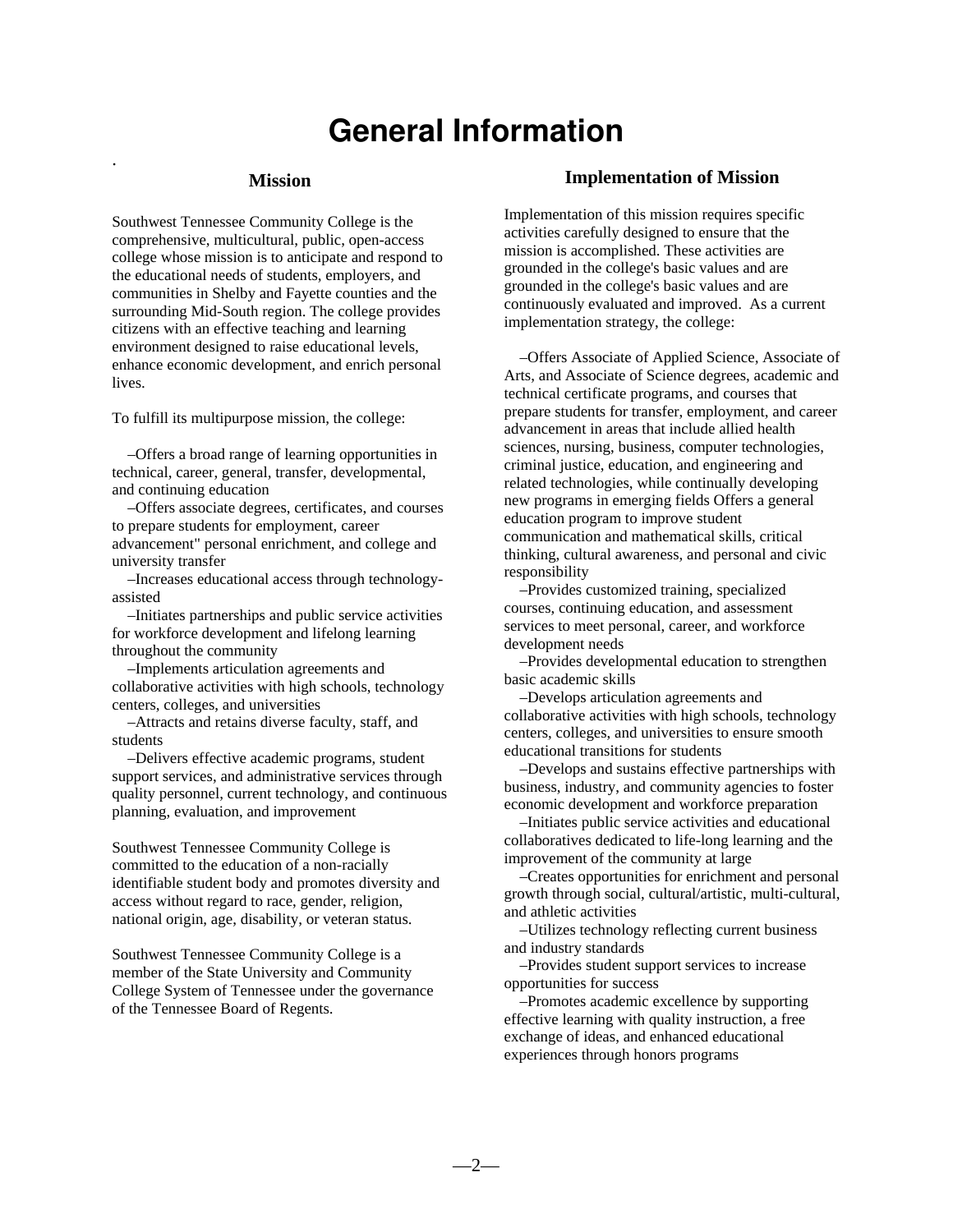#### **Values**

As a college community, the faculty and staff of Southwest Tennessee Community College commit to the following values as guides for their professional practice:

Learning Student success Academic excellence The uniqueness and worth of each individual Dedicated faculty and staff Responsible learners **Diversity** Personalized instruction and hands-on learning Open communication, teamwork and participatory management Academic freedom Ethical and professional behavior Community involvement Continuous improvement

#### **Vision**

Southwest Tennessee Community College will become the college of choice and a national model for technical, career, and transfer education by fostering student success, transforming lives, and strengthening the diverse community.

#### **History**

Southwest Tennessee Community College draws on the legacies of two colleges, Shelby State Community College and State Technical Institute at Memphis, which were consolidated July 1, 2000. The College was authorized when House Bill Number 1742 was passed by the General Assembly on May 28, 1999, and approved by the Governor on June 17, 1999. Dr. Nathan Essex was appointed Interim President of Southwest Tennessee Community College on February 17, 2000.

#### **EEO/TITLE IX/SECTION 504/ADA**

Southwest Tennessee Community College does not discriminate on the basis of race, sex, color, religion, national origin, age, or disability. This policy extends to employment by, admission to, or educational opportunities and benefits provided by the college. Inquiries concerning EEO, Title IX, the Rehabilitation Act of 1973 and the Americans with Disabilities Act of 1990 should be directed to the EEO Officer. For specific information on services for students with disabilities, refer to that section. Southwest Tennessee Community College is an equal opportunity/ affirmative action college. It is committed to the education of a non-racially

identifiable student body.

#### **WORLD WIDE WEB**

Southwest Tennessee Community College maintains a Home Page on the World Wide Web the Information about the College and its academic programs and policies is available. The Academic Calendar that contains dates important to registration, admissions, and special events is an important web resource for faculty and students. Persons with access to the web are encouraged to visit the STCC Home Page for the latest information. The web address is www.stcc.tn.edu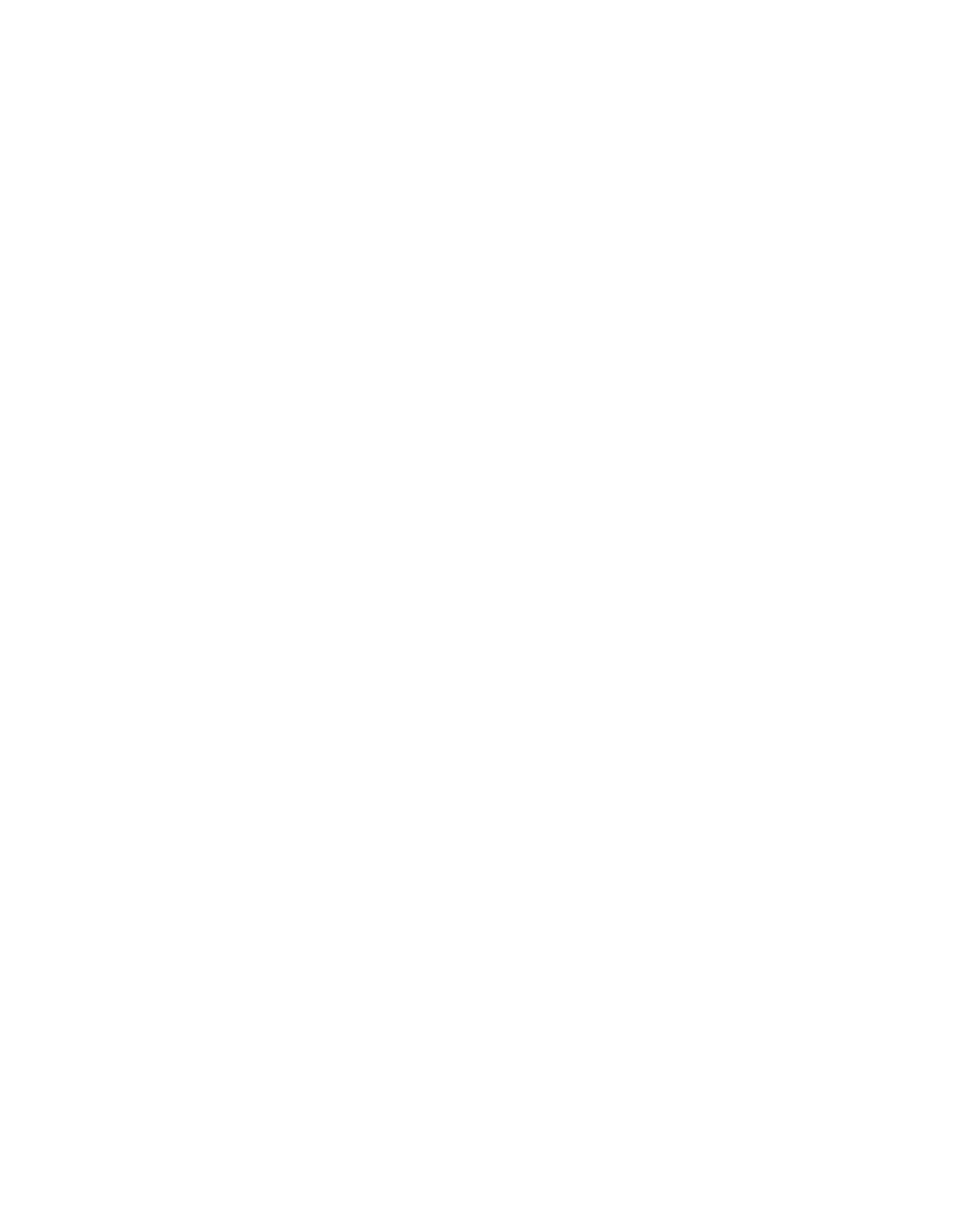#### <span id="page-8-0"></span>**Summary of Duties and Responsibilities of the Central Administration**

**President**. The President serves as the chief executive officer of the College. The President reports through the Chancellor to the Tennessee Board of Regents. The President provides leadership for all aspects of the multi-campus College through personal vision, strategic management, and student-centered goal development. The President interprets, administers, and enforces policies made by the Board of Regents. The President sets the standards for performance for the faculty and staff of the College.

**Executive Vice President for Academic and Student Affairs and Provost**. This position serves as the chief academic and student affairs officer of the institution. This position assesses the quality and effectiveness of all academic programs and formulates plans for continued improvement of the curriculum. The office fosters articulation with four–year institutions and area school districts. This office also oversees all functions associated with admissions and records, testing, financial aid, advising and counseling, student activities, placement, and insures compliance with accreditation requirements.

**Vice President for Business, Financial and Information Systems**. This position is responsible for maintaining sound fiscal management and for developing policies in the areas of finance and informational systems. The Vice President also provides leadership in the area of academic and administrative computing, and communications. This office also provides leadership in the areas of human resources, purchasing, and facilities maintenance and development.

**Vice President of Workforce Development and Continuing Education**. This office extends the resources of the College to companies, organizations, and groups to provide customized training programs. The Vice President also extends service to the community by offering conferences, workshops, seminars, and non–credit courses that promote personal growth and development.

**Vice President for Institutional Advancement**. This position assists the President in promoting the College in the community, organizing fund raising activities, and maintaining alumni relations.

**Director of Affirmative Action.** This office assists the President by developing and monitoring compliance with all polices in the areas of affirmative action and equal opportunity.

**Vice Provost, Union Avenue Campus**. This office is responsible for overseeing the dayto-day operation of the Union Avenue Campus.

**Vice Provost, Macon Cove Campus**. This office is responsible for supervising the dayto-day operation of the Macon Cove Campus.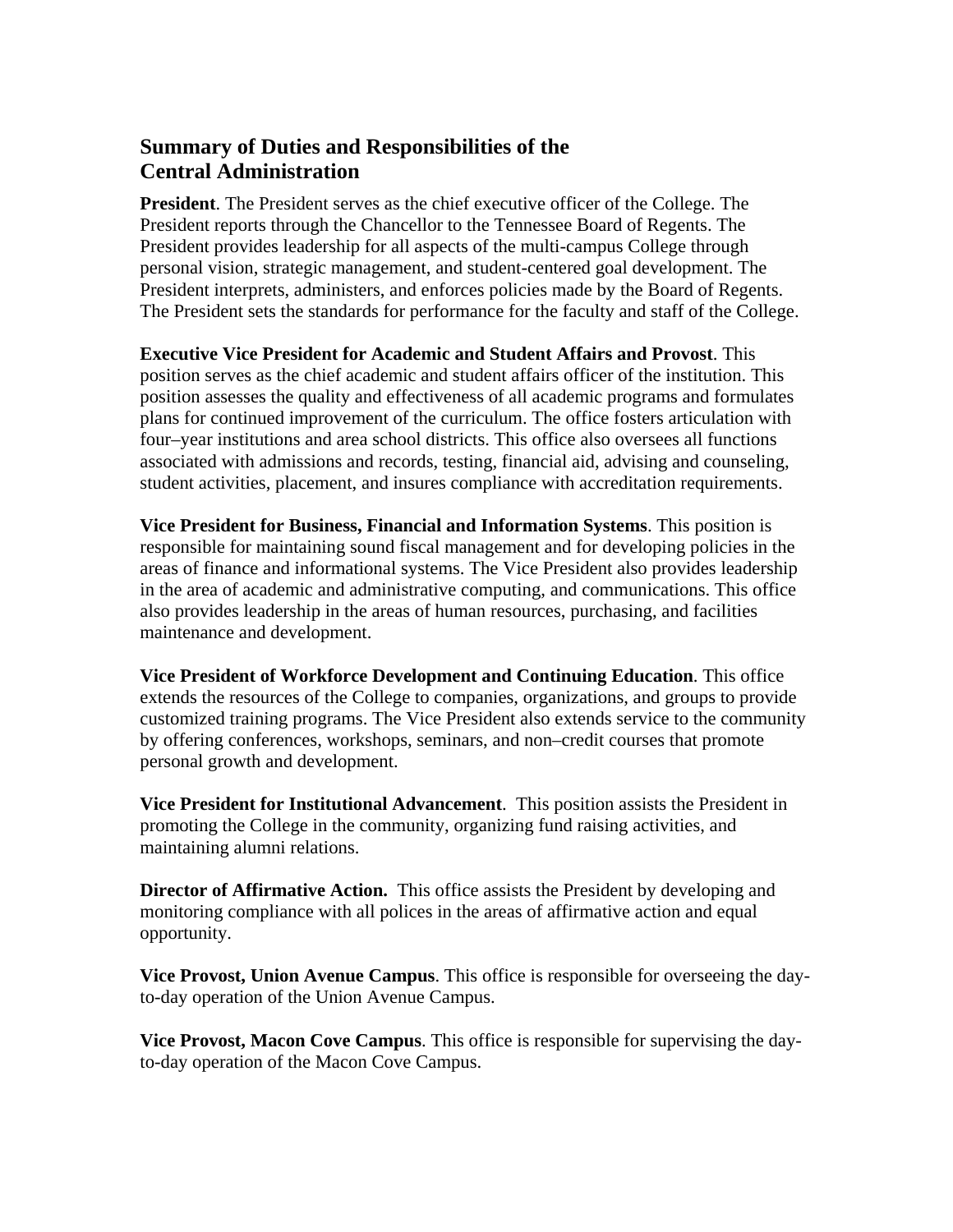<span id="page-9-0"></span>**Internal Auditor**. This office reports to the President but, in order to assure independence, does not participate in the day-to-day management of the institution. This office reviews institutional compliance with institutional, board, state, and federal policies and regulations.

#### **Accreditation**

Southwest Tennessee Community College is accredited by the Commission on Colleges of the Southern Association of Colleges and Schools (1866 Southern Lane, Decatur, Georgia, 30033–4097 Telephone number 404-679-4501) to award the Associate of Applies Science, Associate of Arts, and Associate of Science Degrees.

#### **Governance**

The Tennessee Board of Regents (TBR) is the legal body responsible for Southwest Tennessee Community College and all other public institutions of higher education excluding the University of Tennessee system. Among the responsibilities of the Board is to employ the System Chancellor and define his duties and select and employ the Presidents of the institutions. The Board also develops and approves system-wide policies, confers tenure and approves promotions in rank of faculty, prescribes curricula and requirements for diplomas and degrees, and approves the operating and capital budgets of each institution.

*Coordinating Board.* The Tennessee Board of Regents is one of two higher education systems in the state of Tennessee, the other being the University of Tennessee system. Coordination between the two systems is furnished by the Tennessee Higher Education Commission (THEC) for budgetary and capital outlay requests, state master plan for higher education, need and location of new higher education institutions, and approval of new academic degree and certificate programs.

# **Identification Card/Name Tags**

In order to be properly identified by campus police officers, fellow employees, and visitors, all Southwest staff are provided with identification cards. All employees are expected to wear their nametags so that they can be readily identified when students and visitors need assistance. Employee identification cards are issued only by showing the proper documentation to the campus office that produces the identification card.

## **Email and Administrative Computing**

In order to facilitate communication with students as well as your department and division, all full-time faculty members should have an email account and access to the SIS system located on the administrative computer. Faculty members can obtain the authorization form for an administrative computer account from the departmental office.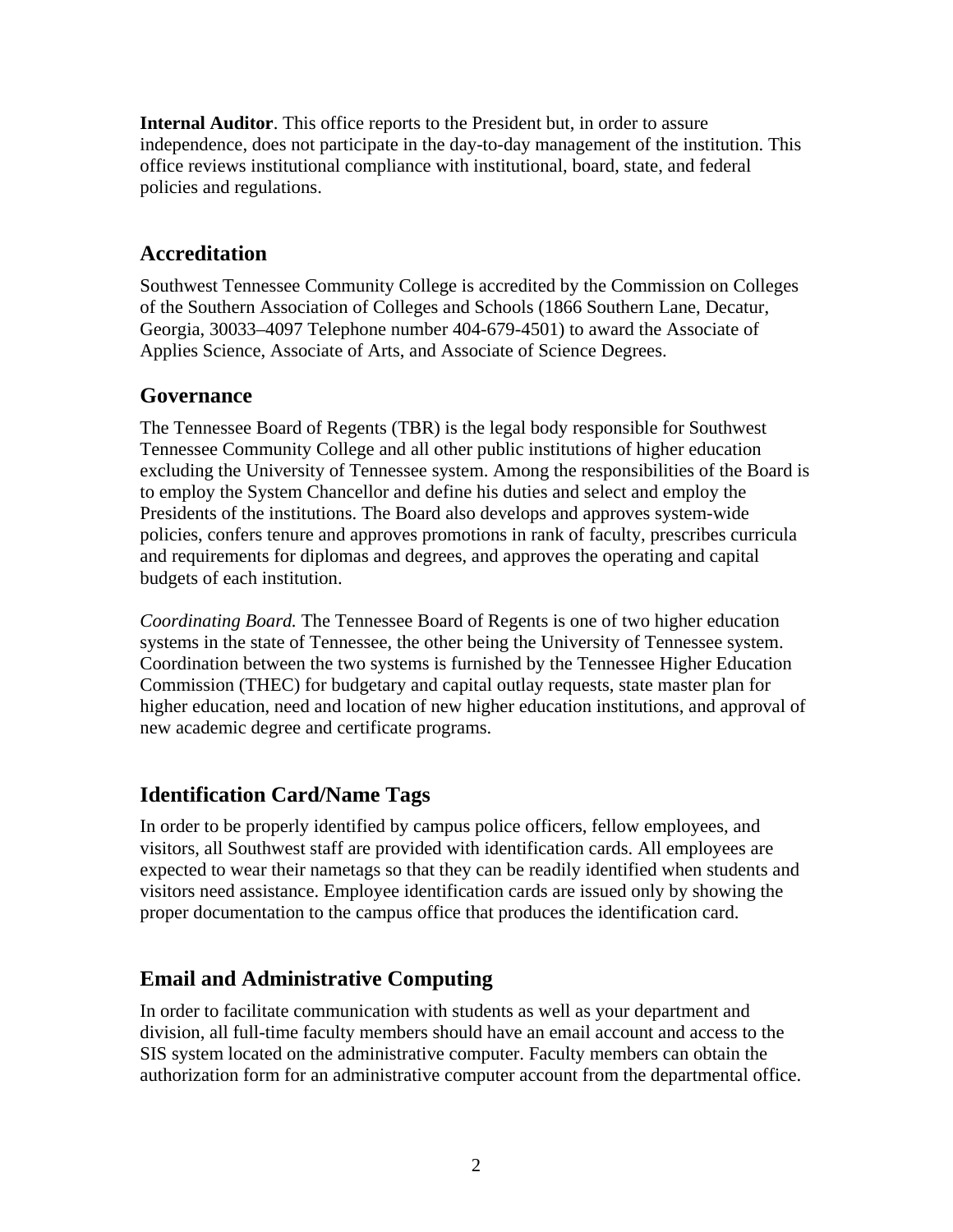# <span id="page-10-0"></span>**Web for Faculty**

Full–time faculty are expected to use the Web for Faculty to advise students and enter LDAs (Last Day of Attendance) and Grades. Authorized users may access Web for Faculty by typing "internal" in the address line of the browser they are using.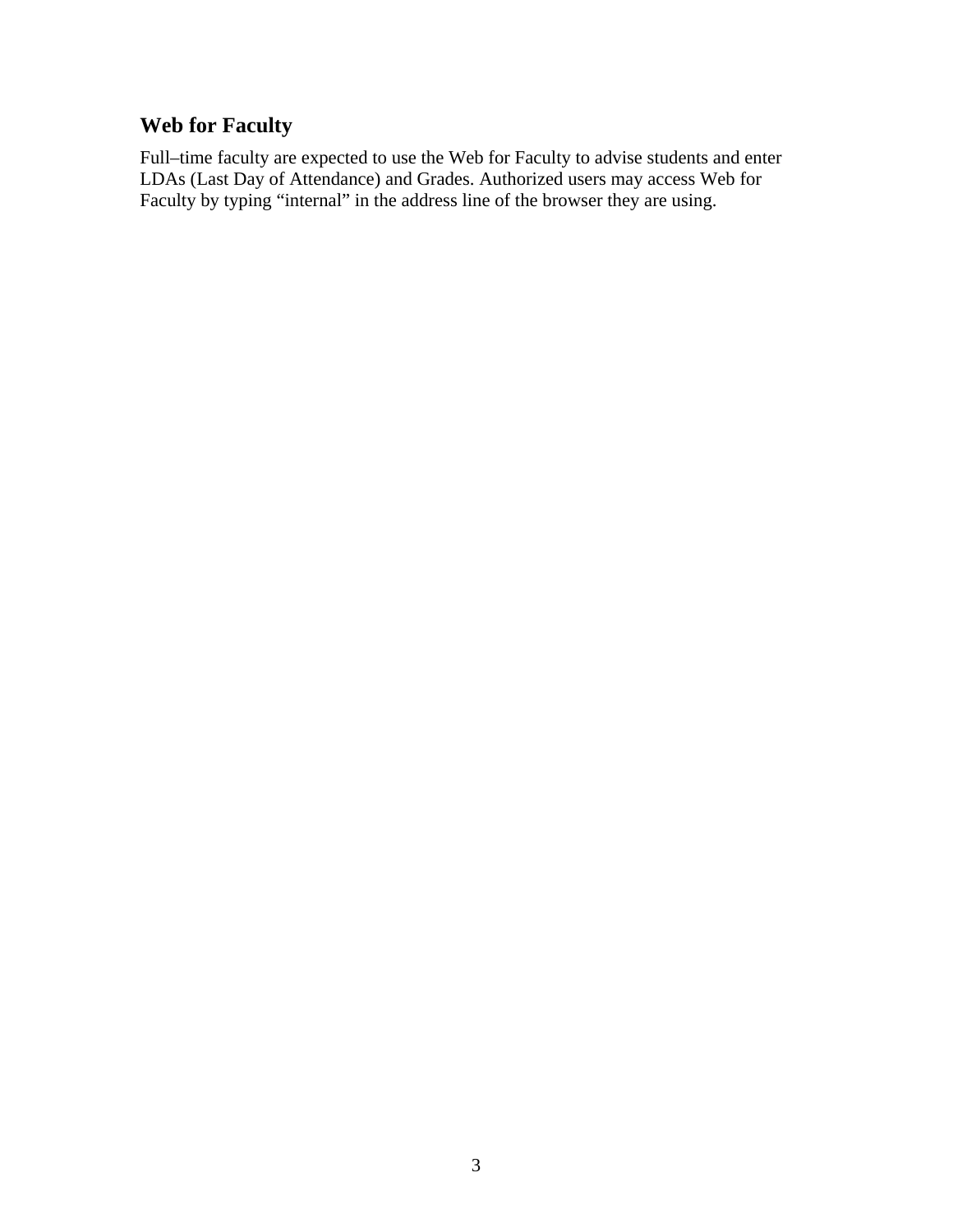# **Faculty**

# <span id="page-11-0"></span>**Definition of Faculty**

The Board of Regents sets forth a broad definition of faculty that includes regular full– time personnel whose regular assignments include instruction, research, and/or public service as a principal activity, and who hold academic rank as professor, associate professor, assistant professor or instructor. The term "faculty" may include, provided they hold academic rank, academic department or division chairpersons or directors, academic deans, academic vice presidents, and presidents, who have direct line authority over faculty as hereinabove described, and associates or assistants for the above positions. Adjunct faculty are not included in the definition of faculty. Institutions and schools may limit, but may not expand the scope of the TBR definition of faculty. See TBR Policy 5- 02-01-00 for further information.

#### **Accreditation Standards**

Teaching faculty members must be in compliance with the accreditation standards of the Commission on Colleges of the Southern Association of Colleges and Schools for their teaching fields. Also, faculty members must be in compliance with any programmatic accreditation standards that may apply to their particular teaching fields. The relevant teaching credential must have been granted by a regionally accredited college or university.

## **Academic Freedom and Responsibility**

The TBR recognizes the principle of academic freedom, pursuant to which:

The faculty member is entitled to freedom in the classroom in discussing his or her subject, being careful not to introduce into the teaching controversial matter which has no relation to the subject;

The faculty member is entitled to full freedom in research and in the publication of the results, subject to the adequate performance of his/her other academic duties; but research for pecuniary gain must be based upon an understanding with the authorities of the institution; and

The faculty member is a citizen, a member of a learned profession, and an officer of an educational institution. When the faculty member speaks or writes as a citizen, he/she should be free from institutional censorship or discipline, but his/her special position in the community imposes special obligations. As a man or woman of learning and an educational officer, he/she should remember that the public might judge the profession and the institution by the faculty member's utterances. Hence, a faculty member should at all times be accurate, should exercise appropriate restraint, should show respect for the opinions of others, and should make every effort to indicate that he/she does not speak for the institution.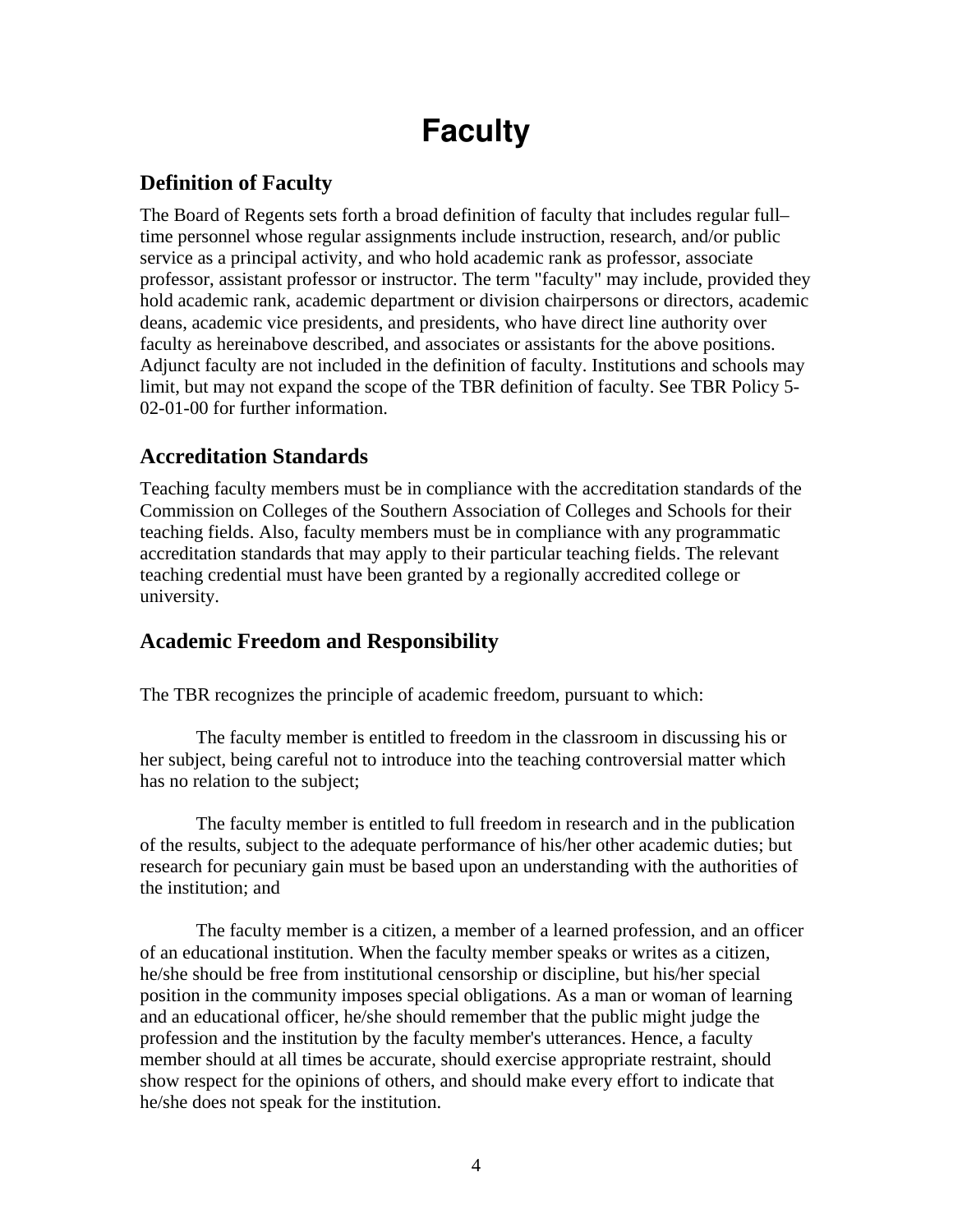<span id="page-12-0"></span>The principles of academic freedom and responsibility here defined are applicable to fulltime and adjunct faculty. Academic freedom is essential to fulfill the ultimate objectives of an educational institution – the free search for and exposition of truth – and applies to both teaching and research. Freedom in research is fundamental to the advancement of truth, and academic freedom in teaching is fundamental for the protection of the rights of the faculty member in teaching and of the student to freedom in learning.

The right to academic freedom imposes upon the faculty an equal obligation to take appropriate professional action against faculty members who are derelict in discharging their professional responsibilities. The faculty member has an obligation to participate in tenure and promotion review of colleagues as specified in institutional policy. Thus, academic freedom and academic responsibility are interdependent, and academic tenure is adopted as a means to protect the former while promoting the latter. While academic tenure is essential for the protection of academic freedom, all faculty members, tenured or non-tenured, have an equal right to academic freedom and bear the same academic responsibilities implicit in that freedom.

#### **Faculty Appointments**

Appointments to the Southwest Tennessee Community College faculty may be temporary, term, tenure-track, or tenured. Initial appointments will be made at any faculty rank for which the candidate is qualified.

*Temporary Appointments.* Temporary appointments are appointments made to meet a short–term staffing need. Temporary appointments are made for a single academic year, or portion thereof, and expire automatically at the end of that year

*Term Appointments.* Term appointments are annual appointments made in the interest of a specific programmatic need of undetermined duration in the career programs. Term appointments are made for a single academic year and expire automatically at the end of that period. Such appointments may be renewed an unspecified number of times until the programmatic objective has been met or until permanent need has been established

*Tenure–Track Appointments*. Tenure-track appointments are those that may lead to a positive recommendation for tenure upon successful completion of a probationary period. Tenure-track appointments may be terminated with proper notice during the probationary period. Where a term appointee is granted a tenure-track appointment, up to three years of service under the term appointment may be credited toward the tenure-track probationary period. A tenure-track faculty member may be granted annual tenure-track appointments for a maximum probationary period, which may not exceed seven years. Subject to an exception for special circumstances a tenure-track faculty member must serve a five years probationary period before being recommended for tenure. When a faculty member on a tenure-track appointment completes the sixth year of the probationary period, the faculty member will either be recommended for tenure by the president or will be given notice of non-renewal of the appointment following the seventh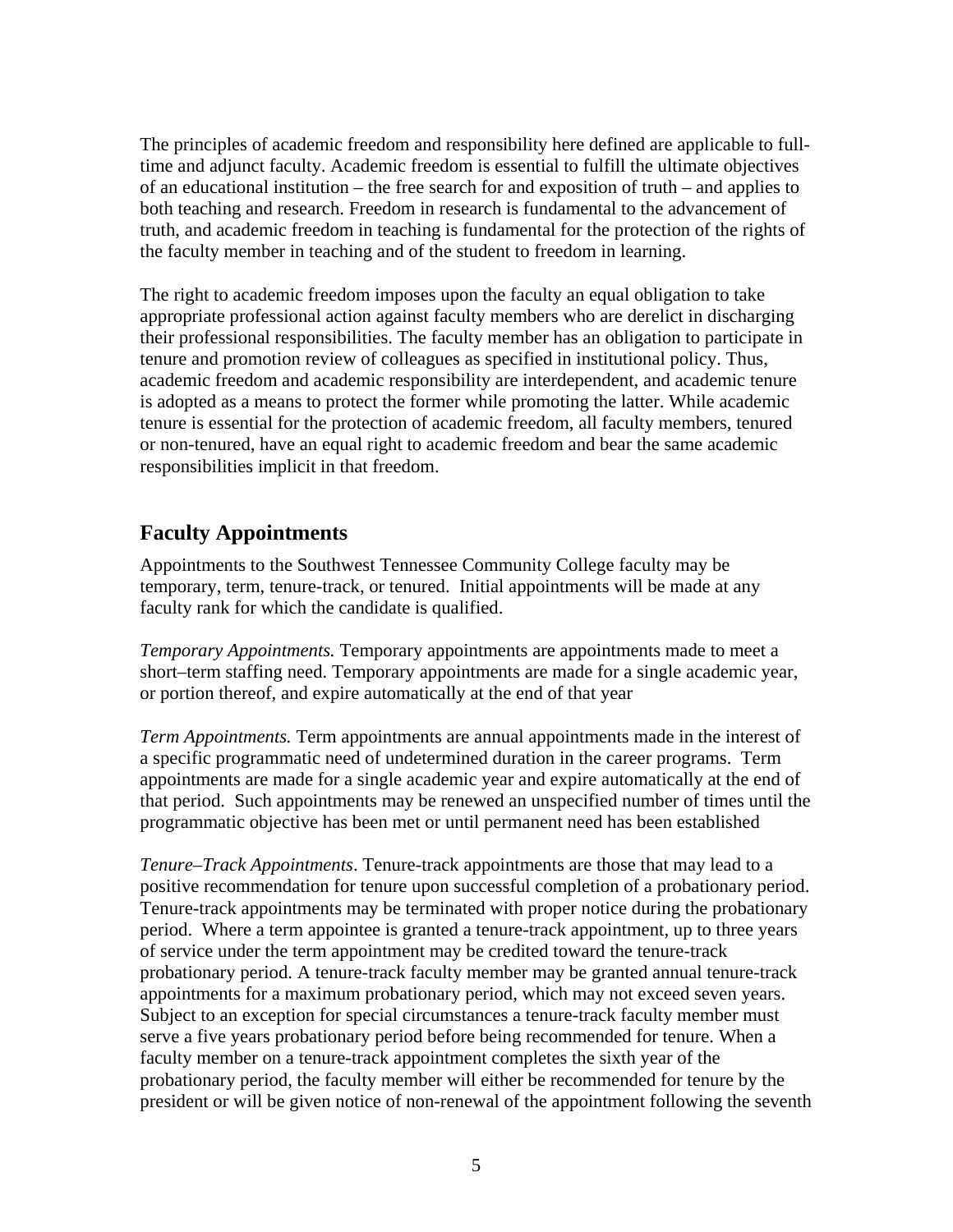<span id="page-13-0"></span>year of service. Tenure is granted by the Tennessee Board of Regents upon the recommendation of the President and the Chancellor.

Please see TBR Policy 5:02:03:00 for further information regarding faculty appointments.

#### **Academic Ranks and Titles**

The College recognizes and adheres to the traditional academic ranks and titles within the professorate. Faculty, as defined above, who meet the criteria specified in the College policy on "Academic Rank" may, therefore, be appointed or recommended for promotion to one of the following academic ranks: Instructor, Assistant Professor, Associate Professor, or Professor.

# **Unranked Faculty**

An unranked faculty member is a part–time or temporary employee of the College who has been assigned to teach one or more credit courses. During the specified period of appointment, such unranked faculty are assigned the title of adjunct professor and are not granted full faculty status.

#### **Rank, Promotion and Tenure Criteria Applicable to Academic Administrative Officers of the College**

Academic administrative officers of the College may be assigned faculty rank based on the same qualifications as those that pertain to teaching faculty. Similarly, they may be promoted in rank and may be granted tenure pursuant to the same criteria that pertain to teaching faculty.

#### **Tenure**

Tenure is a status pursuant to which faculty appointments for the academic year in an organizational unit (e.g., a department or division) or program of Southwest Tennessee Community College are continued until retirement or physical or mental disability, subject to dismissal for adequate cause or unavoidable termination on account of financial exigency or curricular reasons. Tenure is awarded only by positive action by the Board, pursuant to the requirements and procedures of this policy, at a specific institution. The awarding of tenure is a recognition of the merit of a faculty member and of the assumption that he/she would meet the long-term staffing needs of the department or program and the institution. The continued professional growth and development of faculty is necessary for institutions of higher education to continue to provide educational programs in accordance with the institution's mission, goals, and changing needs of the institution. Tenure is only awarded to those members of the faculty who have exhibited professional excellence and outstanding abilities sufficient to demonstrate that their future services and performances justify the degree of permanence afforded by academic tenure.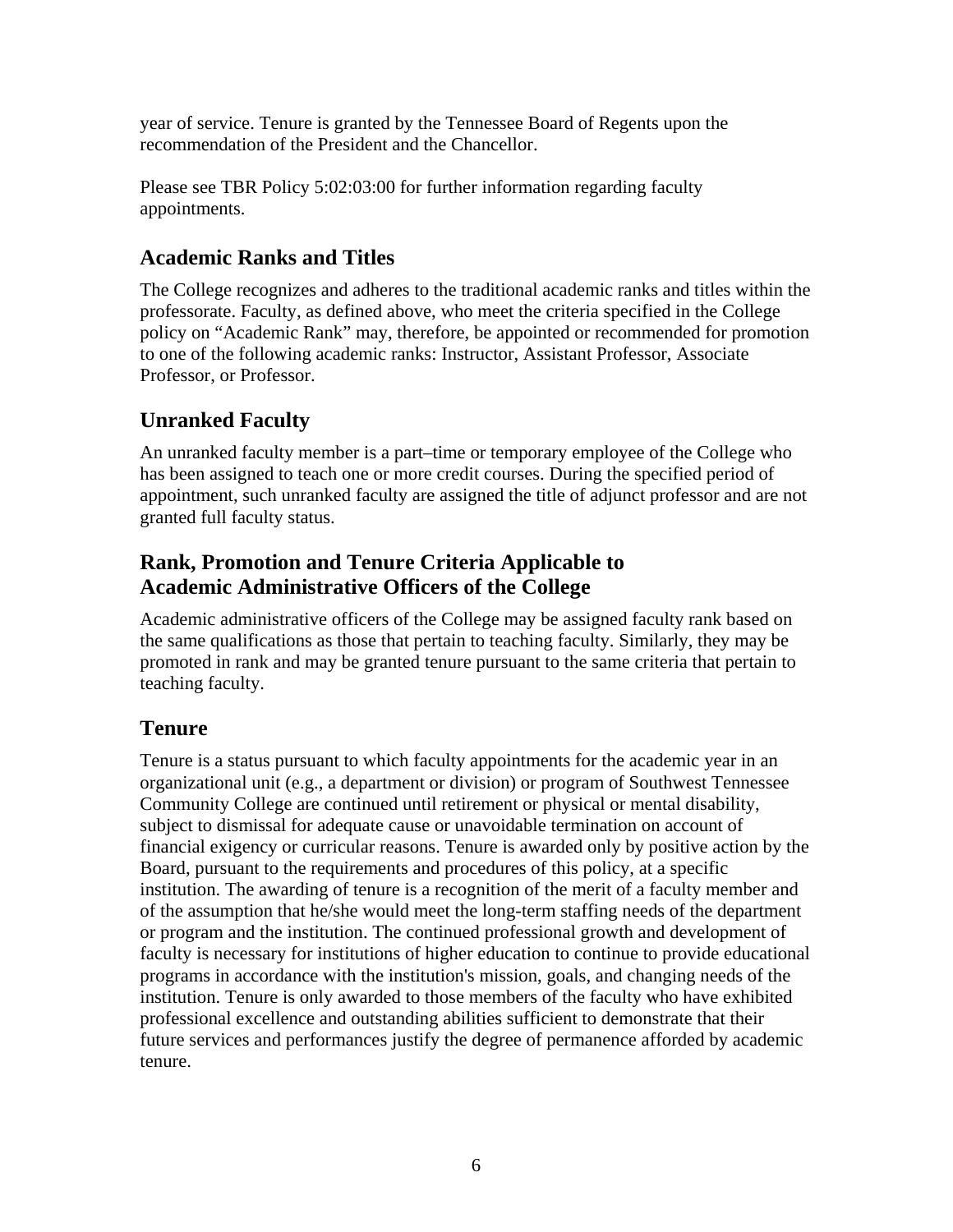<span id="page-14-0"></span>*Tenure Recommendations*. Recommendations for or against tenure should originate from the department or division in which the faculty member is assigned and should include appropriate participation in the recommendation by tenured faculty in the department or division. Institutional procedures shall ensure that peer committees have qualified privilege of academic confidentiality against disclosure of individual tenure votes unless there is evidence that casts doubt upon the integrity of the peer committee.

*Expiration of Tenure*. Tenure status shall expire upon retirement of the faculty member. Tenure shall also expire upon the event of permanent physical or mental inability of a faculty member, as established by an appropriate medical authority, to continue to perform his/her assigned duties.

*Termination of Tenure for Curricular Reasons*. The employment of a tenured faculty member may be terminated because (1) a program is deleted from the curriculum or (2) because of substantial and continued reduction of student enrollment in a field. A procedure of due process is defined within TBR Policy 5:02:03:00.

*Termination of Tenure for Reasons of Financial Exigency*. A tenured faculty member may be terminated as a result of financial exigency at an institution subject to Board declaration that such financial conditions exist. Personnel decisions (including those pertaining to tenured faculty) that result from a declaration of financial exigency at a Board of Regents institution will comply with the Board Policy on Financial Exigency (5:02:06:00)

*Termination for Adequate Cause*. TBR Policy 5:02:03:00 sets forth the conditions under which a faculty member may be terminated for adequate cause. The policy also explains how the faculty member will be afforded due process throughout the termination proceedings.

#### **Notice of Intent to Terminate a Tenure-Track Appointment**

When the tenure-track appointment of a faculty member in the first probationary year shall be terminated at the end of that year, the faculty member must be notified thereof not later than April 1.

When the tenure track appointment of a faculty member in the second year of probation is to be terminated, the faculty member must be notified not later than January 1, and the termination shall not become effective until the end of the academic year.

When the tenure-track appointment of a faculty member in the third or subsequent year of probation is t be terminated, the faculty member must receive notice thereof not later than the close of the academic year, at least twelve months in advance of termination.

When a faculty member completes the sixth year of the probation, the faculty member must either be recommended for tenure or the appointment is automatically terminated at the end of the seventh year of service. Notice should be given not later than the final day of the sixth academic year.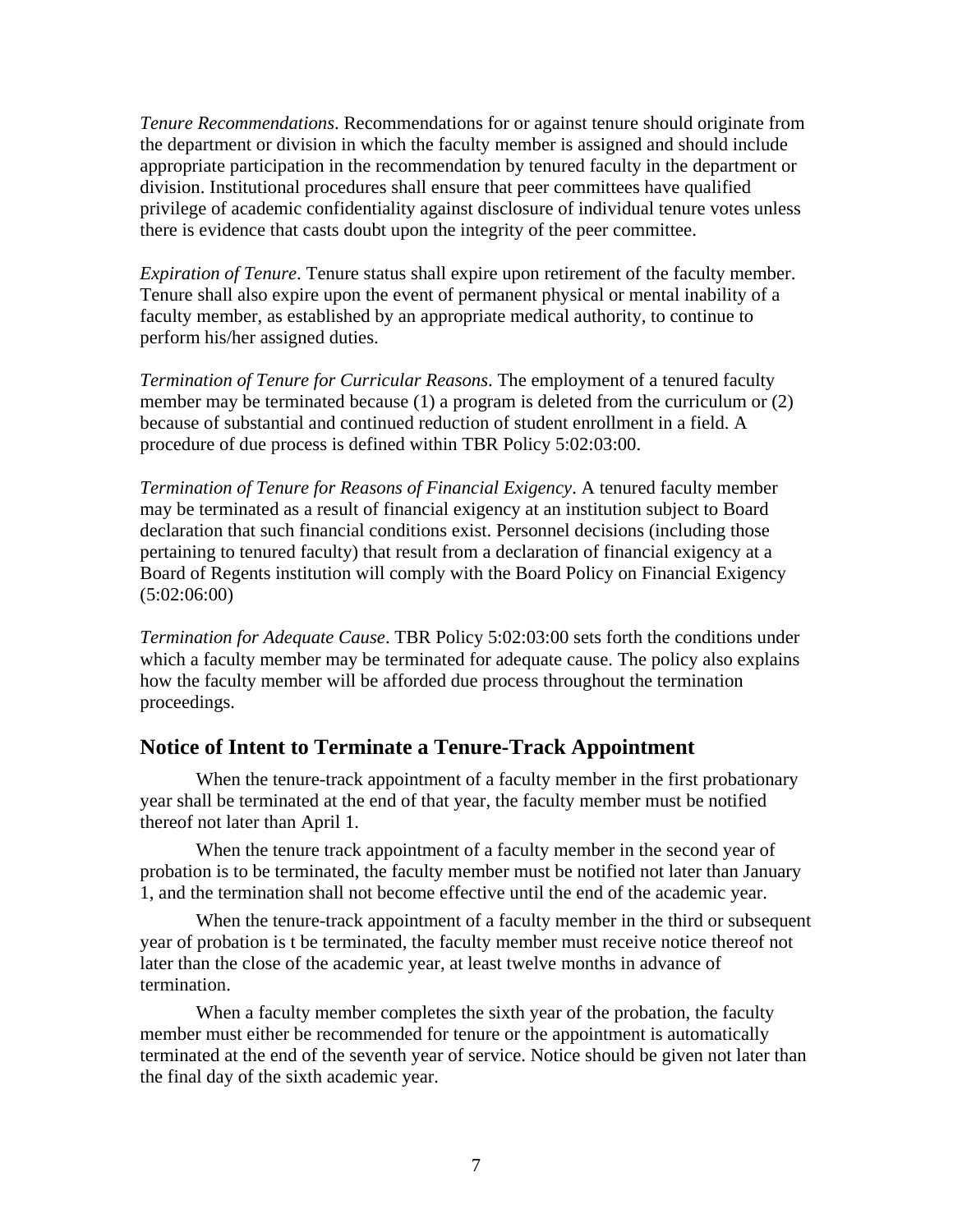<span id="page-15-0"></span>Faculty members in tenure-track appointments shall not be terminated during an academic year except for reasons sufficient for the termination of tenured faculty.

The termination of a tenure-track appointment does not carry any implication that the faculty member's performance or conduct has been unsatisfactory. A faculty member whose tenure-track appointment has been terminated may request and must be given an oral statement of the reason or reasons for termination.

#### **Promotion in Academic Rank**

Promotion in rank is a recognition of past achievement of the individual being considered for promotion. In addition, the advancement in rank is usually a recognition of future potential and a sign of confidence that the individual is capable of greater accomplishments and of assuming greater responsibilities. The policy of the Tennessee Board of Regents is to make promotions strictly on consideration of merit tempered by institutional and fiscal considerations.

All teaching faculty are expected to possess adequate teaching skills. However, candidates from the teaching faculty recommended for promotion should also be judged on the basis of their contributions to the institution in the public service area (including professional activities and applied research where applicable.)

#### Criteria for the Rank of Instructor:

Potential ability in instruction and/or public service, and/or research and Evidence of good character, mature attitude, and stable personality and *Academic Subject Areas*: Master's degree in the instructional discipline or related

#### area.

*Career Areas*: Bachelor's degree in the instructional discipline or related area (evidence of professional competency, such as certification, is acceptable in lieu of the degree)

#### Criteria for the Rank of Assistant Professor:

Potential ability in instruction, and/or public service, and/or research and Evidence of good character, mature attitude, and stable personality and

*Academic Subject Areas:* (1) Earned doctorate from an accredited institution in the instructional discipline or related area or (2) Master's degree in the instructional discipline or related area plus 30 semester hours (45) quarter hours) beyond the Master's in the instructional discipline or related area plus two years equivalent work experience credit, or (3) Master's degree in the instructional discipline or related area plus four years equivalent work experience credit.

*Career Areas:* Bachelor's degree and certification, where applicable, plus five years equivalent work experience credit.

#### Criteria for Rank of Associate Professor:

Evidence of good character, mature attitude, and stable personality and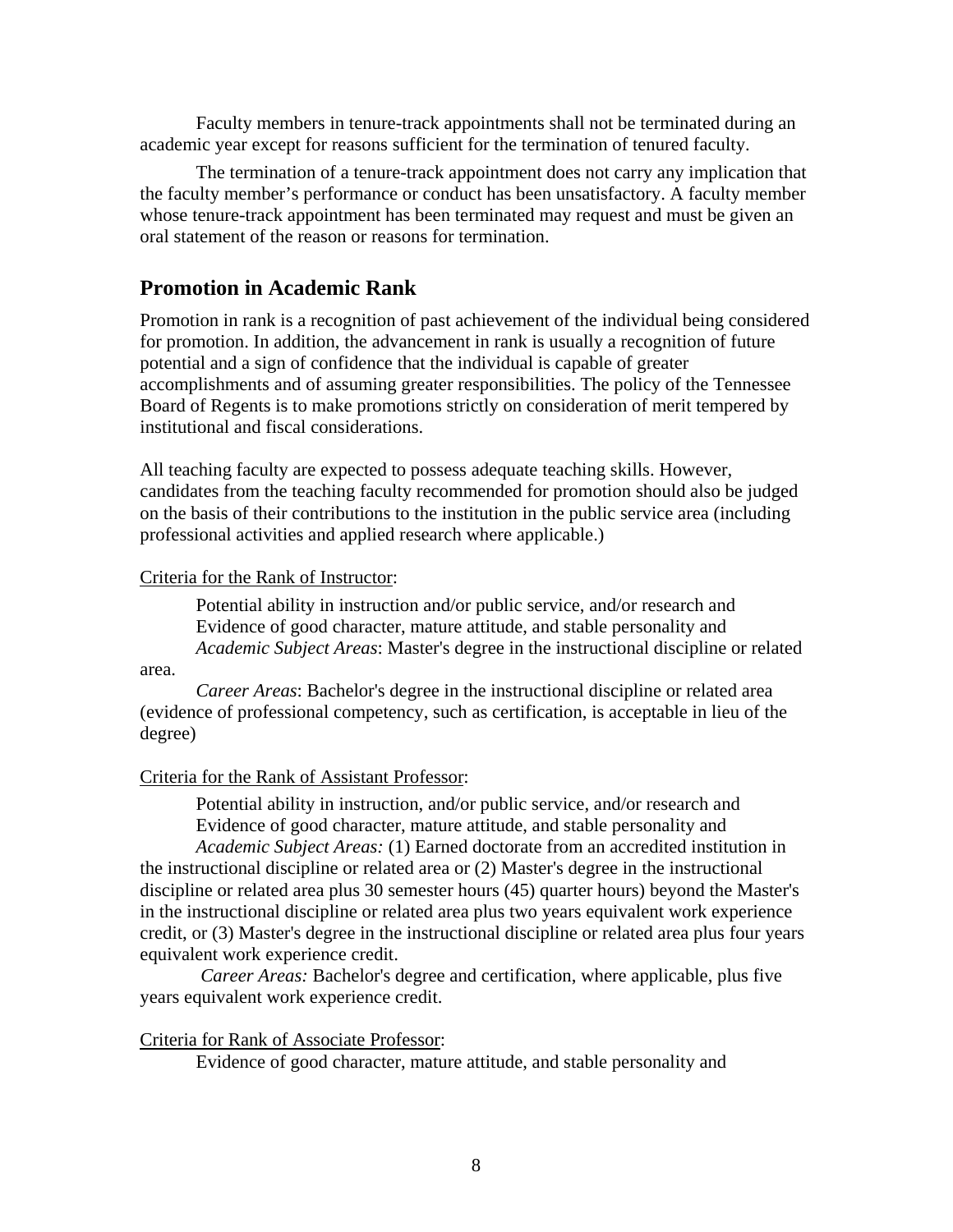<span id="page-16-0"></span>Documented (as outlined in institutional policy) ability (as opposed to merely potential) in instruction, and/or public service, and/or research, and

*Academic Subject Areas*: (1) Earned doctorate from an accredited institution in the instructional discipline or related area and five years college level instruction or (2) Master's degree in the instructional discipline or related area plus 30 semester hours (45 quarter hours) beyond the Master's in the instructional discipline or related area plus two years equivalent work experience credit and five (5) years college level instruction or (3) Master's degree in the instructional discipline or related area plus four years equivalent work experience credit and five (5) years college level instruction

*Career Education Subject Areas:* Bachelor's degree and, where applicable, professional certification, plus five (5) years of equivalent work experience and five (5) years of college level teaching.

#### Criteria for Rank of Professor

Evidence of good character, mature attitude, and stable personality and high degree of academic maturity and responsibility.

Documented (as outlined in institutional policy) ability (as opposed to merely potential) in instruction, and/or public service, and/or research.

Documented evidence (as outlined in institutional policy) of substantial quality professional productivity, and regional recognition in the academic discipline.

Both Academic and Career Education Subject Areas: Earned doctorate from an accredited institution in the instructional discipline or related area and ten (10) years college level instruction.

Exceptions to these minimum rank qualifications can be made by recommendation of the president as an exception and approval by the Tennessee Board of Regents

#### **Salary Increase for Promotion in Rank**

In recognition of those new and additional responsibilities, adjustment with each promotion in rank, the College awards a base salary adjustment with each promotion in rank. Such adjustments becoming effective in the fiscal year immediately following the awarding of promotion by the Tennessee Board of Regents, unless otherwise stipulated by the Chancellor or the Board. As stipulated in STCC Policy No. 5:01:00:02/32, the amount of the base salary adjustment that one receives is contingent upon the rank to which one has been promoted as follows:

| <b>Promotion To</b> | <b>Salary Amount Adjustment</b> |
|---------------------|---------------------------------|
| Assistant Professor | \$1,200                         |
| Associate Professor | \$1,400                         |
| Professor           | \$1,600                         |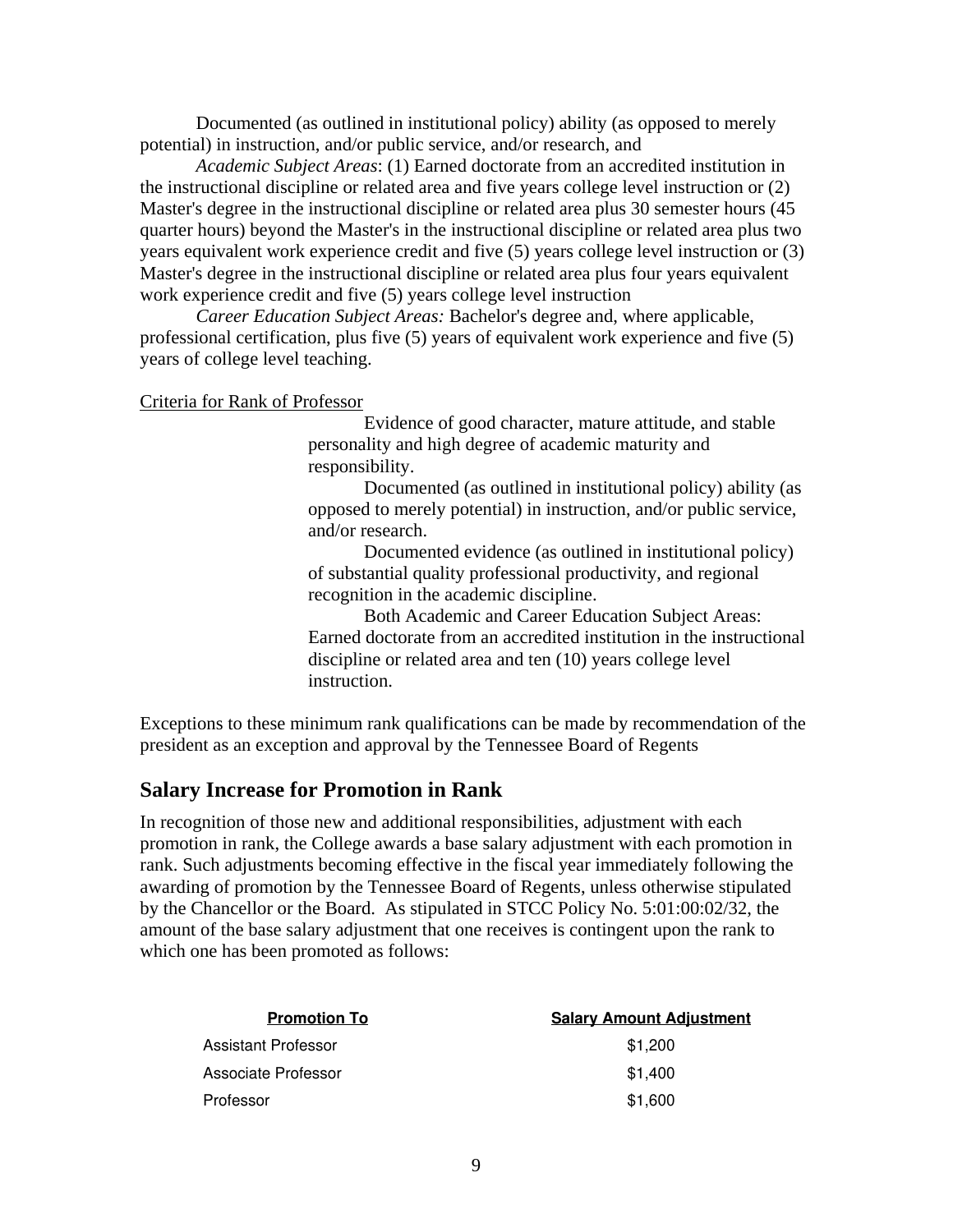#### <span id="page-17-0"></span>**Faculty Proficiency in Oral and Written English**

Pursuant to TBR Policy 5:02:01:03, the following represent minimum guidelines for evaluating faculty in this area. At a minimum candidates shall demonstrate:

(a) An ability to speak and write English clearly;

(b) An ability to understand written and spoken English; and

(c) An ability to communicate effectively in an academic environment (for example, previous successful employment in an academic institution).

No individual shall be appointed to a teaching position or recommended for tenure in such a position on any campus or other institutional unit of an institution or technology center unless the chief academic officer or technology center director certifies in writing to the president or other chief administrator that such individual can communicate effectively with students in the English language

#### **Specific Faculty Responsibilities**

The primary obligation of a Southwest Tennessee Community College faculty member, whether ranked or unranked, is to teach effectively.

Each faculty member, both full and part-time, is require to meet punctually all assigned classes on scheduled meeting days

If a faculty member is prevented form meeting classes because of illness or emergency, the responsibility for covering the class rests with the department chair.

If a faculty member plans to take authorized professional leave, he or she is responsible for making arrangements for the classes and having the arrangements approved by the department chair prior to requesting authorization for such leave.

A faculty member shall not routinely dismiss a scheduled class earlier than its scheduled duration. A faculty member may, however, for good cause occasionally dismiss a class earlier.

Each faculty member shall conduct class and maintain good order in a manner that is conducive to promoting an effective learning environment.

Each faculty member must provide a course syllabus to each student enrolled in his or her class. The syllabus should be distributed to students at the first or second scheduled class meeting but not later that at the third scheduled class meeting.

Each faculty is responsible for keeping records of student progress for determining final grades.

Each faculty member must submit final course grades and LDAs to the Records Office on time and in the prescribed format.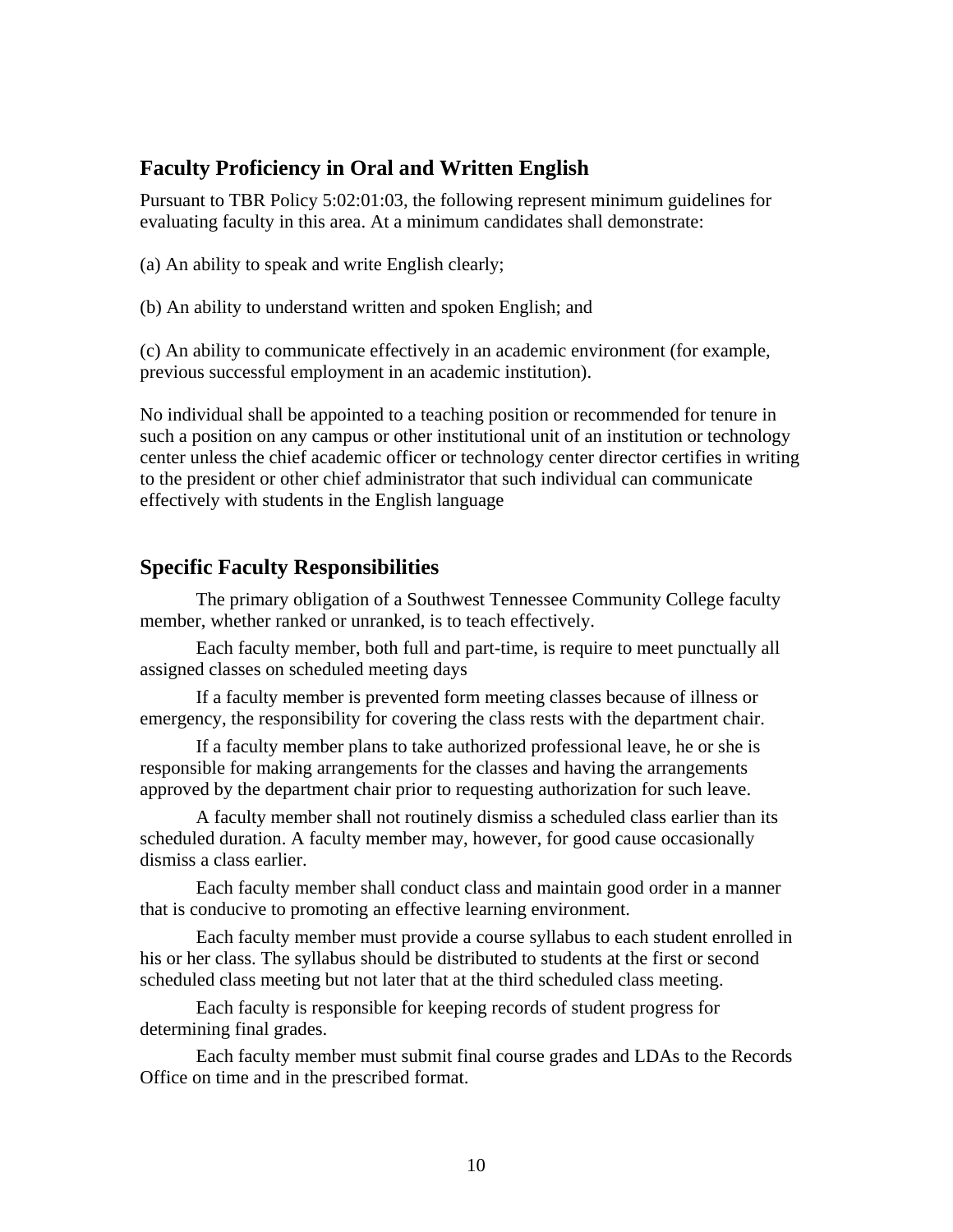Copies of current syllabi must be filed with the department chair in keeping with the accreditation standards of the SACS Commission on Colleges.

Student examinations must be kept on file at least until the expiration of the term within which a student can file a grade appeal. (1 year). Grade books must be kept on file for five years as required by STCC Policy No. 2:00:00:00/22.

In order to foster student learning, students must be permitted to review exams, to be given the correct answers to exam questions, and to understand how the examination scores were computed.

The use of a common textbook is encouraged whenever two or more sections of a course are offered. In such cases, all full–time faculty members in the discipline shall participate in the selection of textbooks.

During the fall and spring semesters, a faculty member is required to schedule and post an adequate number of office hours per week for the purpose of providing academic advisement to students. Office hours must be scheduled at times appropriate for the class schedule and the convenience of students. Faculty members are expected to work a total of 37.5 hours per week. Office hours shall be posted outside the faculty member's office, and a copy shall be filed with the department chair and the dean.

All full-time faculty teaching in summer sessions are required to post and keep adequate office hours, scheduled at times that are convenient to students enrolled in their classes.

Faculty are expected to participate fully and productively in the governance of the College and in activities that promote the achievement of its mission and goals. Such participation normally includes student advisement, membership on college-wide or departmental committees, curriculum and grants development, and other forms of institutional service or professional and public service.

Faculty members are expected to attend all commencements and convocations, college-wide meetings and meetings of the Faculty Organization unless otherwise excused by the department chair.

Faculty members are expected to attend all department meetings unless otherwise excused by the department chair. Faculty members are also expected to serve on departmental committees and to participate in departmental activities intended to promote the goals of the department and the collegial environment.

Each faculty member must maintain professional status if so required by the accrediting body for the particular discipline.

Each faculty member is required, unless otherwise excused by the department chair, to attend scheduled staff development activities.

Each faculty member is required to establish, in concert with the department chair, annual professional development objectives that foster the goals of the department, the division, and the College. In addition, each faculty member is required to meet periodically with the department chair for an assessment of his or her progress and achievements.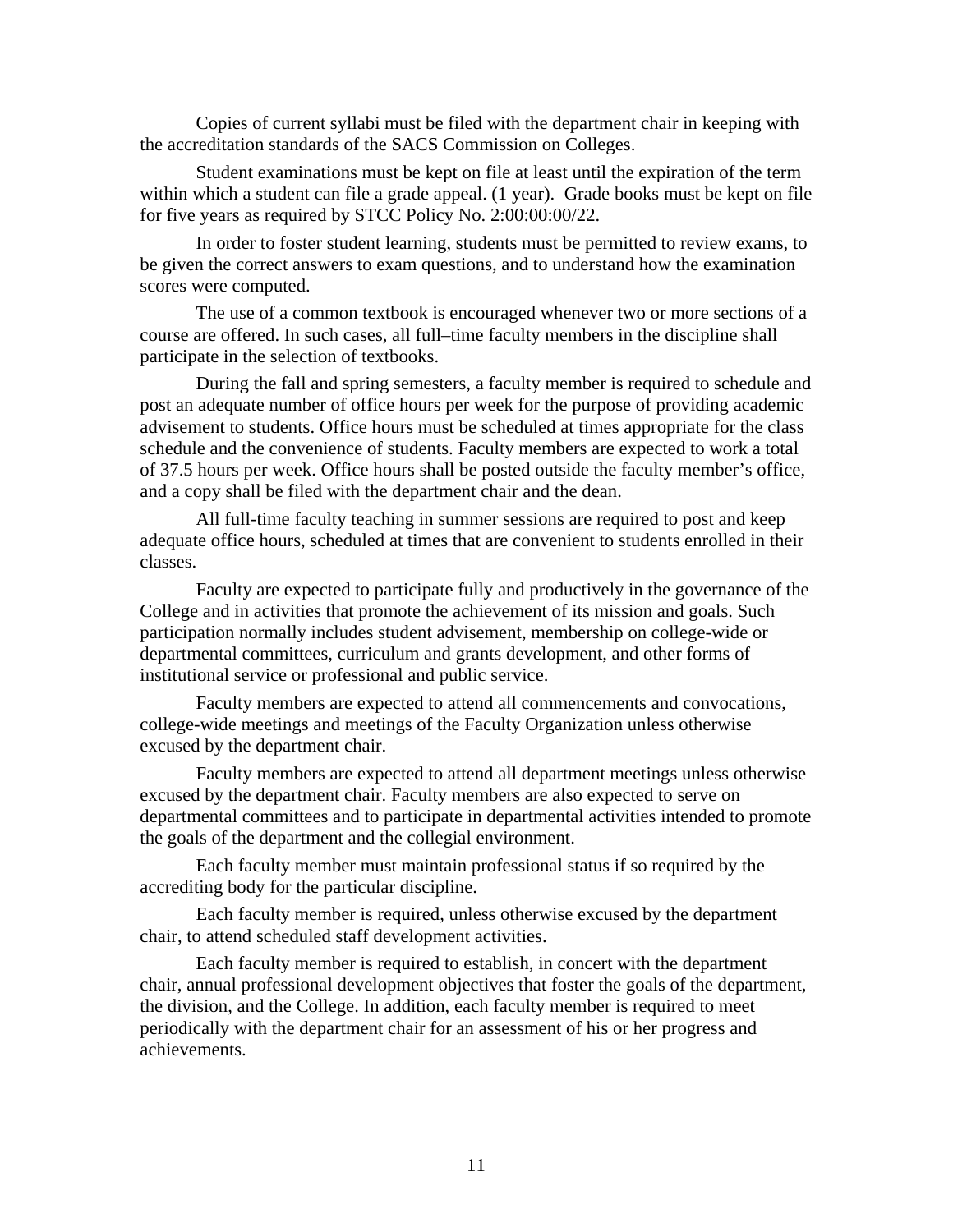#### <span id="page-19-0"></span>**Faculty Workload**

The academic year consists of the fall and spring semesters and begins on August 15 and ends on May 15 of the subsequent calendar year. The fiscal work year begins on July 1 and ends on June 30 of the subsequent calendar year. Faculty on an academic year contract are expected to teach a total of 30 semester hours each academic year, usually distributed 15 hours per fall term and spring terms. Faculty on a fiscal year contract are expected to teach 38 semester hours, usually 8 in the summer and 15 per fall and spring terms. According to TBR General Personnel Policy (5:01:00:00) faculty on an academic year appointment are subject to call for duty during the specified academic year regardless of whether classes are in session.

*Summer School.* All full-time faculty on academic year appointments are eligible to teach during the summer term for extra compensation. Summer teaching by nine-month faculty depends upon budgetary considerations, student need for particular courses and programs of courses. Pursuant to TBR policy No 5:02:04:10, summer teaching by regular academic year faculty is compensated at the rate of 1/32 of their academic year salary per semester hour of teaching load. The maximum summer and intersession pay may not exceed 25 percent of the preceding academic year salary; however, except as needs are determined by the institution, a faculty member may teach and be compensated for nine semester hours for the summer term.

*Teaching Overloads*. Faculty may be assigned to teach an overload for extra compensation only in unusual and emergency situations when other qualified faculty are unavailable or time does not permit their recruitment and employment. In these cases, prior approval of the Provost is required. TBR Policy 5:01:05:00 sets the maximum rates per credit hour of instruction for calculating compensation for extra service for fulltime faculty or staff teaching credit courses at colleges or universities. Presidents or their designees may approve exceptions to these rates when circumstances warrant. At Southwest, the pay rate for overload depends on faculty rank as follows:

| Rank                       | Overload Rate (Per Credit Hr) |
|----------------------------|-------------------------------|
|                            |                               |
| Professor                  | \$465                         |
| Associate Professor        | \$450                         |
| <b>Assistant Professor</b> | \$435                         |
| Instructor                 | \$420                         |

TCA 49-5-410 limits full-time faculty members to teaching no more than two credit courses per semester for extra pay in an institution of higher education.

Example: A faculty member is asked to teach three sections of a course for extra pay for one semester after a colleague is suddenly forced to take medical leave. Can this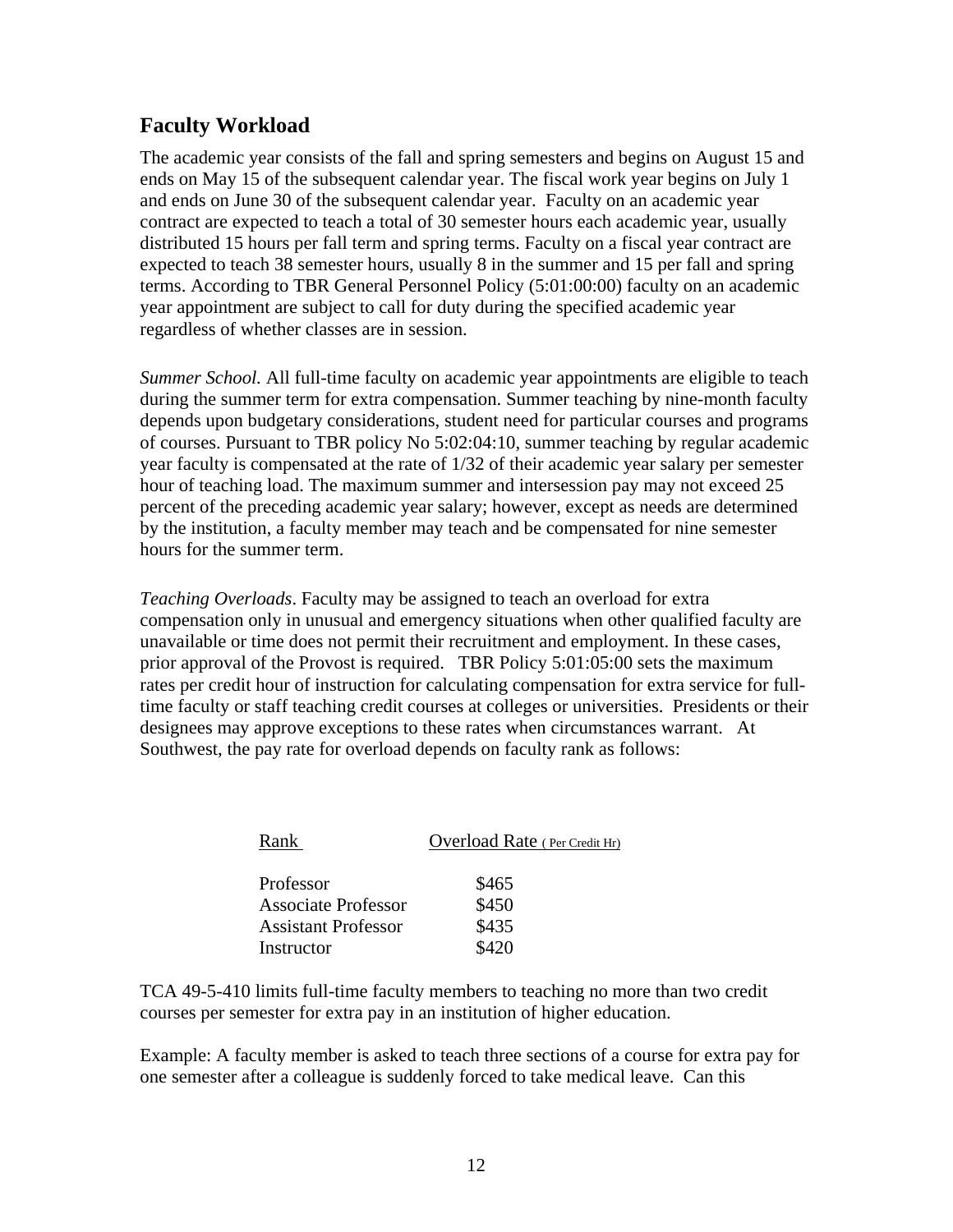<span id="page-20-0"></span>exception be approved? No. This regulation is in statute and does not provide for exceptions.

# **Faculty Development**

The continued professional growth and development of faculty is necessary for Southwest Tennessee Community College to continue to provide educational programs which: (a) include new developments and knowledge in academic disciplines; (b) reflect new instructional, research, and public service techniques and strategies; and (c) meet changing needs and expectations of students. While all faculty are responsible for their own continued professional development, it is essential that the College provide planned, organized faculty development programs to encourage professional growth in accordance with their missions and goals.

In order to promote faculty development, Southwest Tennessee Community College to the extent permitted by fiscal constraints will a) assist faculty with travel to professional meetings, b) encourage faculty to utilize the PC–191 program to take college courses, c) support for research and other creative activities related to the discipline in which one teaches, d) offer grants–in–aid and scholarships in support of graduate study, and e) sponsor local forums, lectures, and workshops on scholarly developments and technological improvements.

# **Faculty Evaluation**

Evaluation is a continuous process designed to improve the performance of those being evaluated. Like all College employees, faculty will be evaluated annually by their immediate supervisor.

At the beginning of the fall semester, the faculty member will submit a Faculty Development Plan (FDP) to the supervisor for approval. The plan should be consistent with the strategic goals of the College, division, and department and should primarily focus on the non-routine achievements projected to be accomplished during the academic year. It recognized that unforeseen circumstances may prevent faculty from attaining the planned objectives or opportunities for improvement may arise during the year that supercede the planned objectives. Therefore, faculty will have an opportunity to revise their FDP to reflect actual accomplishments and explain unattainable objectives.

At the end of the academic year, the department chair will evaluate faculty using the Faculty Evaluation Summary (FES) form. The FES includes five areas: 1) assignments, duties, and responsibilities, 2) college service (including department, division, and public), 3) professional development, 4) overall evaluation, and 5) progress toward promotion and tenure (if applicable). The "Department Chair Job Performance Check List of Faculty" is included as part of the faculty evaluation procedure to be completed by the department chair.

#### **The forms to be used in the faculty development and evaluation process may be found in the Appendix**.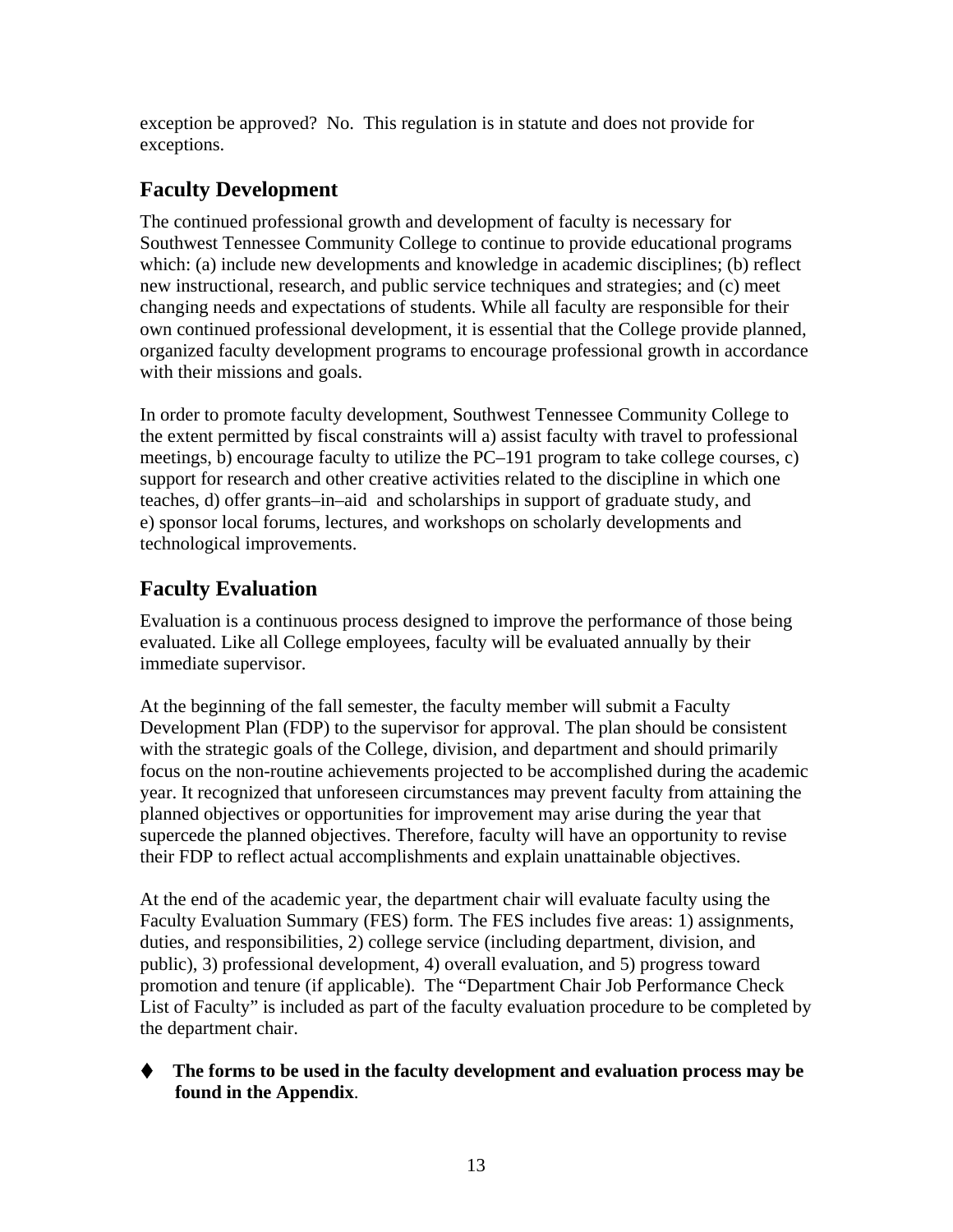# <span id="page-21-0"></span>**Faculty Grievances and Complaints**

Grievance and complaint procedures are available to all employees. Faculty are encouraged to discuss any problems with the supervisor prior to utilizing a formal grievance/complaint procedures.

Complaints and grievance procedures have no application to a termination procedure initiated against a tenured faculty member under TBR Policy No. 5:02:03:00, Section III 1 6 (d) or when resolving a complaint initiated pursuant to TBR Policy No. 5:02:02:00 (Faculty Promotion).

A faculty member may not file a formal grievance or complaint related to personnel actions regarding 1) performance evaluation; 1) supervisory counseling; 2) disciplinary warnings, 3) rates of pay; 4) position reclassifications; and 5) position terminations due to reduction in force.

Faculty may file a grievances pertaining to the 1) suspension of tenured faculty; 2) allegedly violates institution or TBR policy or involves an inconsistent application of these same policies, 3) allegedly violates state or federal discrimination statutes in that the adverse action is based solely on race, sex, religion, national origin, age, handicap, or veteran status, or 4) allegedly violates any constitutional right. The most likely areas of concern are the First, Fourth, or Fourteenth Amendments of the federal constitution when that action hampers free speech, freedom of religion, the right to association, provides for improper search and seizure, or denies constitutionally required notice or procedures. Grievances may be reviewed by a committee established by the President if satisfactory resolution is not reached in discussions with the faculty member's immediate supervisor and next higher supervisor.

A complaint is a concern that an employee wants to discuss with supervisory personnel in an effort to resolve the matter. While any item may be subject to an informal complaint, only those items listed above may be the subject of a grievance. Complaints must follow the chain of command, and a committee review is not applicable. Also, complaints do not include a right to any type of hearing, adversarial proceeding, or the right to appeal to the Chancellor.

Detailed procedures for handling grievances and complaints are set forth in Southwest Tennessee Community College policy 5:02:03:00/30.

#### **Procedures for Hiring Faculty**

Southwest Tennessee Community College is committed to Equal Employment Opportunity and Affirmative Action in its recruitment and employment practices. The College is similarly committed to hiring and retaining faculty who have distinguished themselves by their excellence in teaching and show promise of continuing to do so.

After the position has been approved for filling and advertised, the applications will be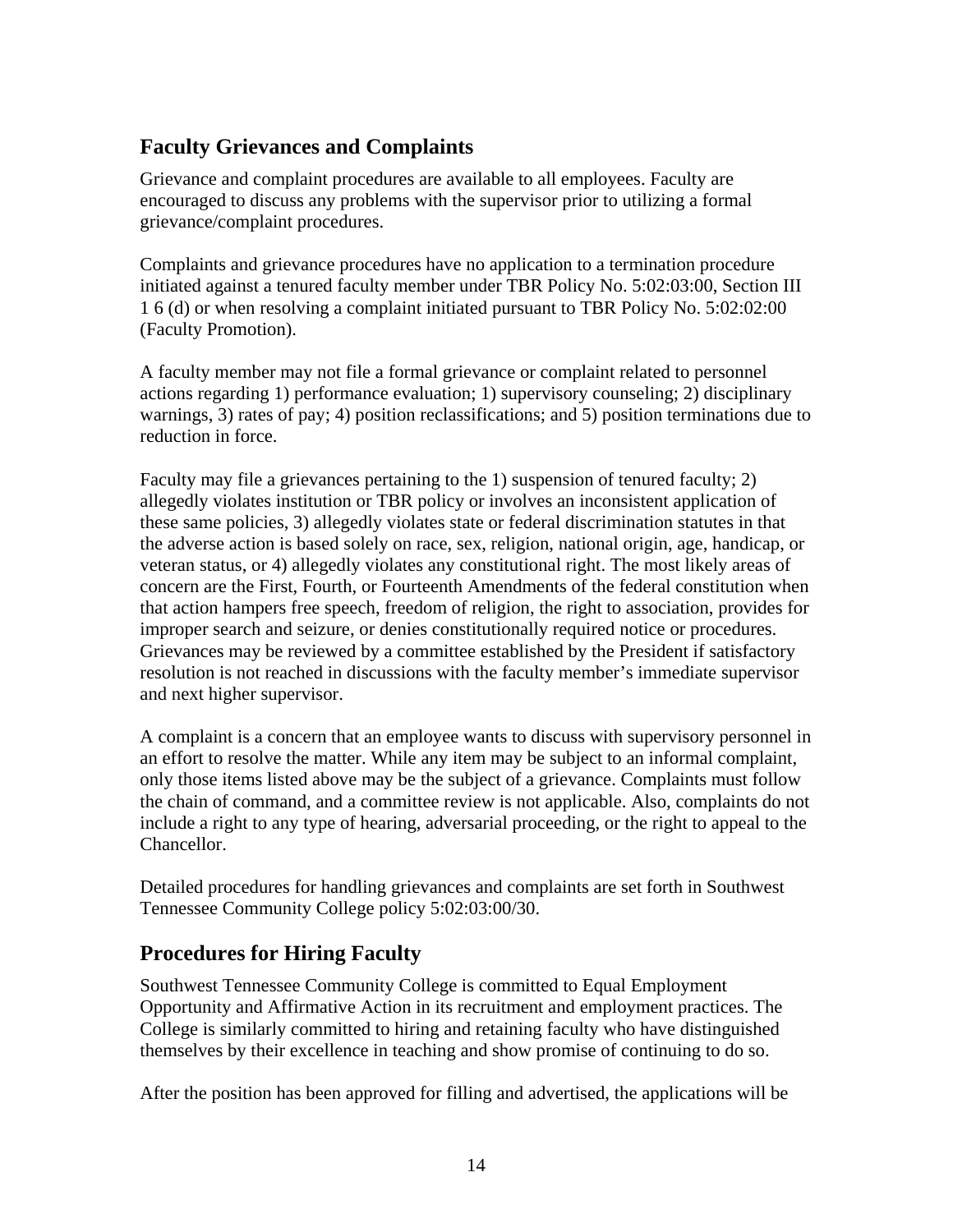<span id="page-22-0"></span>screened by the Director of Human Resources to establish the pool of qualified applicants after the closing date. The Director of Human Resources will forward the applicant pool to the Affirmative Action Officer for approval.

Upon the approval of the Affirmative Action Officer, the Chairperson of the Selection Committee will convene with other members of the Selection Committee to review the applications to determine the applicants to be considered for an interview. The interview pool must be forwarded to the Director of Human Resources and the Affirmative Action Officer for approval prior to interviewing any applicants.

All appointments of ranked faculty are made by the President on the recommendation of the chief academic officer. In making his or her recommendation, the chief academic officer shall consult with the faculty of the department, the department chair, and the respective dean.

The President is the only individual who can make an offer of employment. The successful candidate will be notified of the offer of employment by the Director of Human Resources by telephone or letter after submission of the Recommendation to Hire form has been submitted.

Emergency appointments, as defined by the President, may be filled by direct hire or through the establishment of a pool of qualified applicants from applications on file or through other appropriate means. Emergency appointments may not exceed one year, at which time the position must be advertised and filled competitively. Individuals serving temporary or emergency appointments are not eligible for internal promotion, transfer, or for consideration as internal applicants unless it is determined by the Affirmative Action Officer that the original hire was through a competitive process.

## **Professional Ethics**

Southwest Tennessee Community College endorses and requires faculty adherence to the "Statement of Professional Ethics" set forth by the American Association of University Professors. The statement which follows, a revision of a statement originally adopted in 1966, was approved by the Association's Committee on Professional Ethics, adopted by the Association's Council in June 1987, and endorsed by the Seventy-third Annual Meeting.

1. Professors, guided by a deep conviction of the worth and dignity of the advancement of knowledge, recognize the special responsibilities placed upon them. Their primary responsibility to their subject is to seek and to state the truth as they see it. To this end professors devote their energies to developing and improving their scholarly competence. They accept the obligation to exercise critical self-discipline and judgment in using, extending, and transmitting knowledge. They practice intellectual honesty. Although professors may follow subsidiary interests, these interests must never seriously hamper or compromise their freedom of inquiry.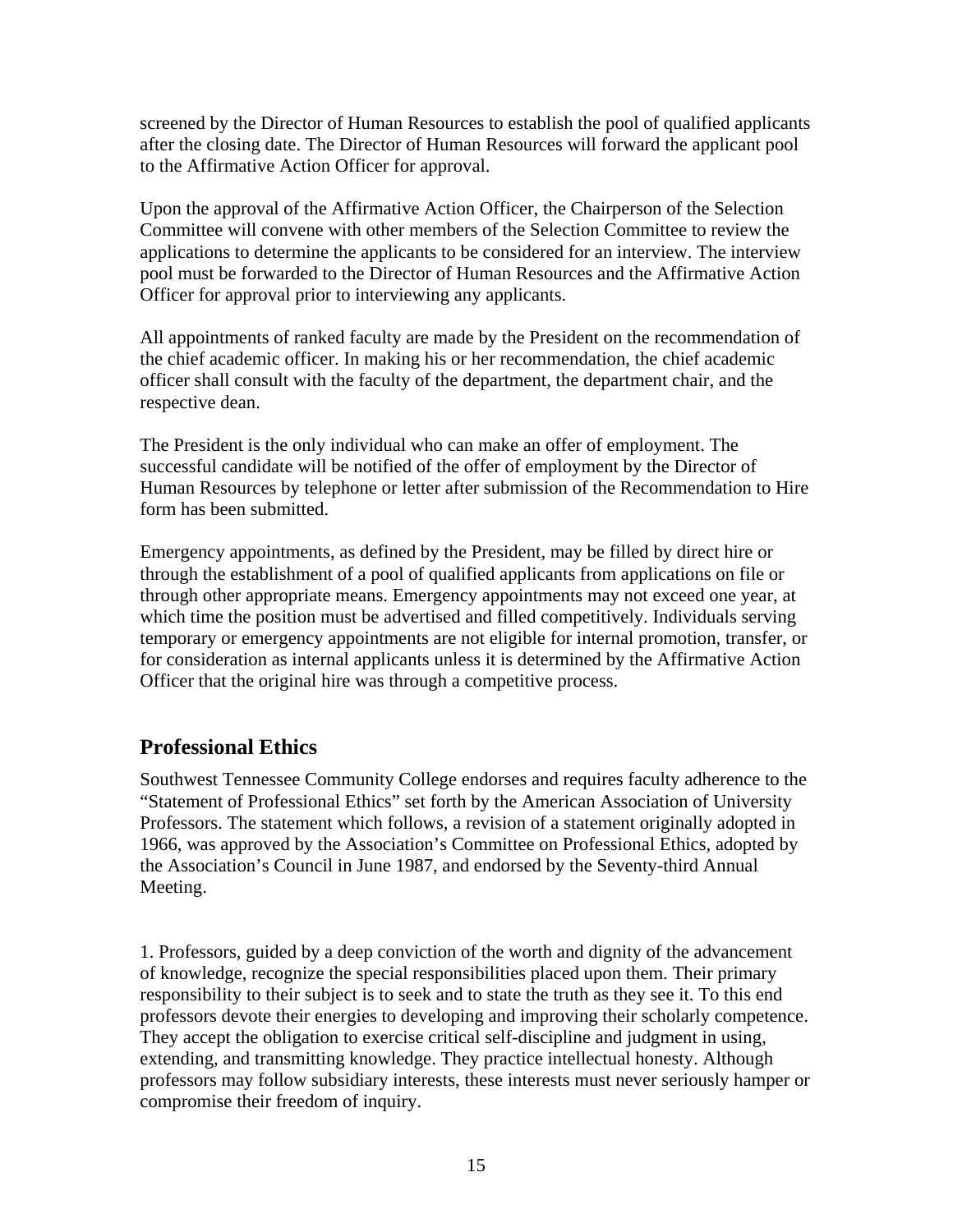2. As teachers, professors encourage the free pursuit of learning in their students. They hold before them the best scholarly and ethical standards of their discipline. Professors demonstrate respect for students as individuals and adhere to their proper roles as intellectual guides and counselors. Professors make every reasonable effort to foster honest academic conduct and to ensure that their evaluations of students reflect each student's true merit. They respect the confidential nature of the relationship between professor and student. They avoid any exploitation, harassment, or discriminatory treatment of students. They acknowledge significant academic or scholarly assistance from them. They protect their academic freedom.

3. As colleagues, professors have obligations that derive from common membership in the community of scholars. Professors do not discriminate against or harass colleagues. They respect and defend the free inquiry of associates. In the exchange of criticism and ideas professors show due respect for the opinions of others. Professors acknowledge academic debt and strive to be objective in their professional judgment of colleagues. Professors accept their share of faculty responsibilities for the governance of their institution.

4. As members of an academic institution, professors seek above all to be effective teachers and scholars. Although professors observe the stated regulations of the institution, provided the regulations do not contravene academic freedom, they maintain their right to criticize and seek revision. Professors give due regard to their paramount responsibilities within the institution in determining the amount and character of work done outside it. When considering the interruption or termination of their service, professors recognize the effect of their decision upon the program of the institution and give due notice of their intentions.

5. As members of their community, professors have the rights and obligations of other citizens. Professors measure the urgency of these obligations in the light of their responsibilities to their subject, to their students, to their profession, and to their institution. When they speak or act as private persons, they avoid creating the impression of speaking or acting for their college or university. As citizens engaged in a profession that depends upon freedom for its health and integrity, professors have a particular obligation to promote conditions of free inquiry and to further public understanding of academic freedom.

http://www.aaup.org/statements/Redbook/Rbethics.htm

American Association of University Professors, 1012 Fourteenth Street, NW, Suite #500; Washington, DC 20005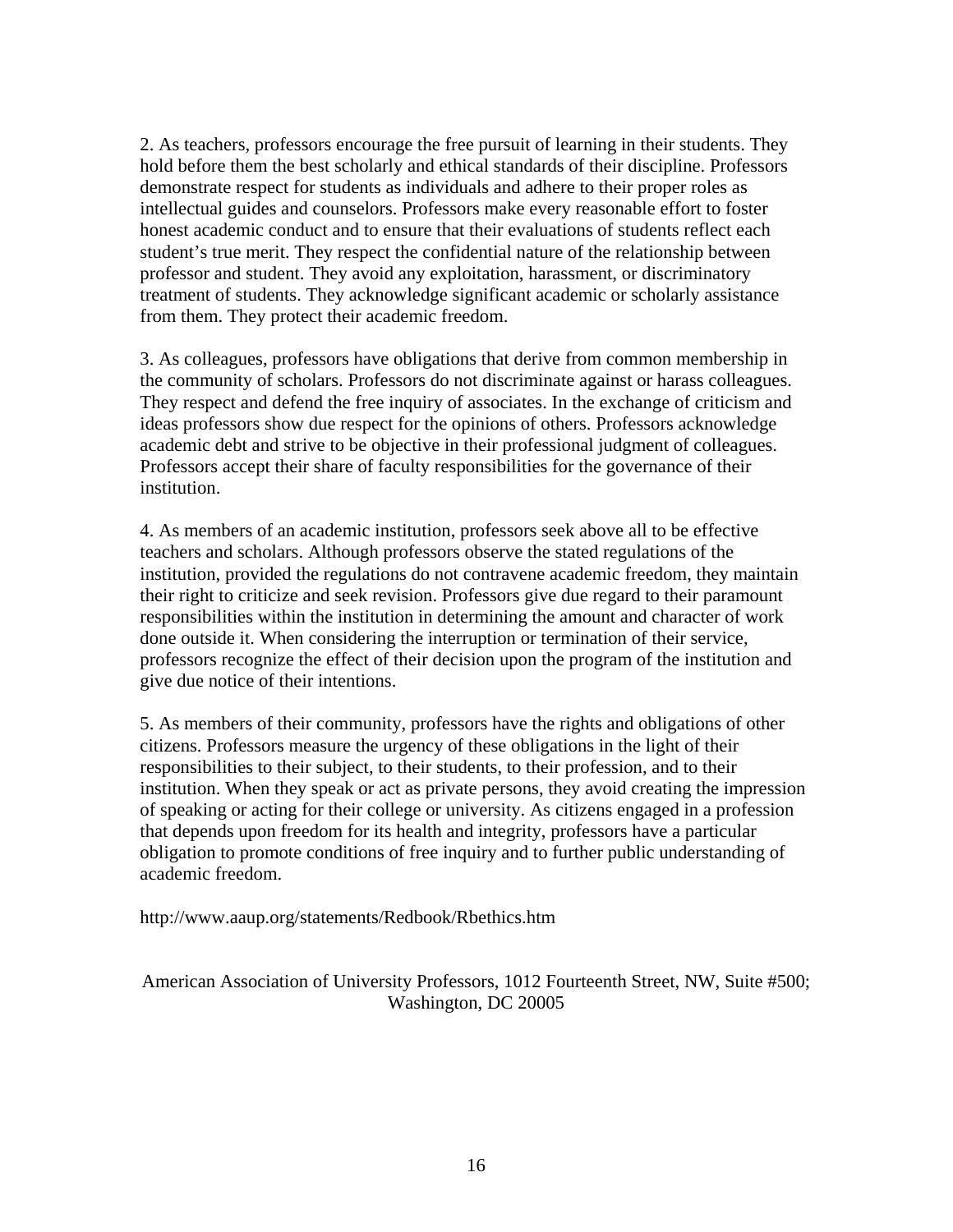#### <span id="page-24-0"></span>**Professor Emeritus**

Faculty having served an institution governed by the Tennessee Board of Regents for a sufficient length of time to be eligible for state retirement benefits shall be eligible for emeritus faculty status upon retirement from the institution. Emeritus faculty status is an honor bestowed for distinguished institutional services. Designation as emeritus faculty shall be at presidential discretion.

Emeritus faculty shall be entitled to such privileges and benefits, other than monetary compensation, as their institution designates insofar as such privileges and benefits are within the limits of the institution's discretionary authority. Such privileges and benefits may include an identification card designating the holder as emeritus faculty and entitling the holder access to certain institution facilities and services commonly available to faculty. The privileges and benefits carry with them the same responsibilities as for regular faculty.

# **Outside Employment (TBR Policy No. 5:01:05:00)**

In general, faculty members should members should receive permission from their supervisors prior to engaging in outside employment. The President can only approve outside employment for efforts that 1) do not interfere with assigned duties and responsibilities or with regular institutional operations; 2) are consistent with the state statute that limits faculty members to teaching no more than two credit courses for extra pay at any higher education institution, 3) do not constitute a conflict of interest or compete with the College's programs, 4) require only a reasonable time commitment from the employee, and 5) are not undertaken with an inappropriate claim that the individual is officially representing the institution in connection with the employment

This policy applies only to work completed in addition to the individual's full-time job responsibilities. The policy does *not* apply

To normal, short term professional activities such as participation in symposia, accreditation visits, speaking engagements, exhibitions, or recitals, even though honoraria may be received for such participation;

When the individual is not within the term of his or her contract period, or is on leave;

To salaries paid to academic-year faculty for teaching in inter-session and summer session, which are not considered extra compensation

Example: A faculty member requests permission to teach a credit course at a private college located near his TBR institution. Is this permissible? The President must determine whether or not this creates a conflict of interest for the TBR institution.

Example: An accounting faculty member requests permission to start a small accounting business, with all work being completed on weekends. Is this permissible? Generally yes, although the President must determine what is "reasonable."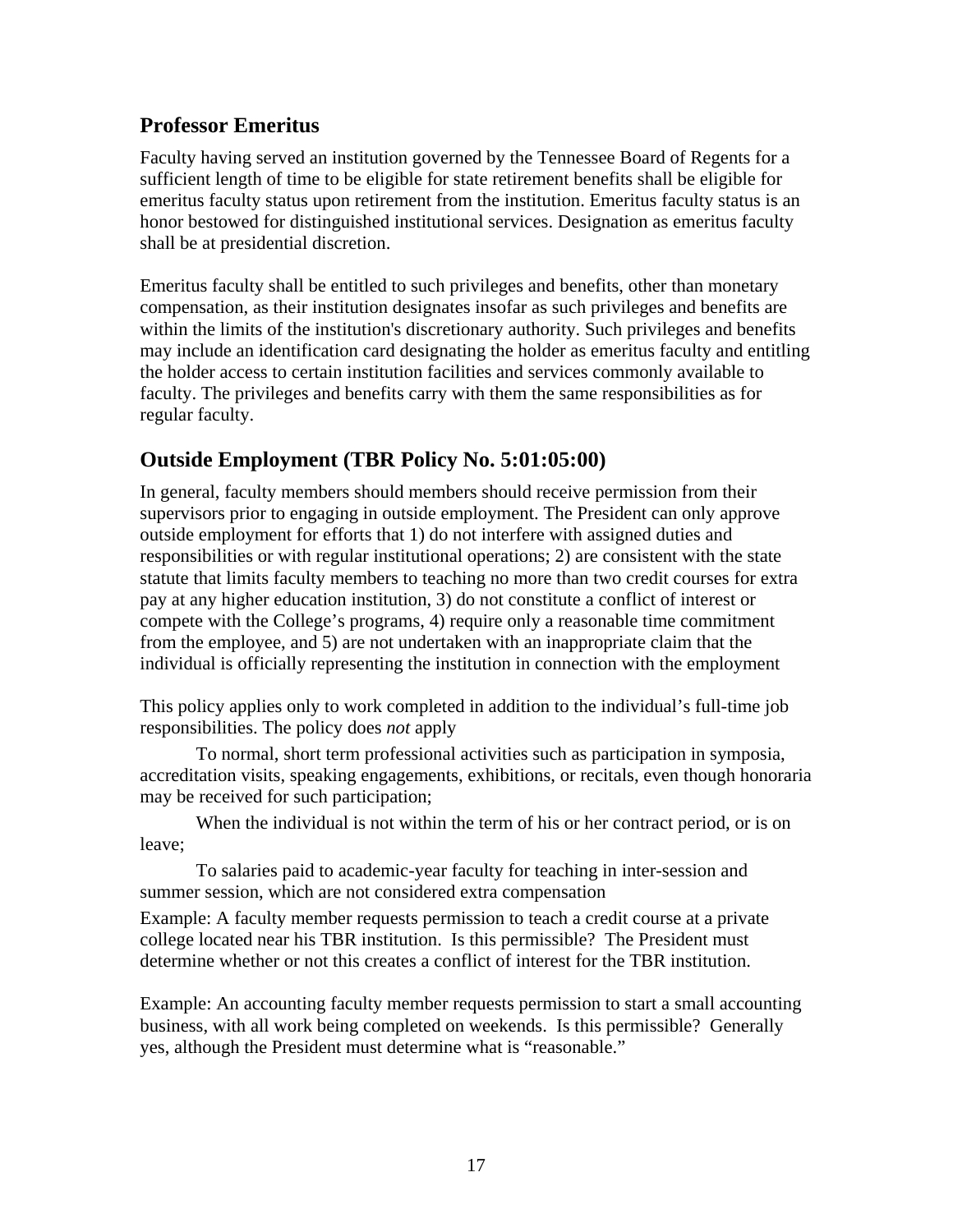Example: An accounting professor solicits clients for his weekend accounting business using his College business cards. Is this appropriate? No. This would lead prospective customers to believe that the accounting business is under the auspices of the university.

If the employment involves other agencies, departments, or institutions of State government, it is subject to prior approval of the President, Director, or appropriate representative of the other agency, department, or institution. Services rendered by a TBR employee to another state agency or institution of higher education will be paid by the contracting agency to the institution pursuant to TBR Guideline G-030.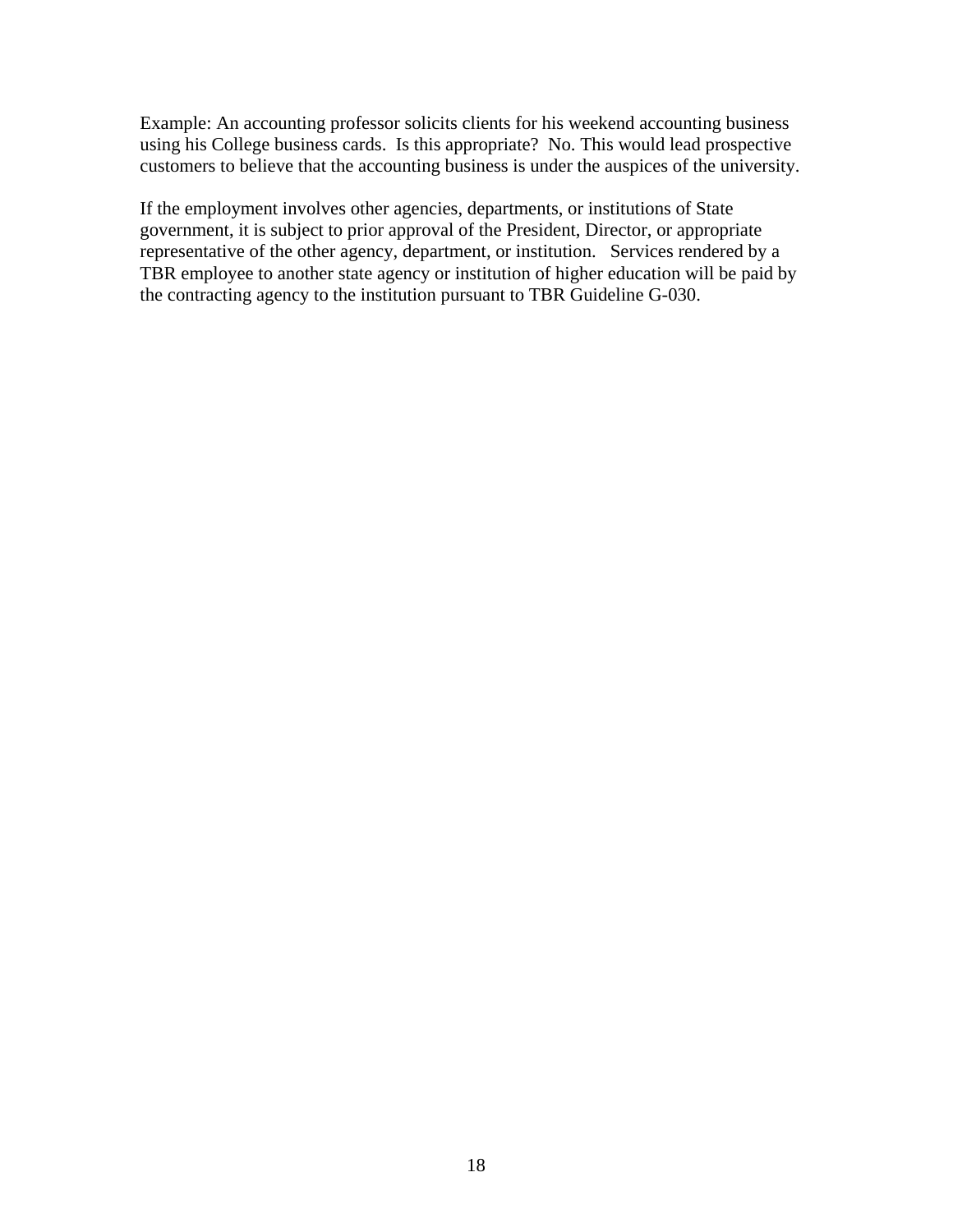# **Academic Policies and Procedures**

#### <span id="page-26-0"></span>**Curriculum Review and Development**

Curriculum Review –

All full-time faculty are responsible for the continuous review of curriculum to ensure that it is current, it meets or exceeds the standards of good practice, it is consistent with the mission of the College, and it complies with the approved objectives of the Department wherein it best fits.

The chief academic officer of the College is responsible for periodically conducting review and evaluations of the curriculum. In the exercise of that responsibility, he or she will solicit advice from the faculty, department heads and deans. However, at the College, the final authority for formally evaluating the effectiveness of the curriculum resides with the Chief Academic Officer.

Curriculum Development –

- 1. All courses, other than those identified by the College as developmental/remedial, offered by the College for credit must be acceptable as requirements or electives applicable to at least one of the College's degree or certificate programs or must be clearly identified on transcripts as not applicable to any of Southwest's own degree or certificate programs.
- 2. Curriculum additions, deletions, and revisions originate at the departmental level. Faculty members, department heads, administrators, and other interested parties may initiate such recommendations. These recommendations should receive endorsement of departmental faculty, the department head, division Curriculum Committee, and the division Dean prior to being submitted to the College Curriculum Committee for its review.
- 3. The College Curriculum Committee submits its recommendations to the chief academic officer for final approval prior to being added to the College Course Inventory File.

Curriculum forms are available on the College's website at [http://internal.stcc.tn.edu/curriculum.](http://internal.stcc.tn.edu/curriculum)

## **General Education**

Southwest Tennessee Community College programs seek to develop the whole person. In support of this philosophy, all general education courses are designed to improve student learning by focusing on four common student outcomes and developing specific competencies.

The four common student outcomes are critical thinking, communication, responsibility,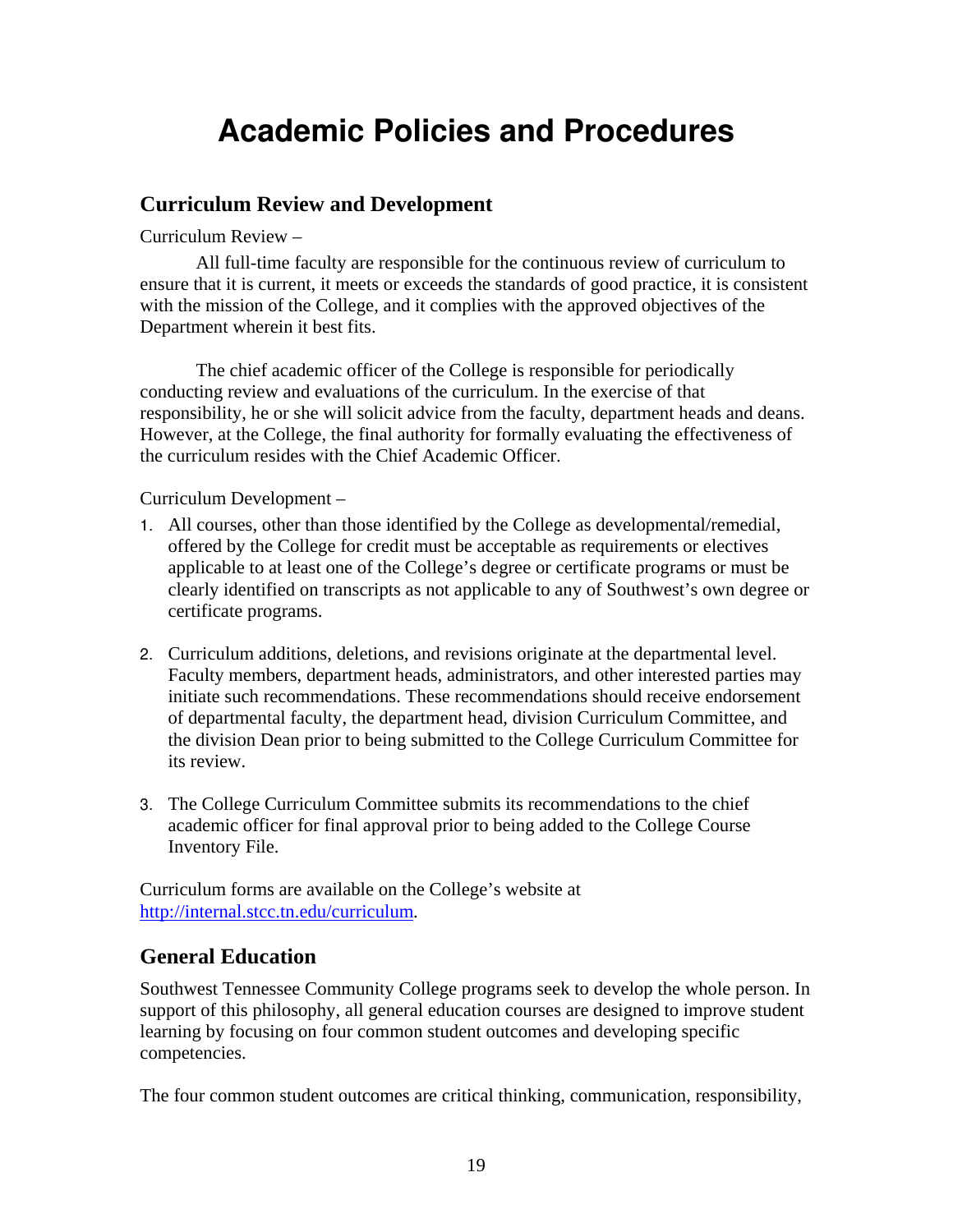<span id="page-27-0"></span>and diversity/globalism. More information on the general education program can be found in the current Bulletin.

#### **Classroom Management**

*Class Attendance*. According to STCC Policy No. 2:03:00:00/33, students are expected to attend class regularly and punctually. Students participating in College sponsored activities may be officially excused from class attendance by the Dean of Students. Instructors may include attendance as a factor in calculating a student's final grade. In such cases, the instructor's policy will be clearly stated in the course syllabus, which is distributed at the beginning of the term.

Regardless of the reason or nature of an absence, students are responsible for all materials covered by the instructor during the absence and for timely submission of any assignments that the instructor may have given. It is the responsibility of the student to be aware of all assignments. For reasonable and good cause, an instructor may, at his or her discretion, allow a student to submit assignments late and to make up any work that may have been missed because of an absence. Failure to attend class or discontinued class attendance may result in a grade of "F" for the course. Students are advised to consult the college's policy on "Withdrawal from Class."

#### *Schedule Changes:*

**Adding Courses**. Once a student has officially registered for courses in a particular term, he or she may make adjustments to his or her course load by adding additional courses, dropping courses, and withdrawing from courses. The official Add period is defined as the first 7 calendar days of a semester or the first 4 calendar days of a summer term beginning with the first day of classes.

**Dropping Courses.** A student may be permitted to drop a course through the first 7 calendar days of a semester or the first 4 calendar days of a summer term beginning with the first day of classes. A student will not receive a grade, and course will not appear on his or her official record when dropped during this period. After this period dropping a class during the time up to, and including, the last day to drop will result in "W" on the permanent record for the classes dropped.

**Withdrawing from Courses**. A student who officially withdraws from a course within the designated period will receive a grade of "W" for the course. If a student wishes to withdraw from the College, he/she must complete a *Request to Withdraw* form, have it approved by the academic advisor, and submit it to the Records Office.

*Academic Misconduct.* According to STCC Policy No. 3:02:00:01/6, plagiarism, cheating and other forms of academic dishonesty are prohibited. A student guilty of academic misconduct, either directly or indirectly through participation or assistance, is immediately responsible to the instructor of the class. In addition to other possible disciplinary sanctions that may be imposed through the regular College procedures as a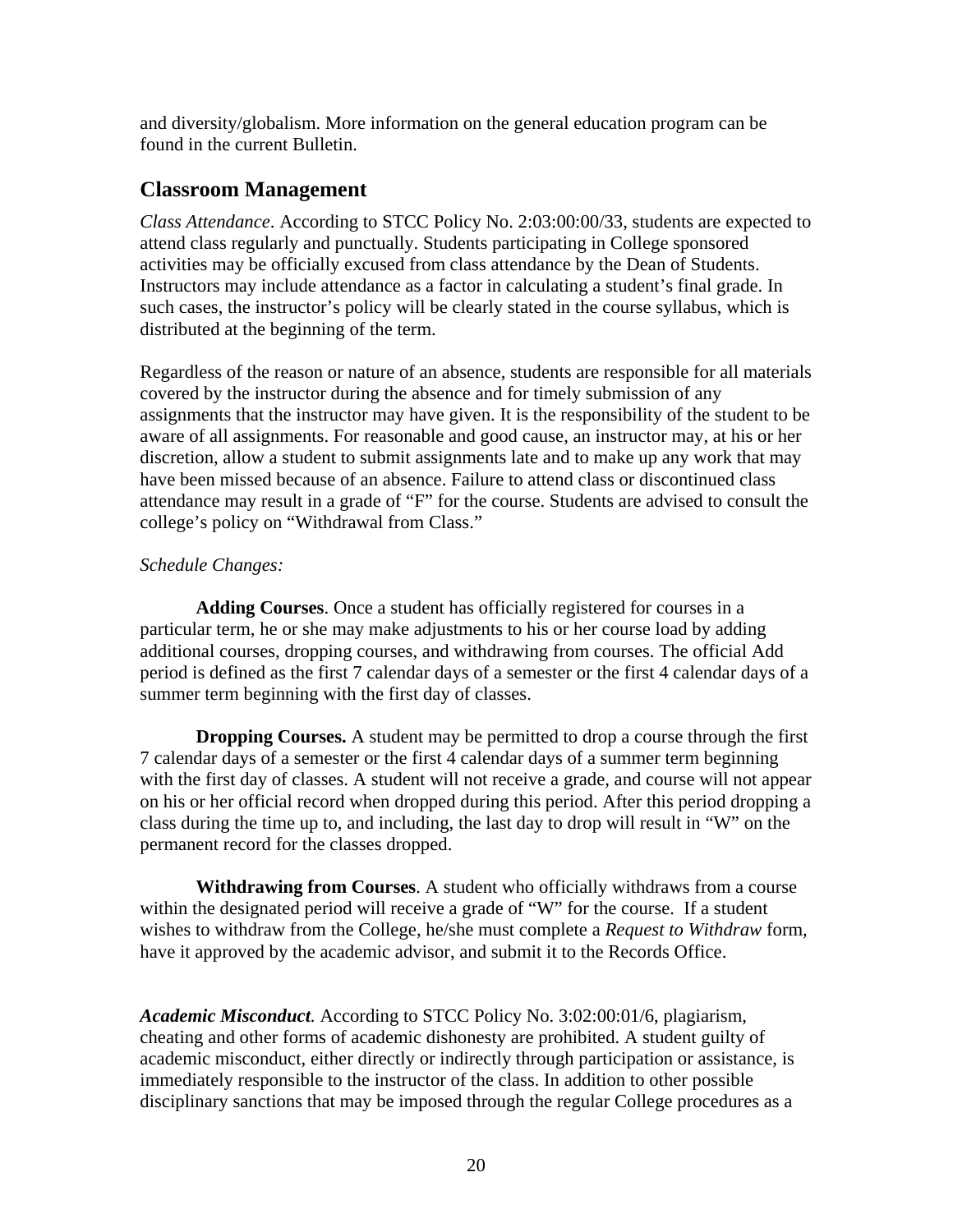result of academic misconduct, the instructor has the authority to assign an "F" or a zero for the exercise or examination, or to assign an "F" in the course.

The faculty member who charges a student with academic misconduct must report the incident, including all pertinent facts to his or her Department Chairperson, within five (5) work days after the charge has been made stating what action he or she has taken according to paragraph (B) of this rule, (actions which can be taken when one is found guilty of academic misconduct). If the student files a grievance, the faculty member's report will be reviewed by the Academic Appeals Committee.

*Classroom Misconduct.* According to STCC Policy No 3:02:00:01/7, the instructor has the primary responsibility for control over classroom behavior and the maintenance of academic integrity and can order the temporary removal or exclusion from the classroom of any student engaged in disruptive conduct or conduct that violates the general rules and regulations of the College. Extended or permanent exclusion can be affected only through appropriate procedures of the College.

*Classroom Visitors.* Policy No: 2:03:00:00/34 stipulates that except in emergencies involving the health and safety of those present, faculty will not allow visitors into a classroom, laboratory, or other instructional facility while class is in progress. Only bona fide Southwest Tennessee Community College students and guests of the instructor who are invited for legitimate purposes of instruction may attend classes. A bona fide student is one who has been admitted to the college and is officially registered for the class. This is intended to exclude children of faculty and enrolled students, salespersons of books and supplies, and any other unauthorized individuals from visiting classes. No faculty member is authorized to make an exception to this policy without prior approval of the respective department head

*Eating, Drinking, and Smoking.* These activities are prohibited in classrooms in order to maintain sanitary and pleasant surroundings.

*Grade Books.* As stated in STCC Policy No. 2:00:00:00/22 grades and grade books are an essential part of the academic process. In order to maintain an accurate history of student attendance and achievement in a course, faculty must use a grade book. At the end of the semester, a copy of the grade book, last date of attendance sheets, copies of final grade runners, a copy of the syllabus, and an explanation of how grades were derived should be submitted to the department office. These records should be kept on file in the department office for five (5) years. Individual departments may also require that faculty keep copies of student tests and research papers for a period of one year.

*Class Rolls*. The first class roll lists students who enroll in a class during the early or regular registration period. This roll will not represent the final or official enrollment in any class. A revised and official class roll is produced and distributed at the close of the last day to register. When the roll is received, any student who is attending class but not on the roll should be directed to the Records Office. The student must not be permitted to continue in the class until he or she presents written documentation of enrollment from the Records Office.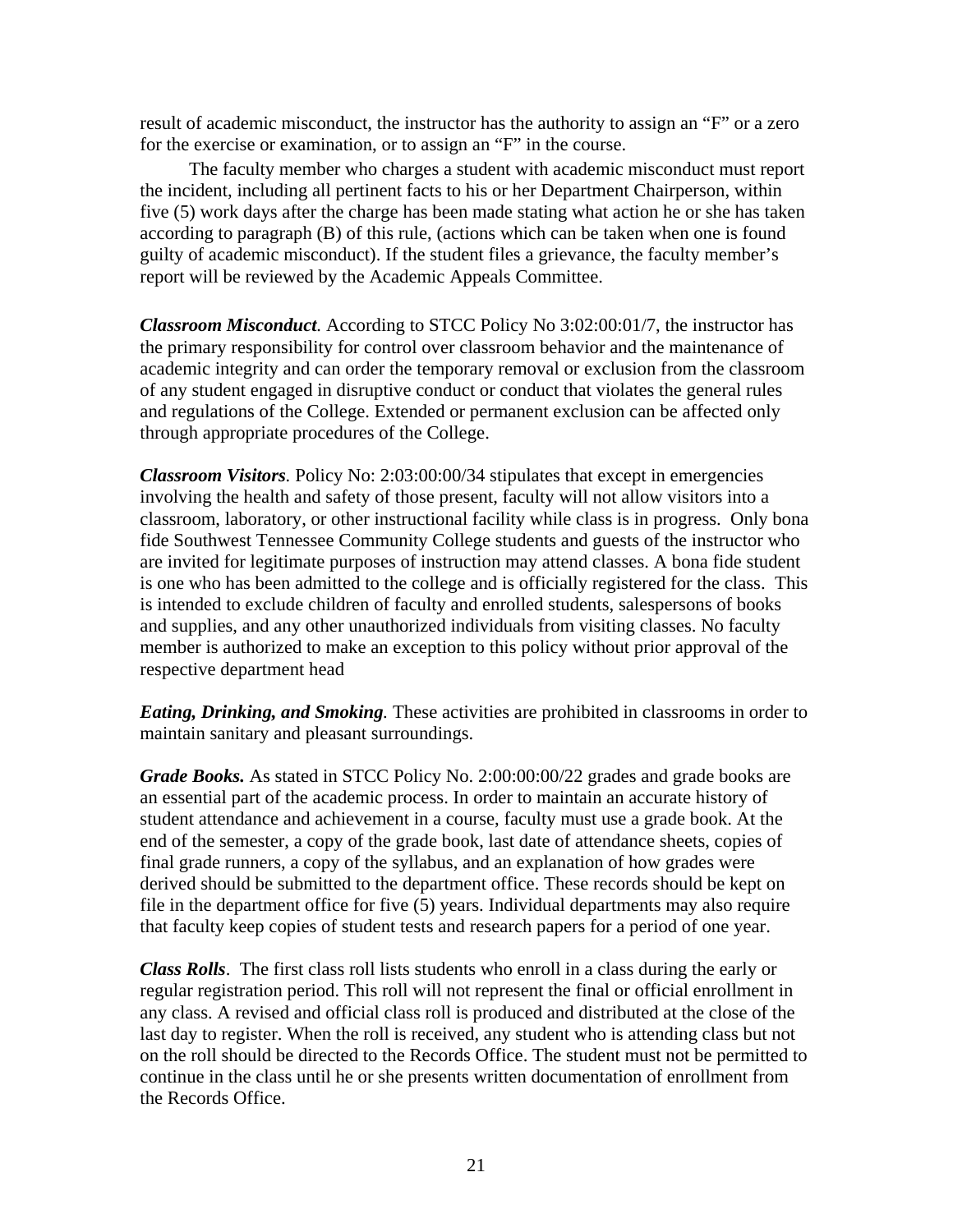<span id="page-29-0"></span>*Grading System.* Only institutionally approved grades and marks may be used by the faculty.

| Grade   | <b>Description</b>  | <b>Quality Points</b> | <b>Counted in</b><br>GPA? |
|---------|---------------------|-----------------------|---------------------------|
| А       | Excellent           | 4                     | Yes                       |
| B       | Good                | 3                     | Yes                       |
| C       | Average             | 2                     | Yes                       |
|         | Poor                |                       | Yes                       |
| F       | Unsatisfactory      | 0                     | Yes                       |
| W       | Withdrawal          | 0                     | <b>No</b>                 |
| WD*     | Approved Withdrawal |                       | <b>No</b>                 |
|         | Incomplete          |                       | No                        |
| $N^*$   | In Progress         | 0                     | No                        |
| P       | Pass                |                       | No.                       |
| $1$  ** | Unsatisfactory      |                       | No                        |

\* Developmental Studies Courses Only

\*\* Designated Courses Only

An "I" grade is given to a student who is passing but is prevented by documented extraordinary circumstances from completing a course on schedule. The instructor of record determines whether or not such circumstances pertain. The "I" grade becomes an "F" if the work is not completed by the end of four weeks into the next semester (not including summer).

Only the instructor of record may change an officially posted grade. Any exception must have the endorsement of the Department Head, Dean, and the Chief Academic Officer.

## **Final Examination Schedule and Grades**

The dates for final examinations are published annually in the official College calendar. Faculty must observe the published schedule in administering final exams unless approved in advance by the department chair and dean. Make–up exams are given at the discretion of the instructor. If a student misses the final examination, a grade of "I" may be assigned at the discretion of the instructor,

Full–time faculty are expected to enter final grades using the Web For Faculty available on the STCC internal website. Faculty members must obtain a PIN number from the official indicated on the Web Page.

Final grades may be posted outside the classroom at the end of the semester or term but, in the interest of privacy, they should not be posted using the student's name, social security number, or other designation through which the student may be identified. In general, students should be encouraged to use Web for Students to obtain their course grades.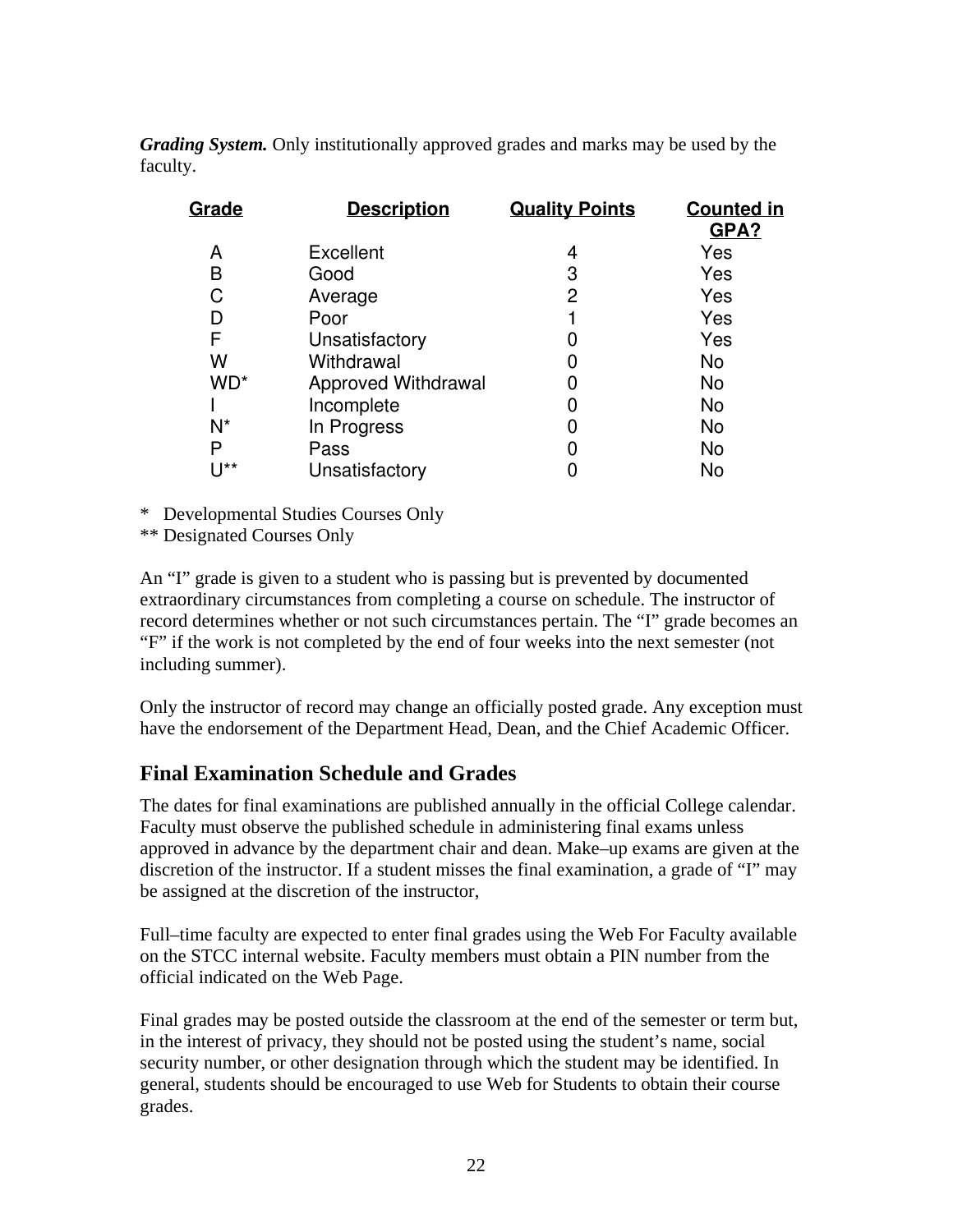# <span id="page-30-0"></span>**Course Grade Appeals**

STCC Policy No. 2:03:01:01/11 recognizes the instructor's right to assign a grade based on any method that is professionally acceptable, submitted in writing as a part of the class syllabus to everyone in the class, and applied equally to all members of the class.

Students have the right to review their examinations and assignments, to know the correct answers to test and examination questions, and to understand how grades were assigned. In matters of interpretation, however, the judgment of the faculty member as the professional in the discipline shall prevail. Should instances arise in which a student has evidence that a mistake has been made in calculating or recording his/her grade or that his/her grade has been assigned based on arbitrary or capricious deviation from the instructor's stated grading policy, he/she has the right to appeal the assigned grade. This includes:

The assignment of a course grade to a student on some basis other than performance in the course;

 The assignment of a course grade to a student by resorting to standards different from those which were applied to other students in the class; or

The assignment of a course grade by an unannounced departure from the instructor's previously articulated standards. (Factual and computational errors are included in this definition).

The burden of proof rests with the student.

## **Auditing Classes**

An audit student is one who enrolls in credit classes on a non-credit basis. An audit student is expected to attend class but is not required to hand in assignments or take examinations. The student must demonstrate that prerequisites have been met, that sufficient prior knowledge exists to warrant auditing the course, or that there is a compelling reason to justify auditing the course. Registration for an audit may not be converted to credit at a later date. Registration for credit may not be converted to audit at a later date.

Registration for audit can be accomplished only during the late registration period and will be allowed on a space available basis. All audit students must have the approval of the academic dean of the area in which the course is offered before registering. (STCC Policy No. 2:03:00:00/8).

#### **Academic Advising**

Faculty members are expected to advise students as part of their workload. The Center of Academic Advising and Counseling assigns a faculty advisor to each student upon enrollment in the College, upon declaring a major or being admitted to a particular program of study, The student will usually be reassigned to an advisor from his or her discipline. Advisors assist students in planning programs and selecting courses prior to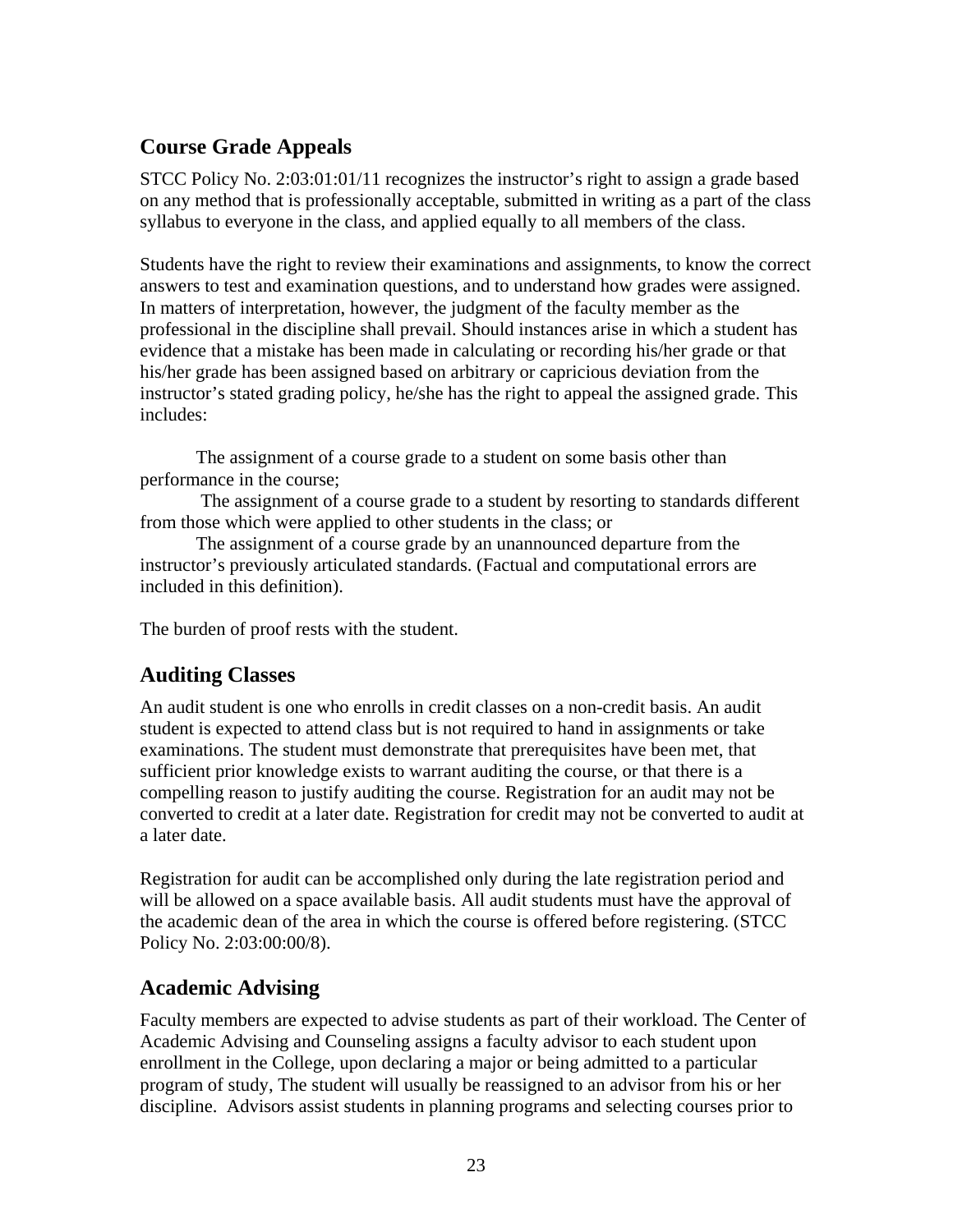<span id="page-31-0"></span>registration. Students have the ultimate responsibility for correct scheduling and nonduplication of course work. Advisors are full-time faculty members and maintain regularly scheduled office hours.

Faculty should consult the Academic Advising Manual for procedures.

#### **COMPASS/ASSET Test**

The COMPASS/ASSET test is designed to assess the student 's level of preparedness for college-level classes. Additionally, the results are used to assist academic advisors in placing students in appropriate college courses. All students 21 years of age or older and those under age 21 who do not meet minimum ACT requirements are required to take all or parts of the placement test.

#### **Student Academic Success Seminar (ACAD 1100 )**

This course is required for all first-time, full-time, degree seeking STCC students. This seminar is designed to assist students in making the transition to college during the freshman year. Students are introduced to college functions and resources. Additionally the student receives survival skills necessary to prepare for career preparation, academic expectations, time management, test anxiety, and life outside the classroom as well as personal values and relationships. Although this course is not required of all students, it is highly recommended that new students register for the course.

#### **Academic Honors and Awards**

The college has established a number of academic honors and awards recognizing those who have distinguished themselves by outstanding academic achievement.

**Dean's List***.* At the end of each term, a Dean's List is compiled recognizing those students who have distinguished themselves by an outstanding record of academic achievement for the semester just ended. To qualify for the Dean's List, a student must have completed at least 12 credit hours of college-level courses during the term and earned a GPA of 3.00 or higher with no grade of "F". This accomplishment will be noted on their permanent academic record.

**Commencement Academic Honors**. Academic Honors are bestowed on students at graduation who earn the associates degree, in recognition of outstanding academic performance. Three levels of distinction are recognized: Summa Cum Laude, Magna Cum Laude, and Cum Laude. In order to graduate with the distinction of Summa Cum Laude, the student must have maintained a cumulative GPA of 3.90 to 4.00. The degree is conferred Magna Cum Laude on students who have earned a cumulative GPA of 3.60 to 3.89. Finally, students who earn a cumulative GPA of 3.35 to 3.59 are graduated Cum Laude. Academic honors are engraved on the recipient's diploma, noted in the commencement program, and posted on the student's permanent academic record.

**Honors Program.** The College maintains an active Honors Program. Special courses and activities are developed for advanced students. Students who would like to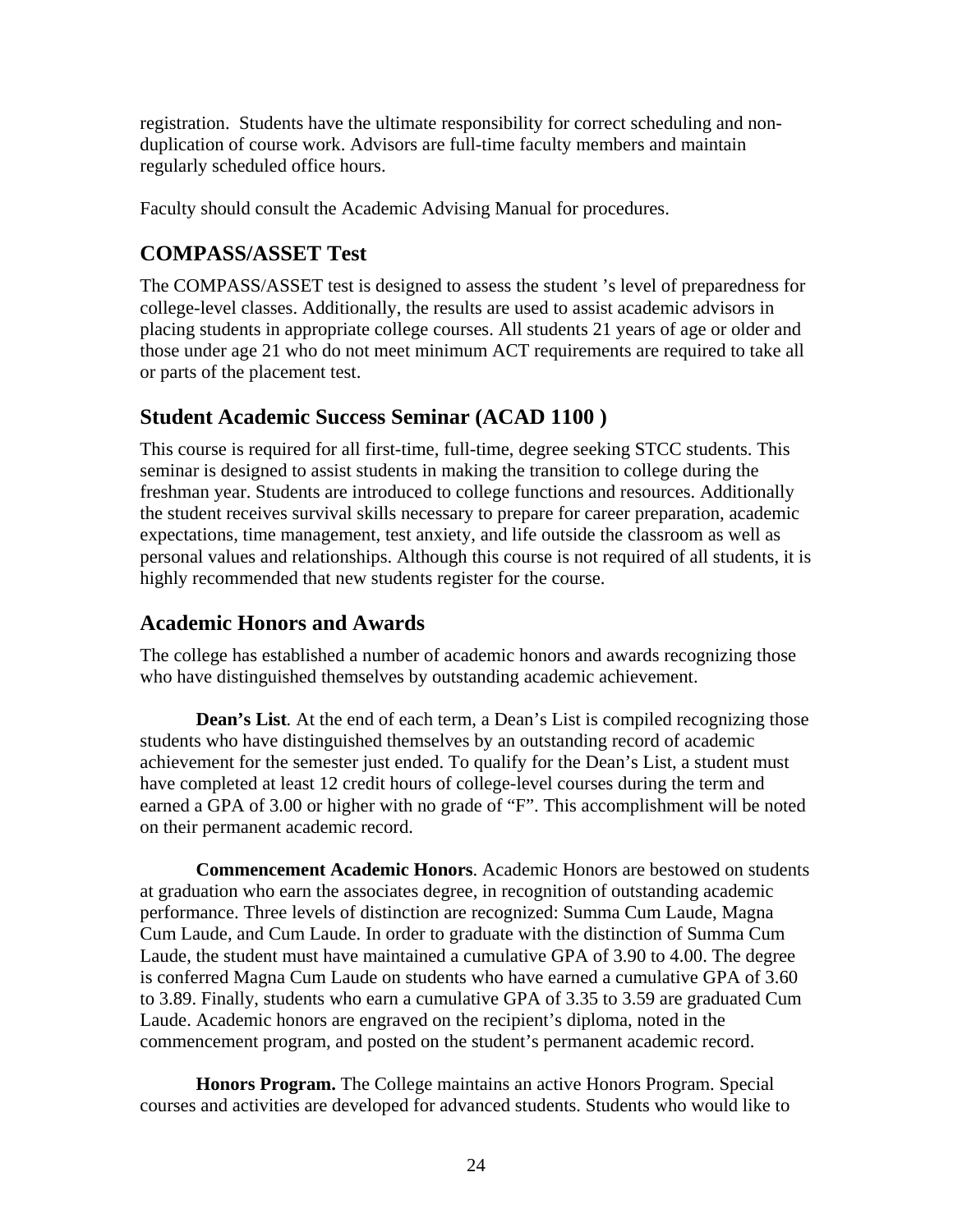<span id="page-32-0"></span>participate in the Honors Program may contact the director and make application. There are three categories of admission to the Honors Program: continuing students, part-time students and graduating high school seniors. All participants must have a 3.0 cumulative GPA. Continuing students must have completed all developmental studies requirements. Part-time students, in addition to having completed developmental studies requirements, must have completed at least 12 college-level credit hours of study. High school students must have an ACT of 21 or better. All high school valedictorians and salutatorians are eligible to participate in the Honors Program. To graduate with an Honors Degree, a student must complete a minimum of 15 hours with Honors credit, including HONR 1110. ENGL 2760 is required of students who pursue AA or AS Degrees and expect to transfer.

**Honor Societies.** Honor societies are national organizations dedicated to the promotion of excellence in academic pursuits, leadership development, and service to community. In support of these endeavors, Southwest Tennessee Community College maintains an active chapter of Phi Theta Kappa. The chapter requires that students have a 3.5 cumulative grade point average on at least 12 hours to be eligible for induction, have demonstrated leadership ability, and have a record of service to community and neighbor. A student must maintain a GPA of 3.25 to maintain membership. Phi Theta Kappa gold stoles may be worn during the graduation ceremony.

**The Honors Degree:** To graduate with an honors degree, a student must complete a minimum of 15 hours with Honors credit, including HONR 11110. Other credits can be gained through either honors courses or contracted honors.

#### **Distance Learning**

Southwest Tennessee Community College offers access to higher education through the World Wide Web (WWW) and broadcast television. These distance learning technologies provide students alternatives to the traditional classroom schedule, location and pace. Distance learning courses offer the same instructional outcomes delivered through a different medium. For students who are independent learners and who have access to the World Wide Web and/or cable television, distance learning courses are ideal. Working adults, employees who travel, persons with disabilities, the homebound, those with long commutes, schedule conflicts or other barriers to college attendance are a few of the many who can benefit from distance learning.

#### **Online Courses**

STCC offers a wide array of college credit courses through the World Wide Web (WWW). Online courses require students to have access to a personal computer equipped for the web and the skills to use it. Students working from home will need a personal computer, connection to the web by a reliable Internet Service Provider (ISP) and Internet Explorer 4.0 or higher as their web browser. A personal e-mail account is also required. In addition, some courses will require students to have specific software applications or utilities installed. See course descriptions or contact the instructor for specific software requirements. Before registering for online courses, students must complete the online orientation at http://ww2.stcc.tn.edu, obtain a permit to register and have it signed by an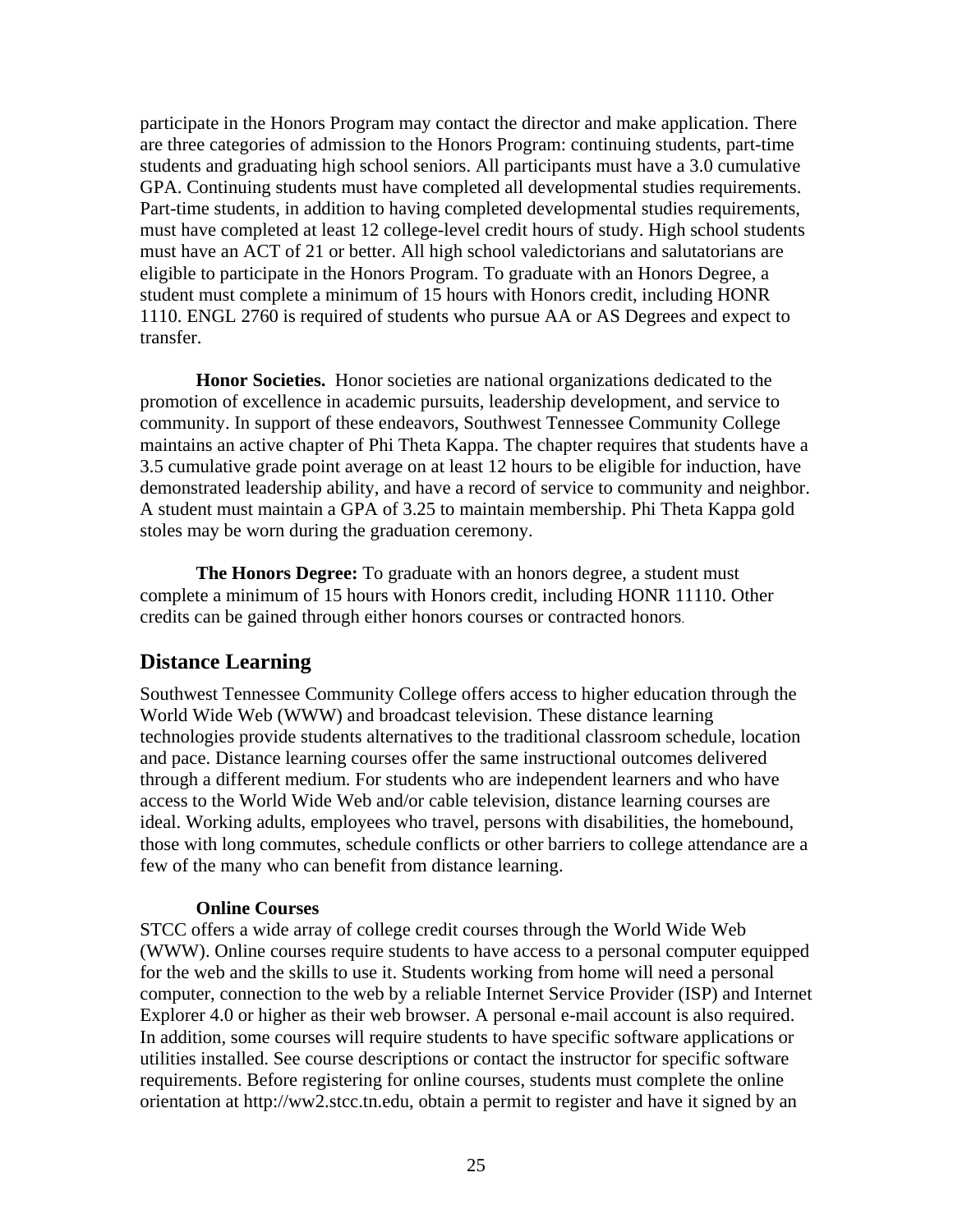advisor. You can then register by fax, mail, TRAVIS (901-333-4734) or in person. A copy of the registration form can be printed from the site above.

#### **Regents Online Degree Program**

STCC is a participant in the statewide Regents Online Degree Program (RODP). The RODP offers degrees and courses to any interested student with reliable access to the Internet. STCC will offer courses leading to the following degrees:

Associate of Arts Associate of Science

Associate of Applied Science in Professional Studies with a concentration in Information Technology

These associate degrees will be totally transferable into the RODP Bachelor 's degrees offered by six Tennessee Board of Regents universities. Additional information including a list of courses and corresponding syllabi, system requirements, fees, an online learning orientation and other information may be found on the web page for this online learning program: http://www.tn.regentsdegrees.org. Students interested in registering for these courses at STCC would go to the following web address: http:ww2.stcc.cc.tn.us/rodp/.

#### **Telecourses**

STCC provides college-credit courses delivered by cable television. Telecourse students view content broadcasts complete textbook readings and assignments. Telecourses are broadcast on Memphis Cablevision and from the Germantown High School studio. Students must have access to cable television or be able to view tapes of the broadcast at STCC telecourse locations. Students enrolled in telecourses are required to attend an orientation session on campus at the beginning of each semester. At the orientation, they will receive the viewing schedules and class information as well as review and exam dates. Orientation schedules will be published in the STCC semester course bulletin. The orientation counts as the first class meeting with the instructor. During the semester, telecourse students will come on campus for review sessions, tests, and the final exam. A viewing schedule and other telecourse information can be found at http://ww2.stcc.tn.edu.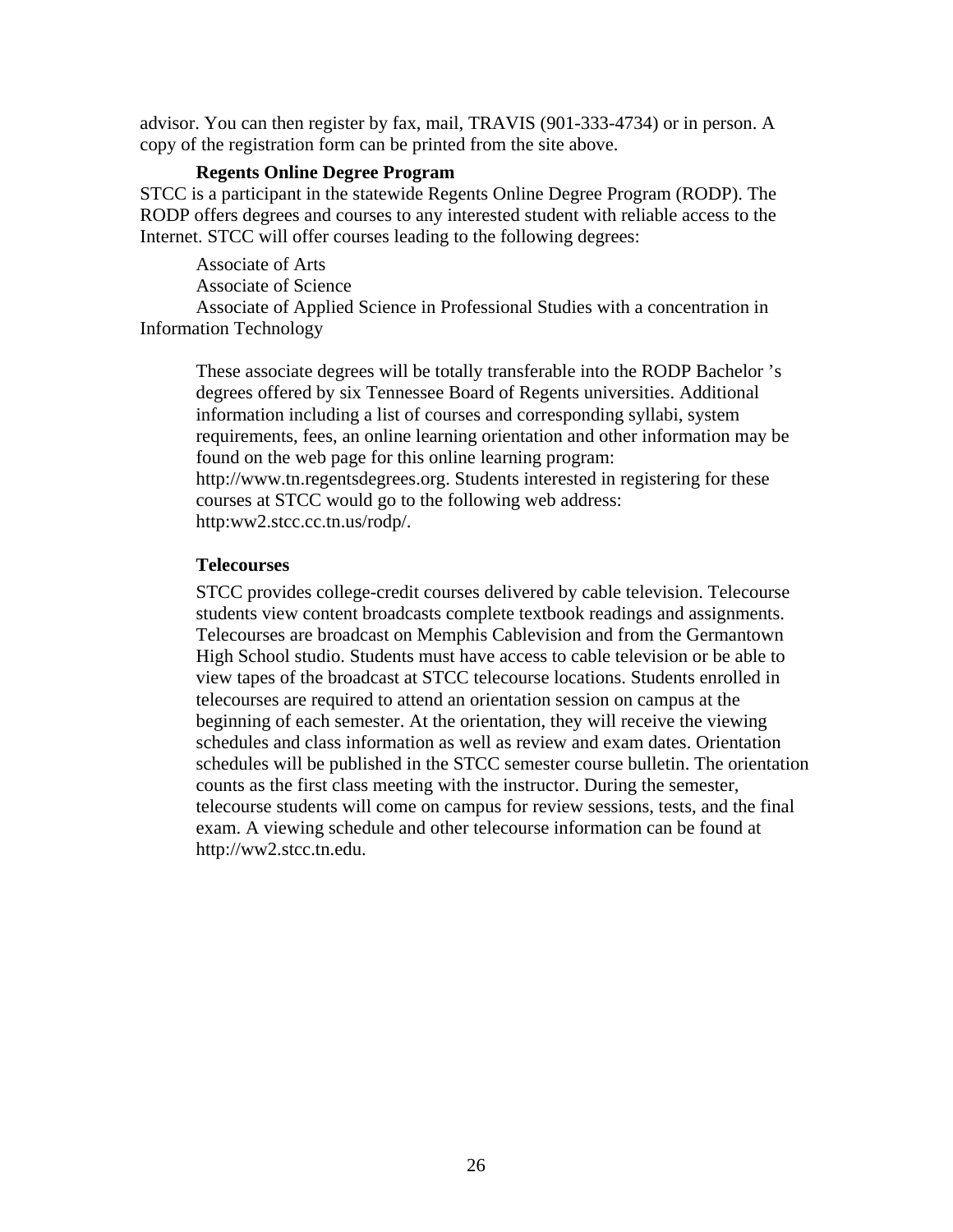# **Leave and Fringe Benefits**

#### <span id="page-34-0"></span>**Leaves for Faculty**

Faculty can request leave for various circumstances as defined by the policies of Southwest Tennessee Community College and the Tennessee Board of Regents. All leave requests must be approved by the appropriate authority.

#### **Leave without Pay.**

*Adoptive Parents.* This leave provides for a period of up to four months to allow the faculty member to bond with an adopted child. The request for leave must be accompanied by a statement from the adoption agency indicating the required bonding period. During the four-month period, faculty may use sick leave for up to 30 working days provided their sick leave balances are not exceeded. If both parents are State employees, the aggregate amount of sick leave that may be used by both parents is 30 working days. Refer to TBR Leave of Absence Policy 5:01:01:03 regarding continuation of insurance coverage for employees on unpaid leave of absence.

*Leave of Absence.* Leaves of absence may be granted for approved, unpaid time off to regular employees due to reasons of illness or injury, or disability of an employee who has insufficient accumulated annual and/or sick leave, leave for educational purposes and leave for justifiable personal reasons. Leave of absence without pay, not to exceed one (1) year, may be granted for justifiable absences. Such leave must be approved by the President or designee, and any additional leave must be approved by the Chancellor upon the recommendation of the President. In addition, an employee who is on an unpaid leave of absence which does not qualify as leave under the Family and Medical Leave Act shall be responsible for paying both the employee and employer portion of insurance premiums. Furthermore, an employee retains accumulated annual and sick leave, but does not earn or accrue additional annual or sick leave.

#### **Leave with Pay.**

*Military Leave*. All employees who are members of any reserve component of the armed forces of the United States or of the Tennessee National Guard shall be entitled to a leave of absence from their duties for all periods of military service during which they are engaged in the performance of duty or training in the service of this State, or of the United States. Each employee who is on military leave shall be paid his or her salary or compensation for a period, or periods, not exceeding fifteen (15) working days in any one (1) calendar year. Employees are entitled to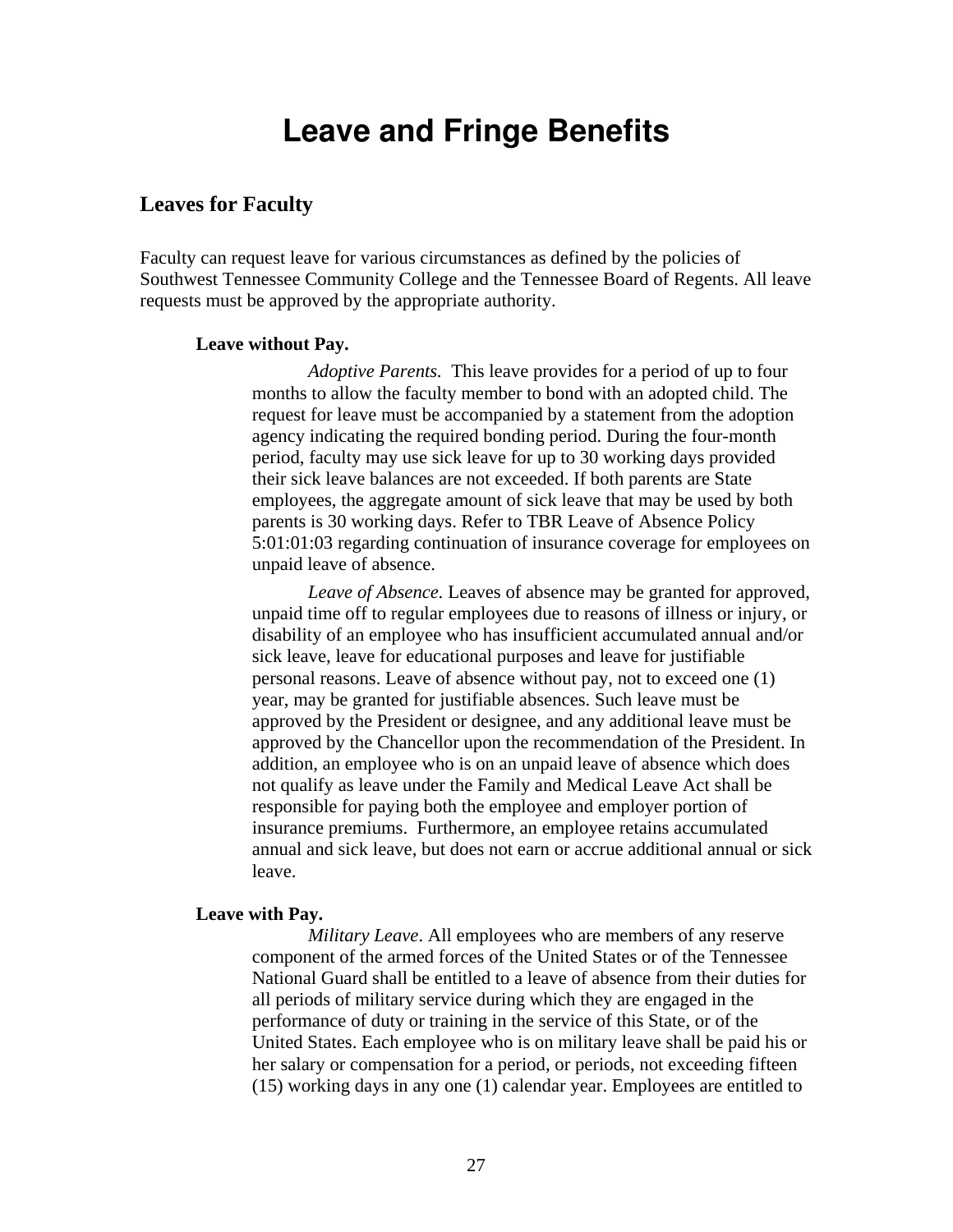additional paid leave if called to active duty pursuant to T.C.A. § 58-1- 106.

 *Civil Leave*. An employee shall be granted civil leave when, in obedience to a subpoena or direction by proper authority, the employee appears as witness for the Federal government, the State of Tennessee, or a political subdivision of the State, or when it is necessary to attend any court in connection with official duties or serve on a jury in any State or Federal Court. The employee shall retain all compensation or fees received as a witness or juror. The employee may be required to provide a statement from the court which includes dates and times of service and any compensation received. Employees involved in personal litigation, or who serve as witnesses in private litigation, shall be charged with annual leave or leave without pay.

*Sick Leave*. Sick leave is intended to meet the legitimate health needs of employees who were absent from the work place due to illness. Faculty, even though their work assignments often require variable schedules both day and evening as well as assignments which include a wide variety of activities -- classes, office hours, committee assignments, research in laboratories and libraries, etc. -- are, nevertheless, subject to sick leave policy in a very specific and direct way. The charging of sick leave for time away from work by a faculty member due to legitimate health reasons is not a penalty; sick leave was instituted by the State Board of Regents to cover just such absences. It is the responsibility of each faculty member to report his or her sick leave to the appropriate authority. As a general guideline, all faculty have responsibilities Monday through Friday for a minimum of 37.5 hours of any week in which the institution is in session. Any daylong absence during the regular workweek due to illness should be charged to the faculty member as sick leave at the rate of 7.5 hours per day. Arrangements to cover a class either by the faculty member or the institution do not mitigate the fact that the faculty member was away from his or her work assignment and sick leave should be charged accordingly. If a faculty member is absent from his or her work assignment for part of a day, he or she should discuss the appropriate sick leave time to be charged with his or her department chair, dean, or immediate supervisor. (Ref: TBR Guideline P-062)

An employee may be required to present evidence in the form of personal affidavits, physician's certificates, or other testimonials in support of the reason for sick leave upon request of his or her supervisor or an appropriate approving authority. Sick leave may not be denied where an employee furnishes an acceptable statement from a licensed physician. Regular full-time personnel and full-time academic personnel, whether employed on a twelve-month or nine-month service basis, shall accrue sick leave at the rate of 7.5 hours (1 day) for each month of actual service. Regular nine-month academic personnel shall accrue 67.5 hours (9 days) of sick leave for full-time employment for a full academic year and 22.5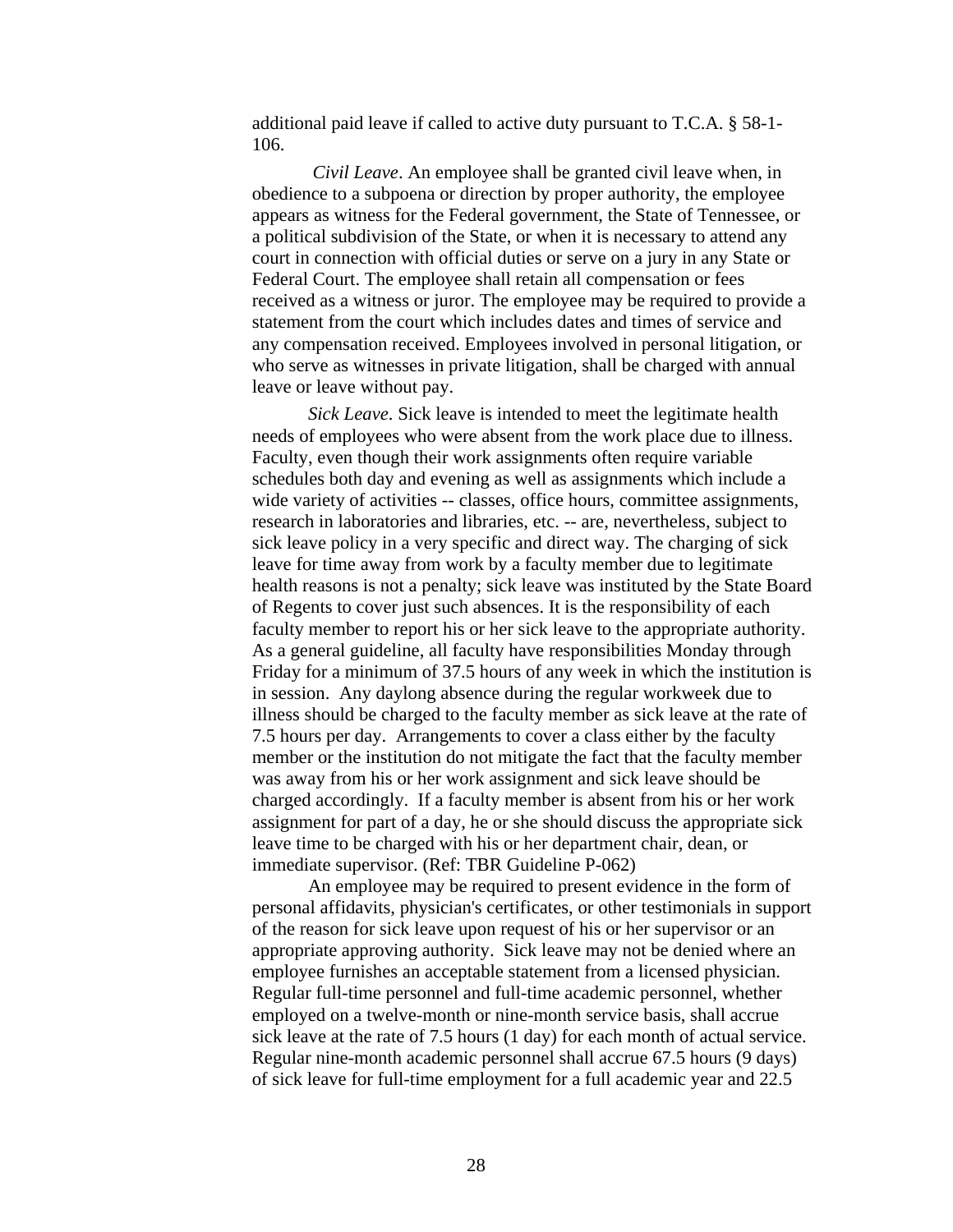hours (3 days) of sick leave for full-time employment throughout summer sessions.

*Annual Leave*. Twelve–month faculty are eligible to accrue annual leave. Nine, ten, and eleven–month faculty shall not be eligible to accrue annual leave. All personnel entitled to accrue annual leave may request use of annual leave at any time preferred by application to their proper approving authority. Such requests are subject to the discretion of the approving authority, who is responsible for planning the work under his or her control, and should be approved only at such times as the employee can best be spared. The rate of annual leave accrual depends upon the faculty member's length of service. Please refer to TBR Policy 5:01:01:01 for further information.

*Family and Medical Leave*. In compliance with the Family Leave Act of 1993, it is the policy of the Tennessee Board of Regents to provide eligible male and female employees up to twelve workweeks of leave during a twelve month period for specified family and medical reasons, to provide continued health insurance coverage during the leave period and to insure employee reinstatement to the same or an equivalent position following the leave period. Spouses who are both employees of the State are limited to a combined total of twelve weeks. In order to be considered "eligible" under Family Medical Leave Act (FMLA or the Act) guidelines, an employee must have worked for the State for at least 12 months.

FMLA Qualifying Events:

The birth of a son/daughter and to care for the newborn child;

The adoptive or foster care placement of a son or daughter with the employee;

To care for the employee's spouse, son, daughter, or parent with a serious health condition;

The employee has a serious health condition resulting in his/her inability to perform job functions.

For the duration of FMLA leave, the institution is required to maintain an employee's health coverage under the State Group Insurance Plan under the same conditions coverage would have been provided if the employee had continued working. For further information, please consult TBR Policy 5:01:01:14 (Family and Medical Leave).

*Maternity Leave*. Maternity leave is covered under FMLA leave, if the faculty member has been employed for one year. Please consult TBR Policy No. 5:01:01:08 (Maternity Leave) for further information.

*Paternity Leave*. Paternity leave is covered under FMLA leave. Please consult TBR Policy No. 5:01:01:16 (Paternity Leave) for further information.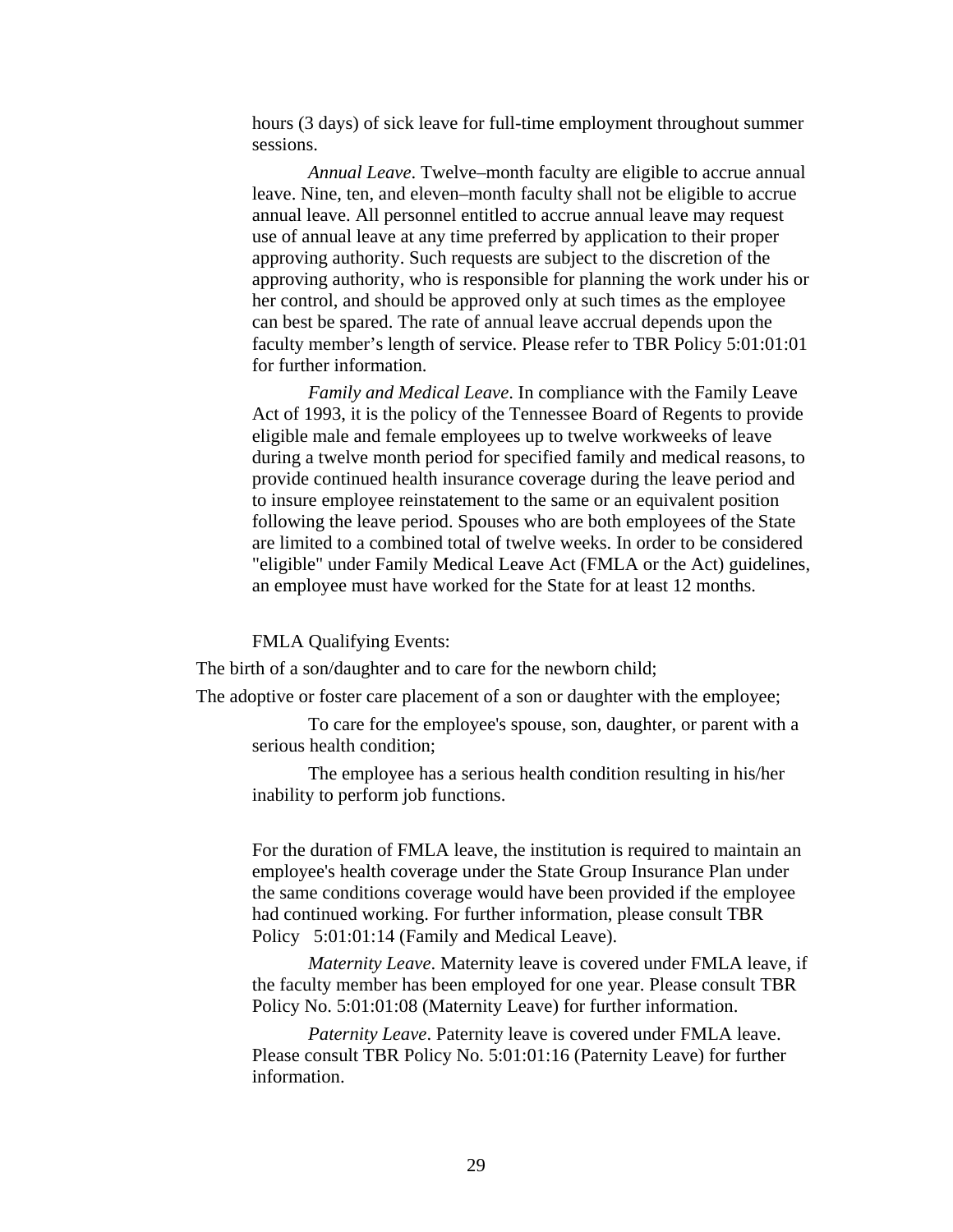<span id="page-37-0"></span>*Bereavement Leave*. According to TBR Policy No. 5:01:01:09, an employee who is absent during his/her regularly scheduled work week due to the death of an immediate family member shall receive payment for reasonable and customary days absent, such days of payment not to exceed three (3) regularly scheduled work days. Immediate family shall be deemed to include 1) spouse; 2) child, stepchild; 3) parent, stepparent, foster parent, parent-in-law; 4) sibling(s); and 5) grandparents and grandchildren. In addition to the three (3) regularly scheduled workdays, sick leave not to exceed two (2) days may be granted at the discretion of the appropriate approving authority in the instance of death of one of the immediate family members listed above

*Educational Leave*. It is the policy of the Tennessee Board of Regents to provide time off to regular TBR employees to continue their education with advance approval from the president. Each request for leave will be evaluated on its own merits and approval will depend upon the evidence provided as to the enhancement of the employee's value to the institution resulting from the leave. Leave of absence for periods exceeding one (1) year may be granted upon recommendation of the president and approved by the Chancellor. If the leave is without pay, faculty are eligible to continue their participation in the group medical/life insurance program. If they elect continuation of coverage, employees must pay both the employee and employer share of the premium. Employees on leave without pay are not eligible for unemployment benefits longevity benefits, and they do not accrue sick leave. Please consult TBR Policy 5:01:01:13 (Educational Leave) for further information.

#### **Longevity Pay**

Upon completion of three years of service, faculty members shall receive longevity pay at an established rate for each year of creditable service up to the maximum provided by law, currently set at 25 years. The rate per year of service is established annually by the Legislature. See TBR Guideline P-120 for further information.

#### **Retirement**

 All full–time faculty and permanent employees of the College are eligible for membership in the Tennessee Consolidated Retirement System. Part–time faculty members are not eligible to participate in the state system. Employees who are members of the Tennessee Consolidated Retirement System are eligible to retire upon attainment of age sixty (60) or upon completion of thirty (30) years of creditable service. Alternate retirement plans, including TIAA–CREF, AETNA, and VALIC, are also available. Details of these plans can be obtained from the Office of Human Resources.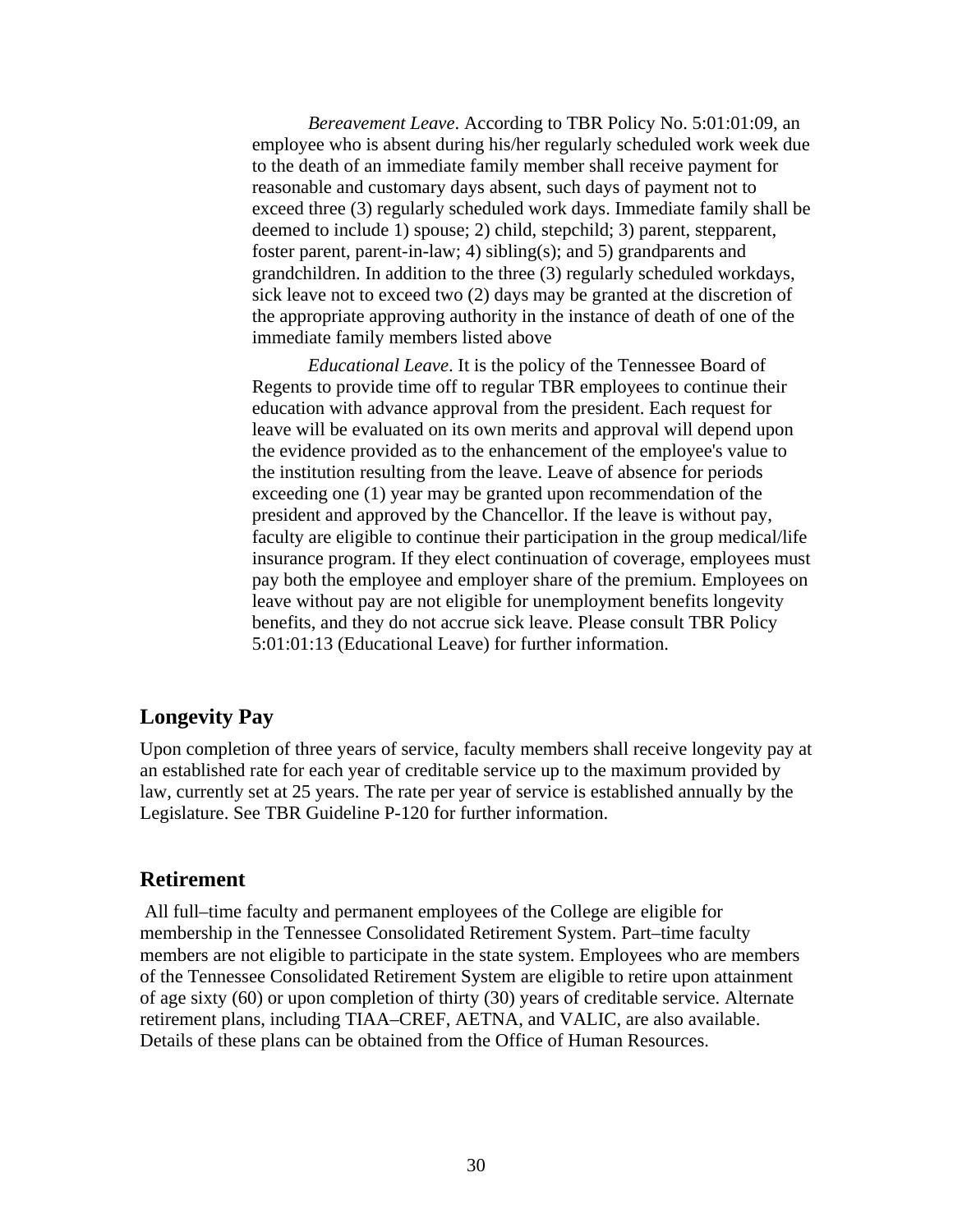#### <span id="page-38-0"></span>**Grant–in–Aid**

Any full–time professional employee who has been employed by the College for two or more years may be eligible for a grant–in–aid for working toward a doctoral or otherwise terminal degree. Requests should be channeled through the immediate supervisor to the chief academic officer, who recommends to the President. See TBR Guideline P–130 for additional information.

#### **Tuition–Free Classes at State Institutions.**

Pursuant to PC–191, full–time employees of the TBR and UT systems are eligible to enroll in one course per term ant any public postsecondary institution, with fees waived for the employee, on a space available basis. If exercised, value of this benefit is subject to federal withholding tax.

## **Education Tuition Reduction for Children of State Employees.**

Every child in Tennessee under twenty-four (24) years of age whose parent is a full-time employee of the state of Tennessee or whose parent died while employed full-time or was killed on the job or in the line of duty while a full-time employee of the state of Tennessee shall receive a twenty-five percent (25%) reduction in the tuition at any stateoperated area technical vocational school or institution of higher learning (TCA. 8-50- 115)

Also, every child in Tennessee under twenty-four (24) years of age whose parent is a retired employee of the state of Tennessee who retired after a minimum of twenty-five (25) years of full-time creditable service shall receive a twenty-five percent (25%) reduction in the tuition at any state-operated area technical vocational school or institution of higher learning. (TCA. 8-50-115)

The Tennessee Higher Education Commission (THEC) has defined full–time as six months of continuous service. Applications are available in PDF format at the THEC website: http://www.state.tn.us/thec/site\_map.html — State Employee Tuition Waivers.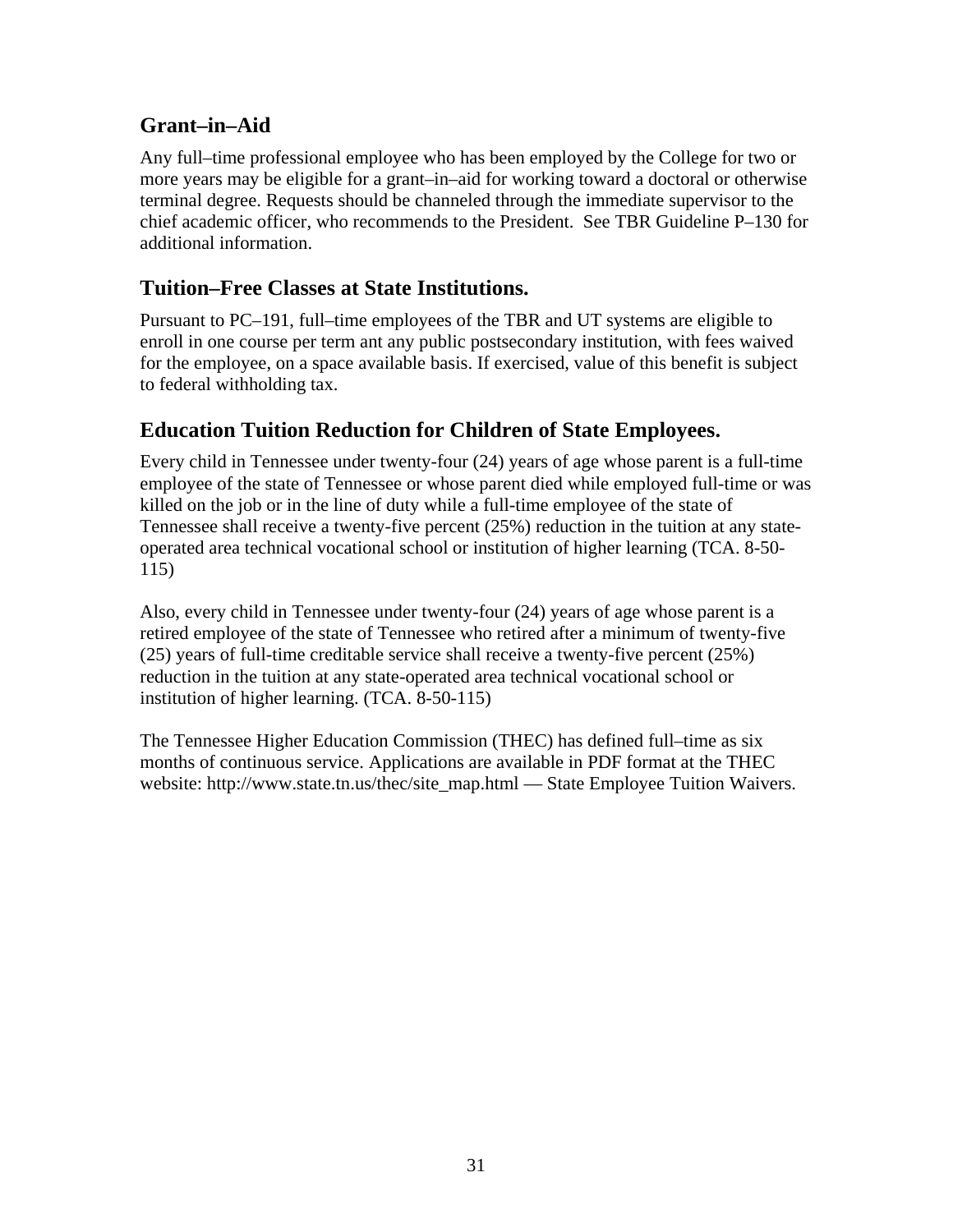# **Student Services**

#### <span id="page-39-0"></span>**Confidentiality of Student Records**

It is the policy of Southwest Tennessee Community College to comply with the Family Educational Rights and Privacy Act (FERPA), also known as the "Buckley Amendment," and all provisions and amendments thereto. In so doing, the College will protect the confidentiality of students and former students' records. Each faculty and staff member of the College is individually responsible for complying with FERPA, and violations of the Act will subject the employee to disciplinary actions. Except for authorized administrative units that have responsibility for maintaining student records, no unit, component, staff or faculty member may disclose personally identifiable information.

The institution reserves the right to disclose directory information. Directory information may be released without the student's consent. Any student who does not want the following directory information disclosed, must complete a Suppression of Directory Information Request form (Forms are available in the Admissions and Records Office) and submit it to the Admissions and Records Office. The following information is considered directory information at Southwest Tennessee Community College: 1) name, 2) address, 3) telephone number, 4) major field of study, 5) participation in officially recognized activities and sports, 6) weight and height of athletic team members and sports statistics, 7) dates of college attendance, 8) degrees, certificates and/or awards received, 9) other institutions previously attended.

Please consult STCC Policy 3:02:03:00/13 (Confidentiality of Student Records) for additional information.

#### **Student Academic Load**

Full-time - A student who enrolls in 12 or more semester hours of credit is considered to be full-time.

Part-time - A student who enrolls in less than 12 semester hours of credit is considered to be part-time.

Maximum Load - The maximum number of semester hours of credit in which a student may enroll Fall or Spring Semester at Southwest Tennessee Community College is 18. The maximum number for summer is 15.

#### **Approval for Class Overloads**

In a minimal number of special cases, the Academic Dean will permit students to exceed the academic maximum load for the term. A request to exceed the maximum class load may not be made by students enrolled in developmental studies courses. Permission of the Academic Dean is required for any student who wants to enroll in more than 18 semester hours of credit fall or spring semester or for more than 15 hours summer. The appropriate form indicating the Dean's permission must be submitted to Admissions and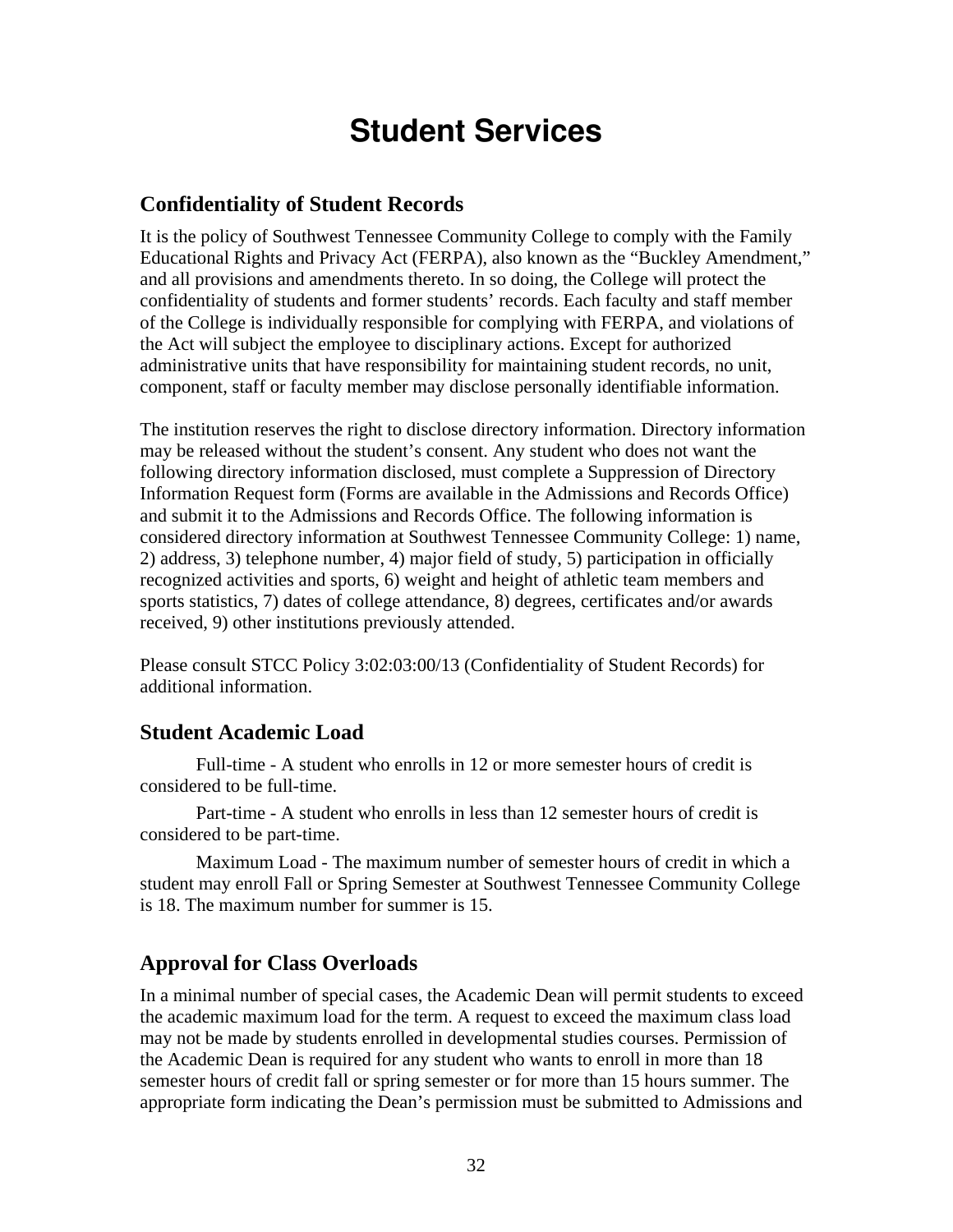<span id="page-40-0"></span>Records Office personnel.

## **Repeated Courses**

A student may automatically repeat any course for which an "A " or "B " grade was not earned. If the grade of "A " or "B " was earned in a course, permission from the chief academic officer is needed to repeat the course; or repeating the course must be required for entry into one of the college's academic programs.

## **Student Orientation**

Each full-time, degree-seeking student enrolling in college for the first time is required to attend orientation. Orientation is also recommended for other students enrolling at the College for the first time. The purpose of orientation is to introduce students to Southwest Tennessee Community College. During the orientation program, students will meet College administrators and faculty, be introduced to academic programs and services, learn about financial aid and registration procedures, and learn of the various facilities available throughout the College's service area. Students who have completed admissions may also be allowed to actually register for classes.

# **Financial Aid**

The primary purpose of financial aid is to provide assistance to students who, without such aid, would find it difficult to attend college successfully. Southwest Tennessee Community College adheres to a nationally established policy and philosophy of financial aid for education. This policy is that students and parents have the first responsibility for financing an education. However, when it is determined that a family cannot meet the educational costs, then financial assistance may be available. All students are encouraged to apply for aid if they feel they have the need. To determine if there is need for assistance; Southwest Tennessee Community College uses the Free Application for Federal Student Aid, which takes into consideration the factors that affect a family's financial status.

Faculty can assist students by becoming familiar with the following financial aid information

Students should apply early for financial aid; the optimal date is March 15

Full awards are based on 12 hours, but awards can be made for less than full-time schedules.

Students must earn credit in a minimum of 67 percent of hours attempted each academic year in order to maintain eligibility for financial aid.

# **Graduate Exam**

All candidates for graduation who are completing an associate's degree must take a general education test. Prospective graduates are required to take this exam as a condition of graduation. In certain career programs, prospective graduates may also be required to take a departmental exam in their area of study.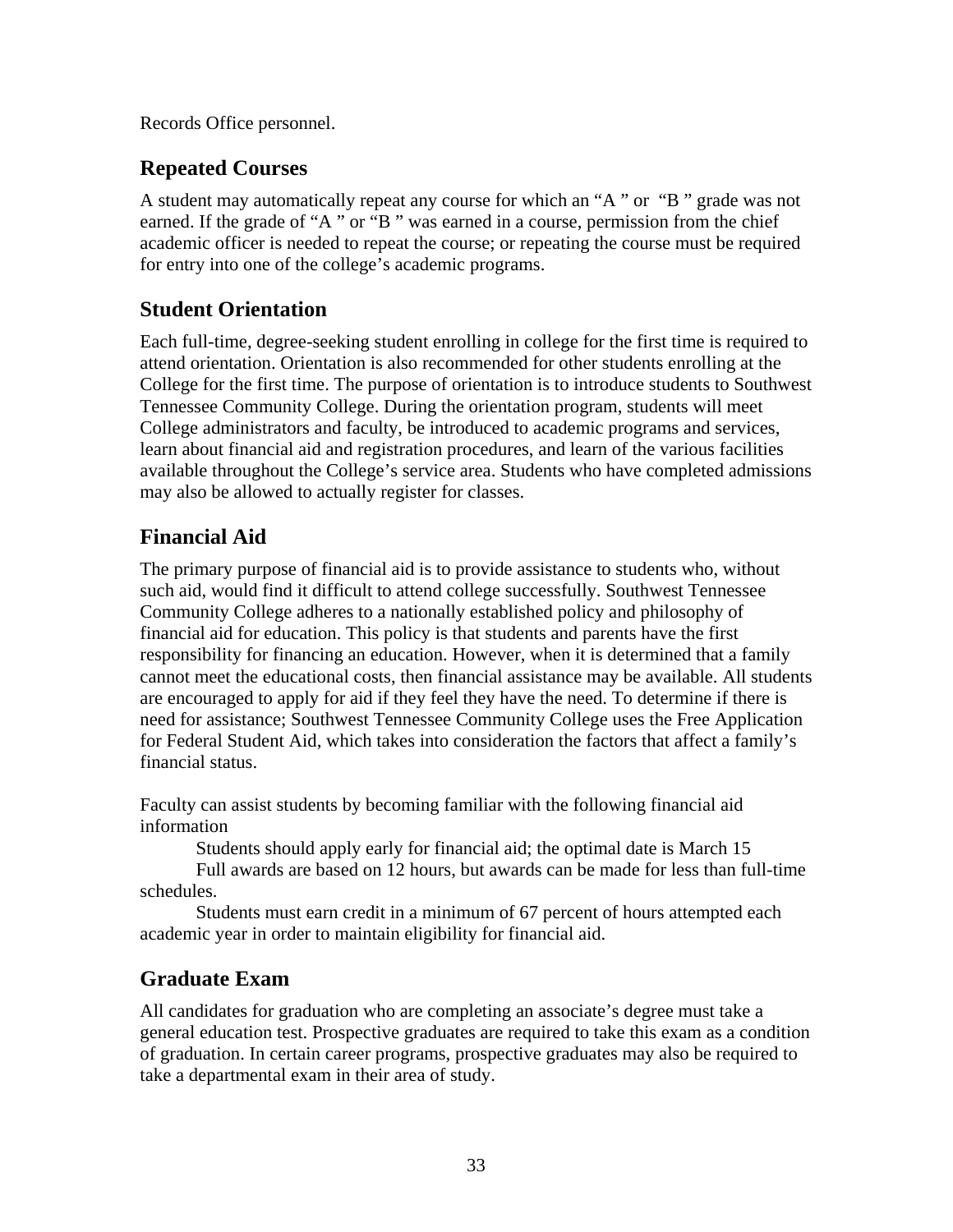#### <span id="page-41-0"></span>**Student Due Process**

Policy No. 3:02:00:01/8 (Student Due Process) sets forth the Southwest Tennessee Community College procedures for insuring that students are provided with fair treatment in the administration of discipline. An alternative to the College's process is provided under the Tennessee Uniform Administrative Procedures Act.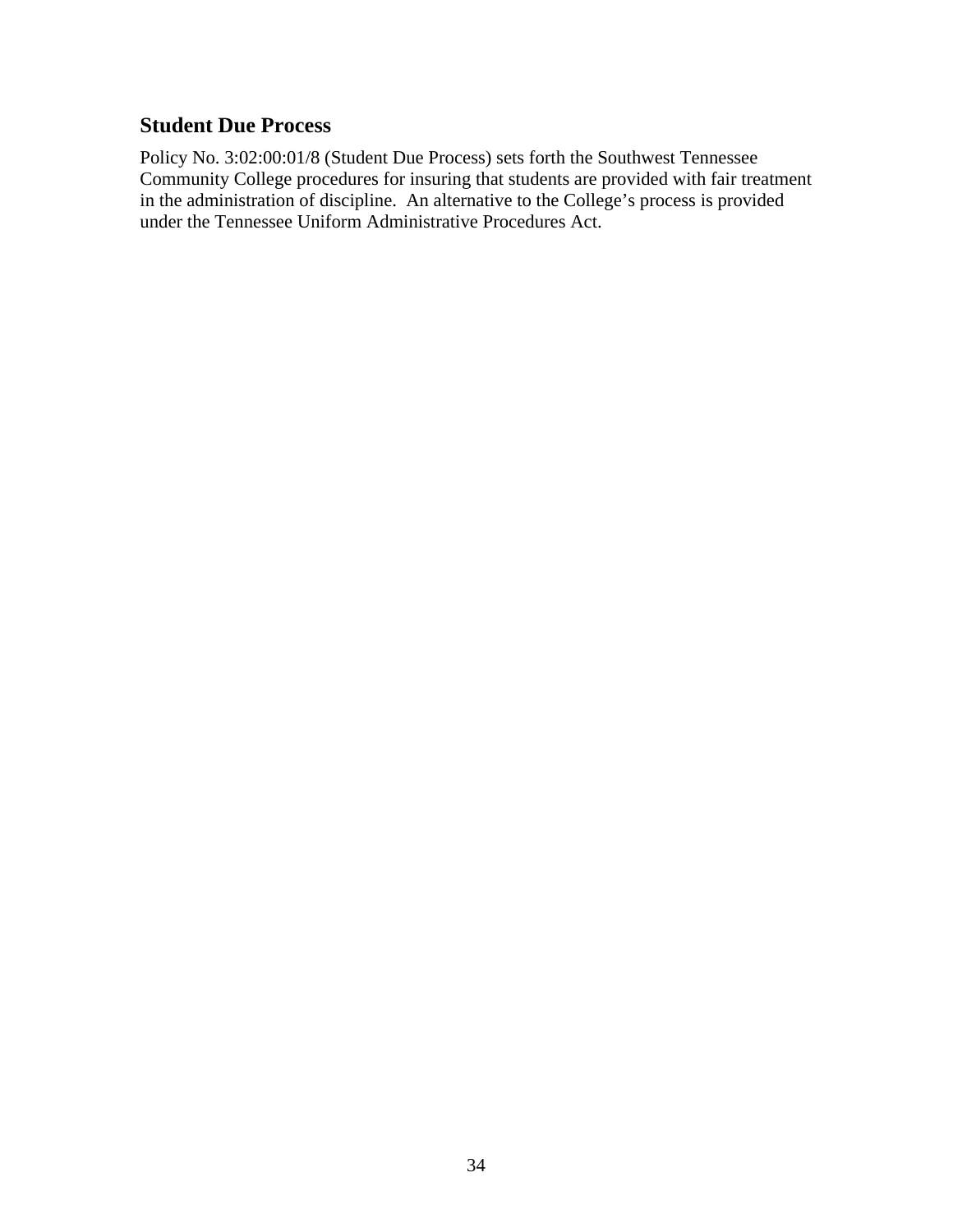# **Business and Financial Affairs**

#### <span id="page-42-0"></span>**Travel**

**Local —** Persons traveling from their home to the campus designated as their official duty station are not eligible to receive reimbursement of travel expenses. The official duty station is defined as that location where the majority of time is spent in teaching or the performance of assigned duties. In accordance with section IV-1 of this procedure, compensation for travel between campuses, as well as other necessary local travel, will be made at the current rate as listed in the Addendum to this procedure when teaching or work assignments must be performed at two or more locations on the same day. All claims for reimbursement for local travel must be submitted on a monthly basis for all employees, except for faculty, who may file their travel claims on a semester basis, provided that all claims are filed within thirty (30) days from the end of the semester. All claims must be submitted within the fiscal year in which travel occurs, with the exception of the month of June, which must be submitted to the Fiscal Operations Office by the end of the fifth  $(5<sup>th</sup>)$  day of the new fiscal year, in order to be considered for reimbursement.

Each employee will have designated as his/her official duty station one of several locations where College operations occur. When the College requires an employee to move from the official duty station to another location, the employee will be reimbursed for the mileage traveled between the official duty station and the secondary location. If an employee is required to report to a location that is farther from his/her residence than the official duty station, the employee may claim reimbursement for the additional mileage. For example, if an employee normally has to drive ten (10) miles to work, but must drive fifteen (15), the reimbursement will be for five (5) miles or 15-10 miles. Faculty members who teach overloads at any location will not be compensated for any extra mileage expenses involved with the overload course(s). Neither will faculty be compensated for any mileage for teaching an evening course at their official duty station.

**Out–of–Town** — All employees must obtain prior authorization for in-state travel by the employee's appropriate approving authority. Advance written authorization may not be necessary for in-state travel where the expected expenses will not be substantial, or when there is no advance notice of circumstances necessitating the travel, and such travel is orally approved by the appropriate approving authority. Such authorization must be submitted in writing (on a *Request for Travel Authorization* form) before a claim for reimbursement will be processed. Employees whose employment requires frequent in-state travel may obtain blanket authorization in writing for such travel. Blanket authorizations are not available for student or group travel. All employees must obtain prior written authorization for out-of-state travel, which must be approved by the President or his/her designee.

**Claims** — Claims for reimbursement of travel expenses, including travel under blanket authorizations, must be completed no later than thirty (30) days after completion of the travel, with the exception of travel completed at the end of the fiscal year (June),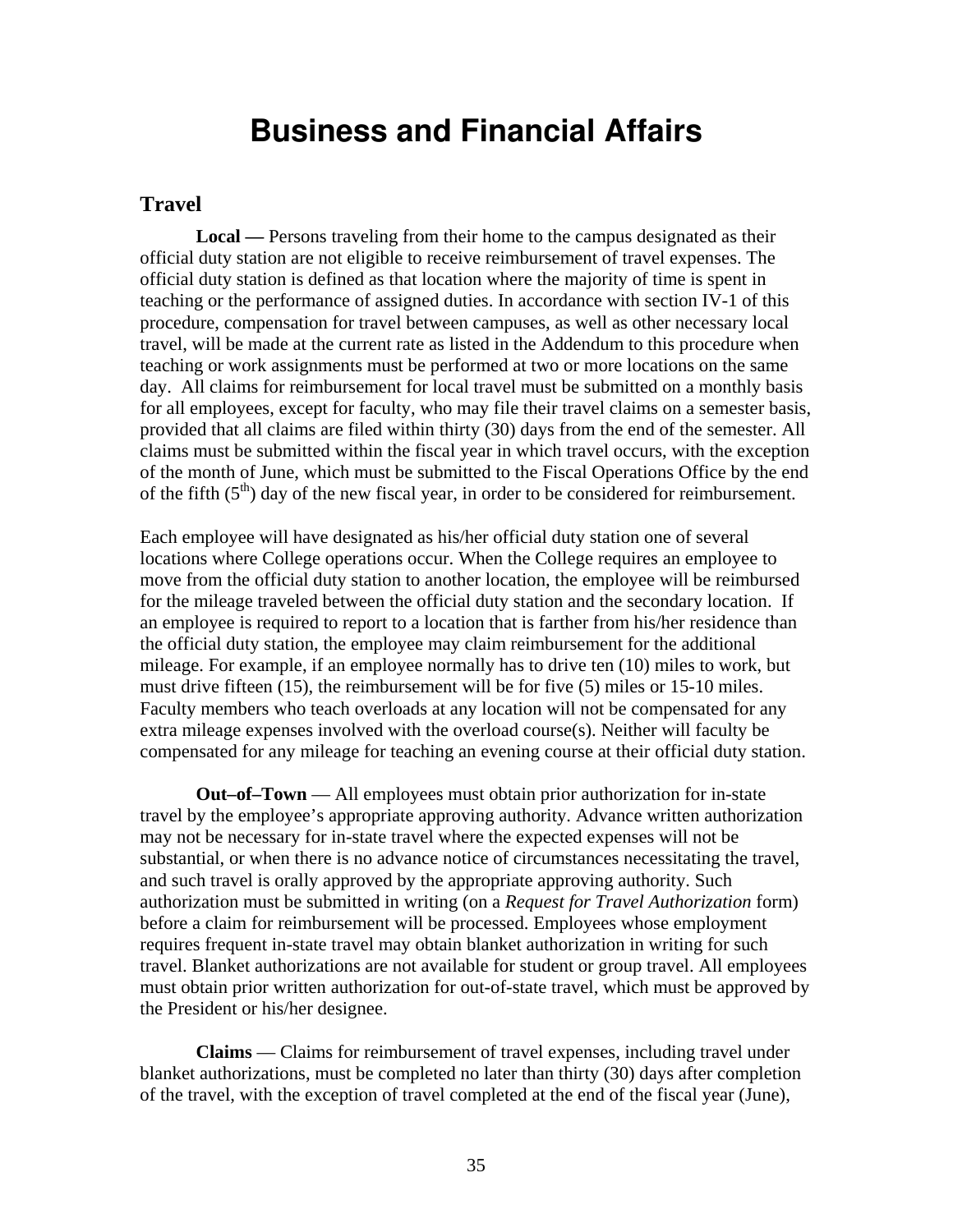<span id="page-43-0"></span>which must have completed claims for reimbursement by the end of the fifth  $(5<sup>th</sup>)$  day of the new fiscal year. Claims submitted after this period must provide written explanation for the delay.

Please consult STCC Policy No. 4:03:03:00/21 (General Travel) for further information.

# **Paycheck**

Regular full–time faculty and other professional personnel are issued paychecks on the last working day of the calendar month. Checks are dispersed from the Bursars Office. Faculty are encouraged to take advantage of the Direct Deposit Program.

# **Computer Resources**

Computer resources at Southwest Tennessee Community College are available to all currently enrolled students, faculty and staff, and others who have been authorized by the college for use in a responsible, ethical, and equitable manner. It is important that all users of the computing facilities conduct their computing activities in this manner since they have access to many valuable and sensitive resources and their computing practices can adversely affect the work of the college and other users. When activating an account, a user implicitly affirms that: they will abide by the broadest interpretation of the *Code of Computing Conduct* set forth in STCC Policy 4:00:00:00/14 (Use of Computing and Networking Resources). Failure to follow policies may result in loss of computing privileges; computer use may be monitored to protect the system; and the college may terminate the account of anyone who has been determined to use his or her access for unlawful or unethical purposes or in other contravention of STCC Policy 4:00:00:00/14 (Use of Computing and Networking Resources).

# **Vehicle Operation on Campus**

When faculty operate a motor vehicle on campus, it must be properly registered with the Campus Police by the purchase and display of a parking permit. Faculty are encouraged to respect the areas designated as student parking that are close to the facilities.

# **Campus Police Department**

The Campus Police Department is responsible for the safety and security of the entire STCC community. All campus emergencies and security concerns should reported immediately to the Campus Police by dialing **5555** from any campus phone.

# **Keys**

Keys are made available to faculty upon an approved request by the department chair. The unauthorized duplication of STCC keys is prohibited. Keys must be turned in when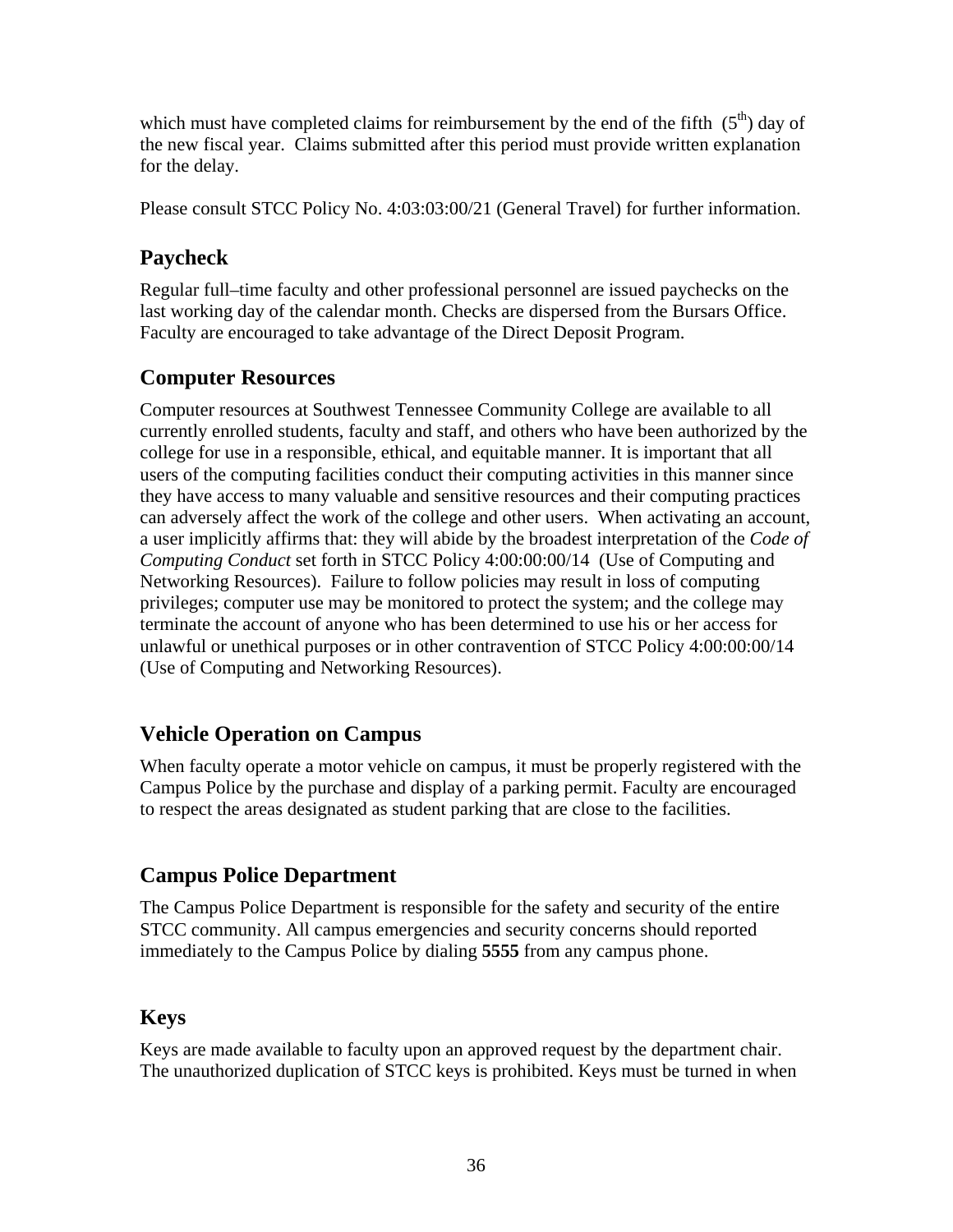employment with Southwest Tennessee Community College is terminated, or there is no longer a need for the key.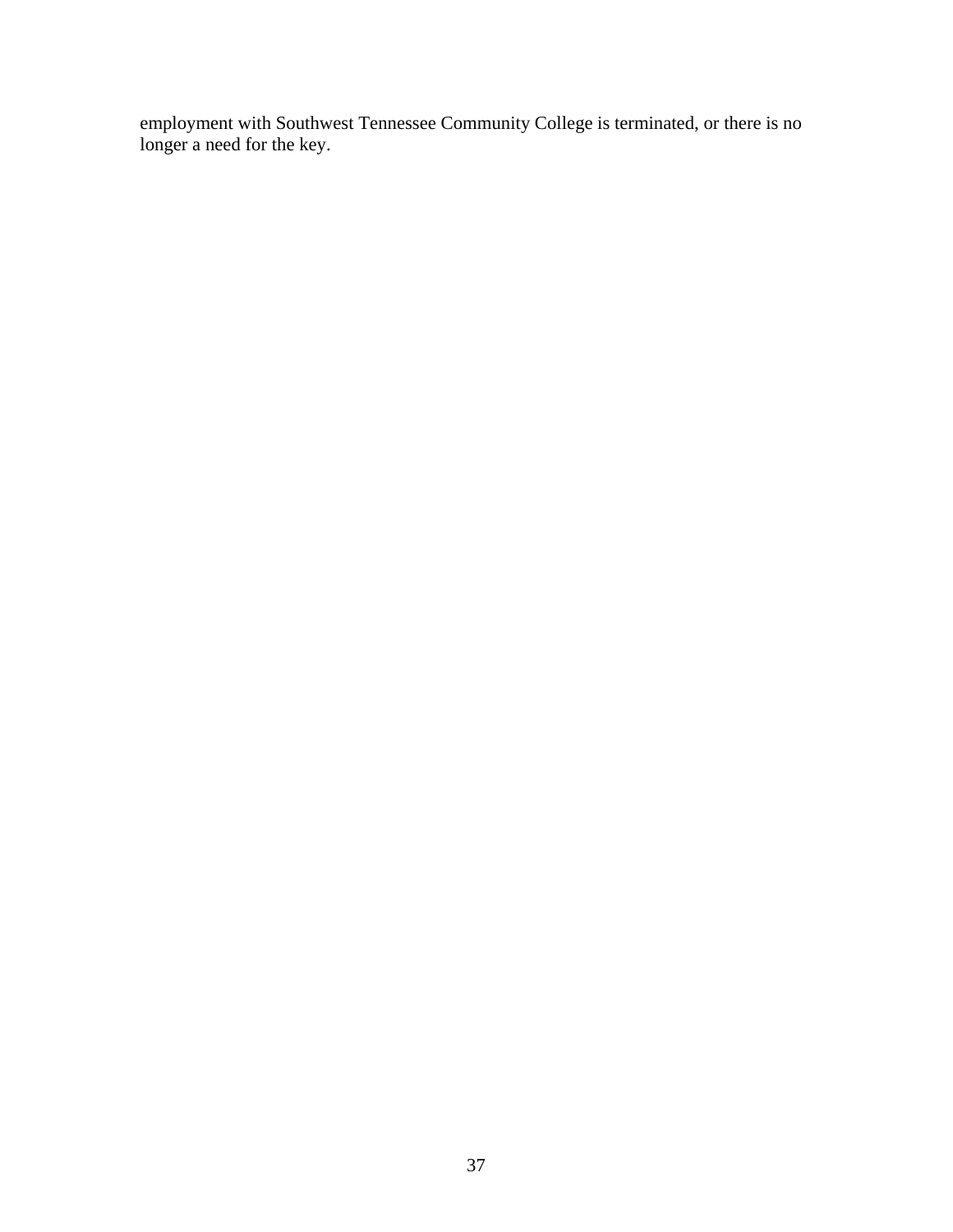# <span id="page-45-0"></span>**Appendix**

**Faculty Evaluation System Documents**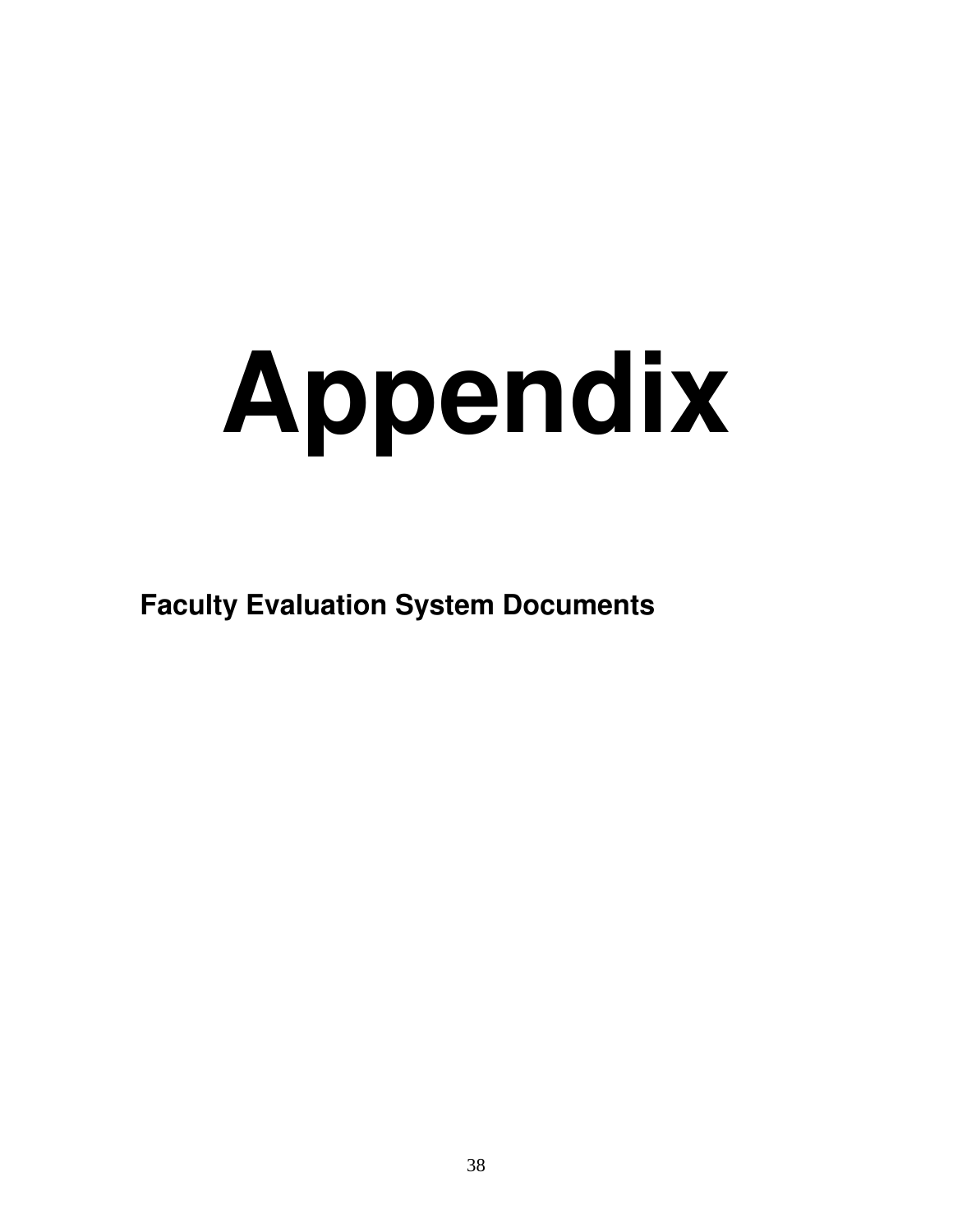

#### **FACULTY DEVELOPMENT PLAN AND EVALUATION**

On the next page, itemize your proposed FDP for the current academic year. Please address each of the three categories listed using additional pages as necessary. This would be highly recommended for those faculty members progressing toward tenure and/or promotion. The FDP may be updated by the faculty member prior to the department chair's evaluation near the end of the spring term. The FDP should complement the Missions and Goals of the department, division, and college as well as any recommendations for improvement noted in the previous years' Faculty Evaluation Summary.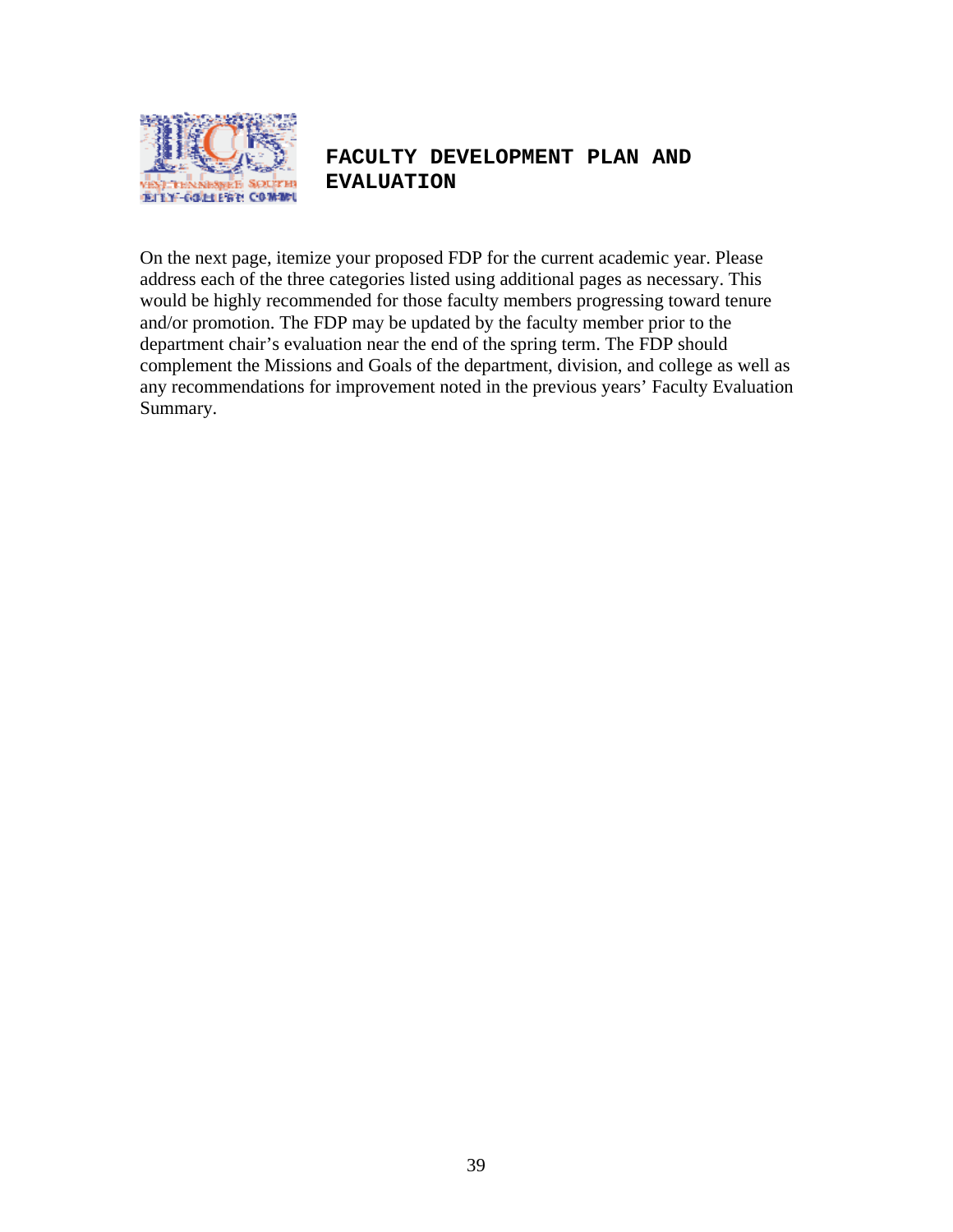

**FACULTY DEVELOPMENT PLAN (FDP)**

Instruction

Service to the college (including Department, Division, and Public)

Professional Development

Signature of Faculty Member Date

\_\_\_\_\_\_\_\_\_\_\_\_\_\_\_\_\_\_\_\_\_\_\_\_\_\_\_\_\_\_\_\_\_\_\_\_ \_\_\_\_\_\_\_\_\_\_\_\_\_\_\_\_\_\_\_\_\_\_\_\_\_\_\_\_\_\_

Response of Department Chair

I concur with these professional development objectives

I do not concur with these professional development objectives for the reasons indicated on the attachment.

Signature of Department Chair Date

 $\overline{\phantom{a}}$  , and the contribution of the contribution of the contribution of the contribution of  $\overline{\phantom{a}}$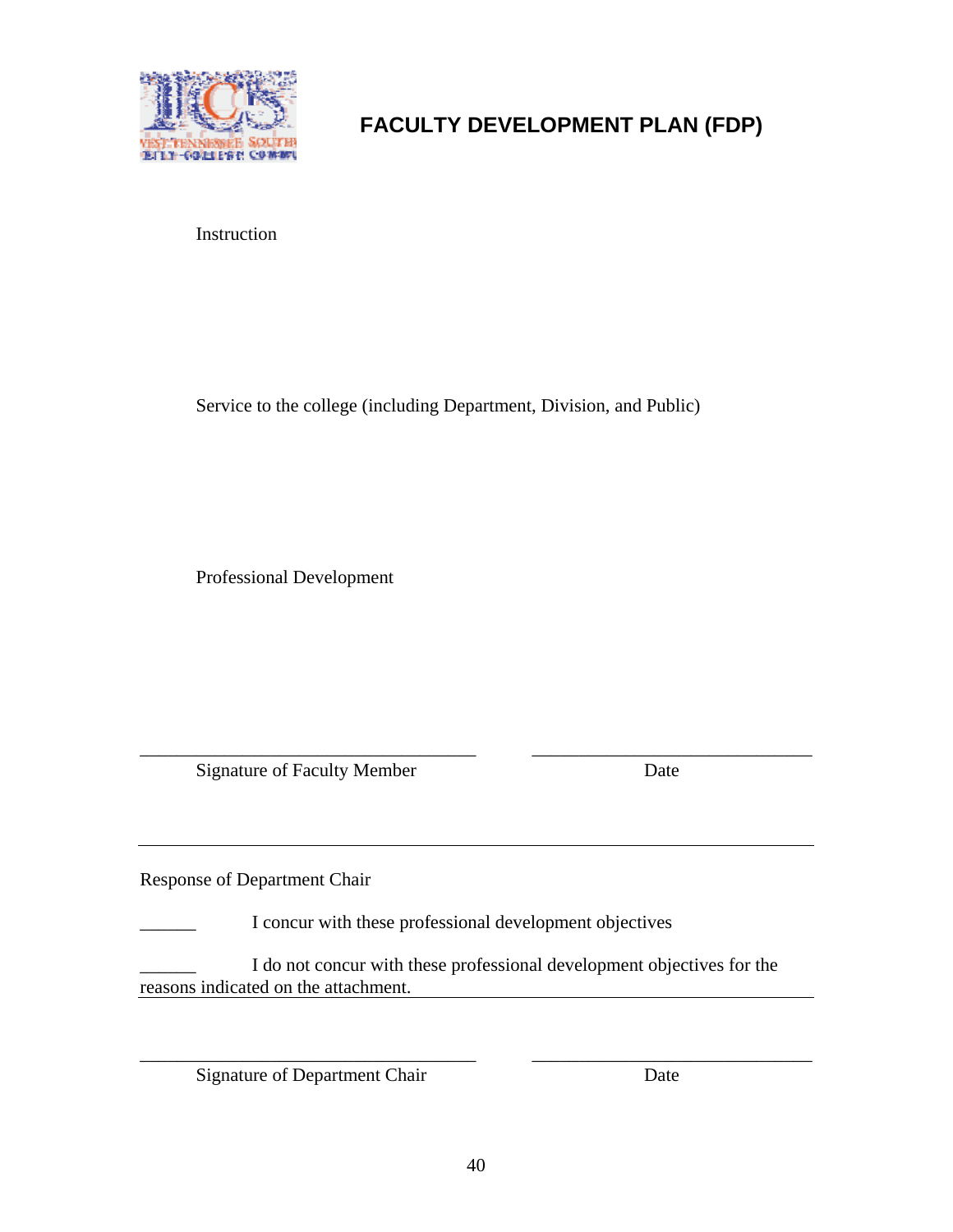

# **FACULTY EVALUATION**

Their respective department chairs evaluate faculty members annually. This evaluation is based upon the faculty member's assigned duties and responsibilities and upon the expectations and achievements of his or her performance goals and objectives for the academic year under review. Faculty performance goals are defined and agreed upon with the department chair prior to the beginning of each academic year.

# **Standards**

#### **Outstanding:**

Preeminently distinctive in quality and quantity of work. Consistently outstanding accomplishments recognized within and/or outside of the College.

#### **Very Good:**

Quality and quantity of work consistently meritorious; goals regularly exceeded; highly productive; individual's achievement is recognized beyond the department.

#### **Satisfactory:**

Individual performing at acceptable level in quality and quantity. Tasks and goals are accomplished in a timely and competent manner.

#### **Unsatisfactory:**

Quality and/or quantity of work unsatisfactory. Individual not performing at adequate level. Immediate corrective action required.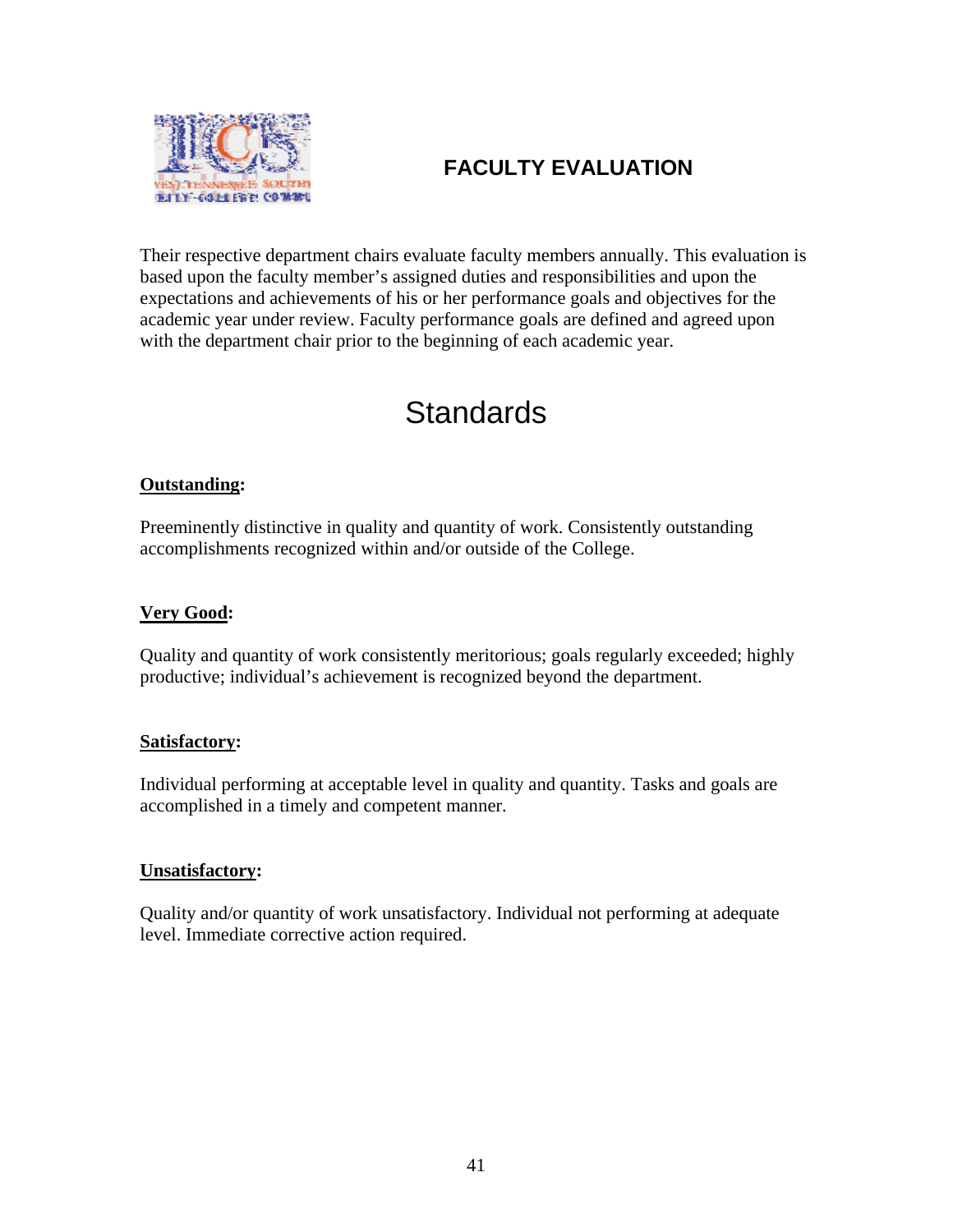

# **Faculty Evaluation Summary**

| Academic Year |
|---------------|
| Original      |
| Amended       |

| Name:                | Rank:           |
|----------------------|-----------------|
| Type of Appointment: | Probation Year: |
| Department:          | Division:       |

Attach an explanation and justification to any amended evaluation.

#### **Assignments, Duties, and Responsibilities**

*Directions: After reviewing faculty member's annual goals and objectives and Self-Review narrative, assess the performance of the faculty member in each of the following categories. Note comments, which could include strengths and needed improvements.* 

#### **Teaching**

Outstanding Very Good Satisfactory Unsatisfactory

Comments:

#### **College Service (including Department, Division, and Public)**

Outstanding Very Good Satisfactory Unsatisfactory

Comments: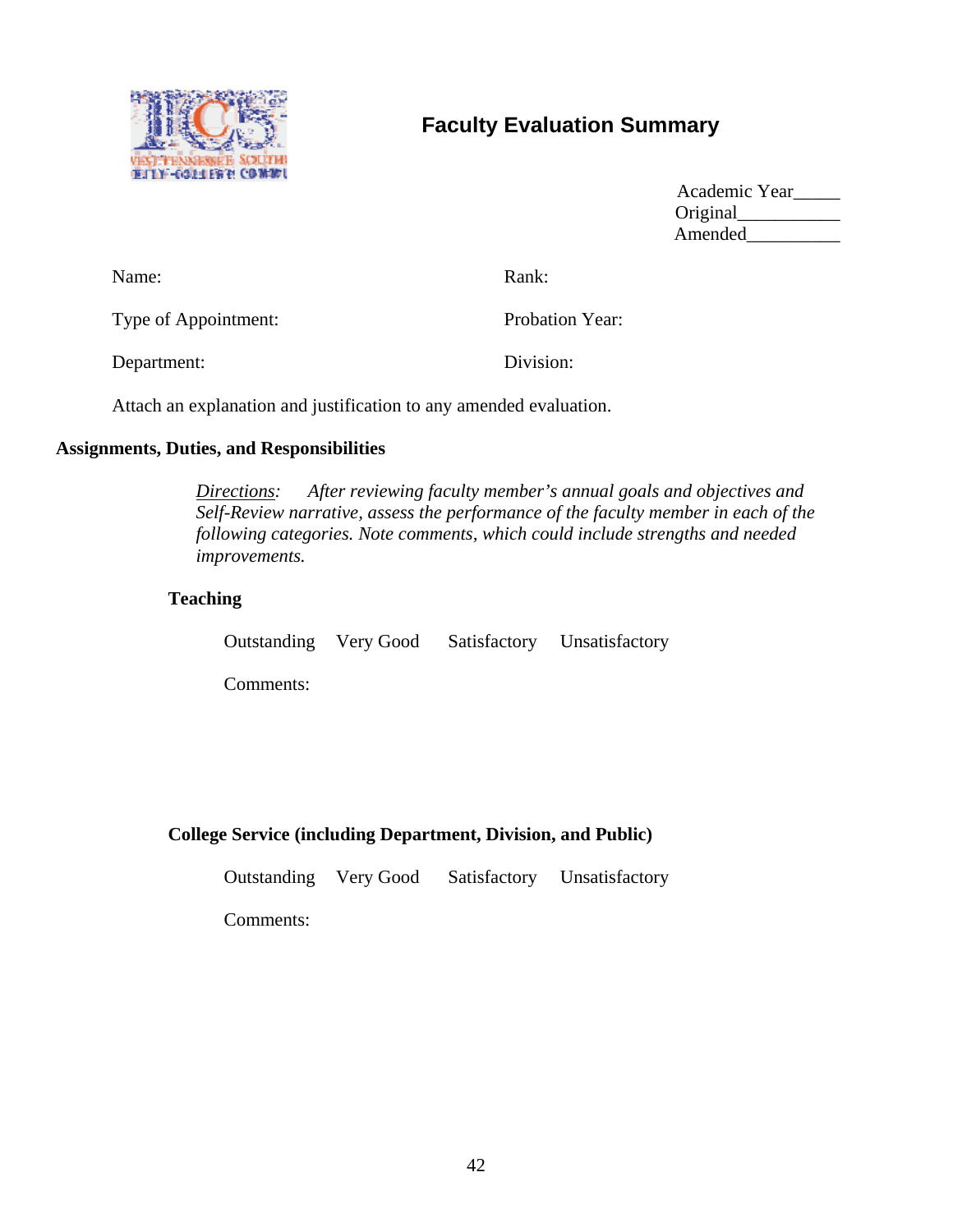#### **Professional Development**

|           |  | Outstanding Very Good Satisfactory Unsatisfactory |
|-----------|--|---------------------------------------------------|
| Comments: |  |                                                   |

**Summative Evaluation** 

Comments:

#### **Overall Evaluation**

|           |  | Outstanding Very Good Satisfactory Unsatisfactory |
|-----------|--|---------------------------------------------------|
| Comments: |  |                                                   |

#### **Progress toward Tenure and/or Promotion (if applicable)**

Outstanding Very Good Satisfactory Unsatisfactory

Comments: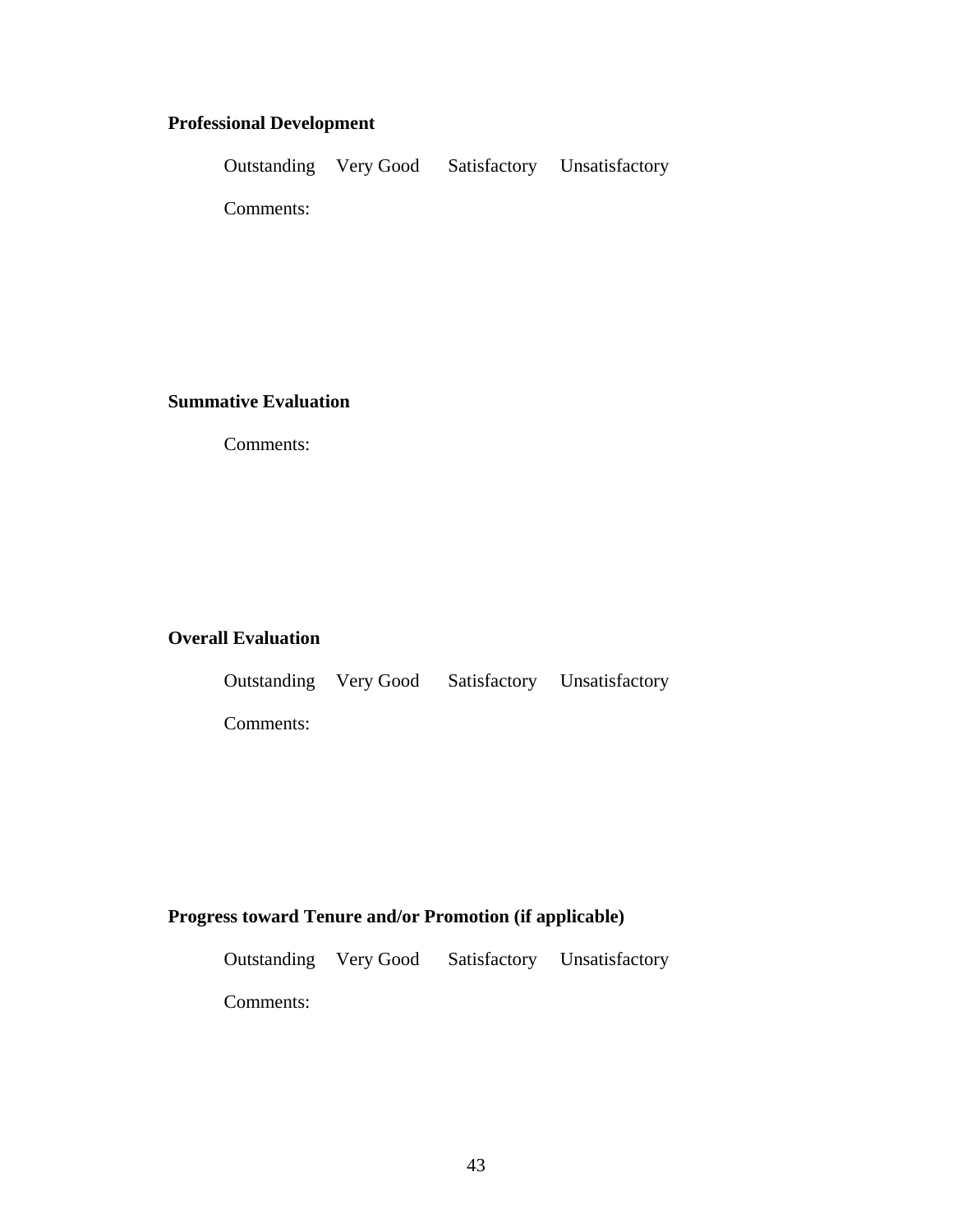# **Signatures of Agreement**

1. Department Chair

The above evaluation reflects my best professional judgment.

| Signature of Department Chair        | Date                                                       |
|--------------------------------------|------------------------------------------------------------|
| <b>Faculty Member</b>                |                                                            |
|                                      | I agree with and accept this evaluation.                   |
| reasons indicated on the attachment. | I disagree with portions or all of this evaluation for the |

Signature of Faculty Member Date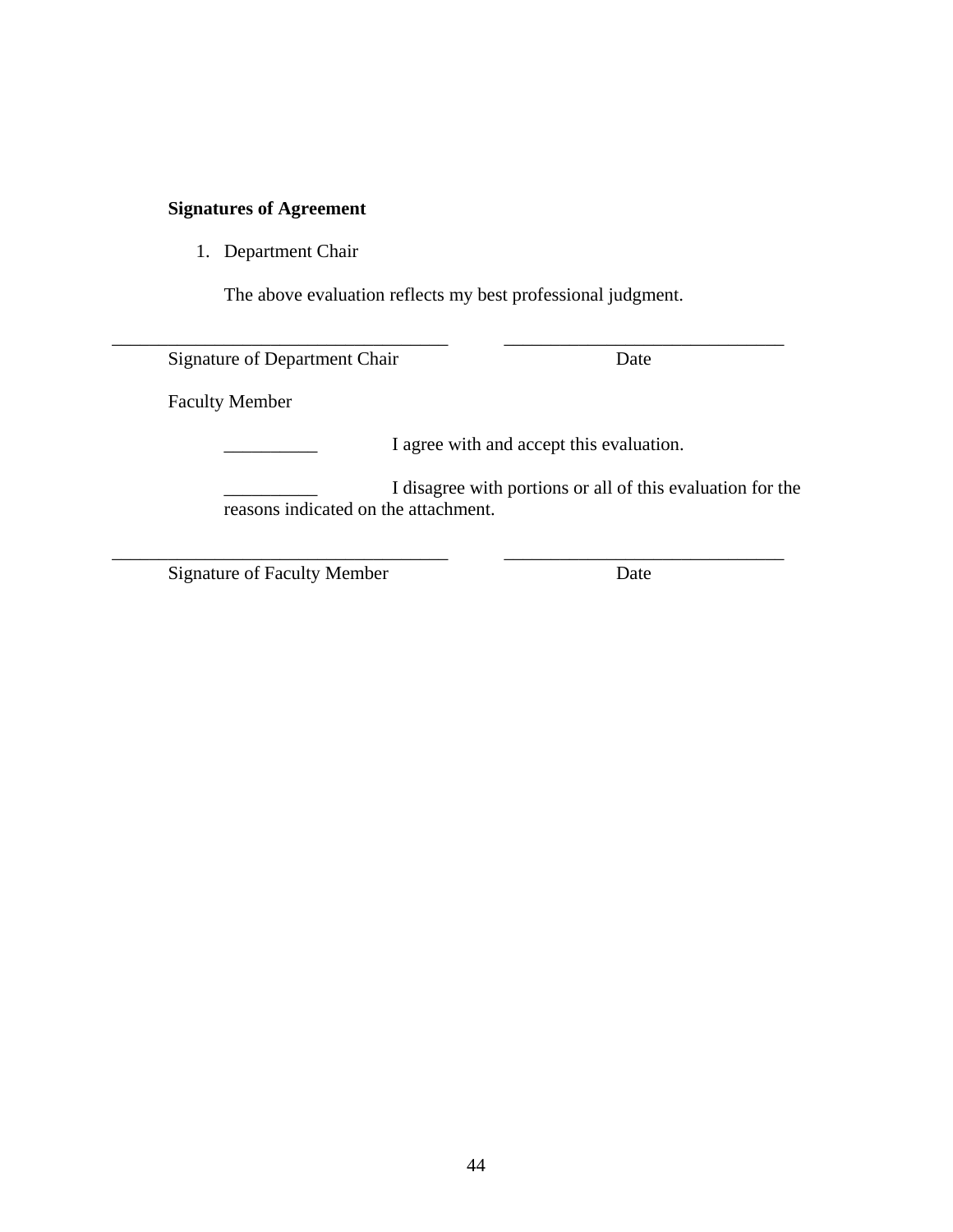The checklist on the following page is not part of the required evaluation process. Department chairs may choose to use this or not. It lists routine tasks that are normally performed by faculty members. It is recommended that Department Chairs share this list with newly hired faculty so they will be familiar with the routine tasks required of STCC faculty.